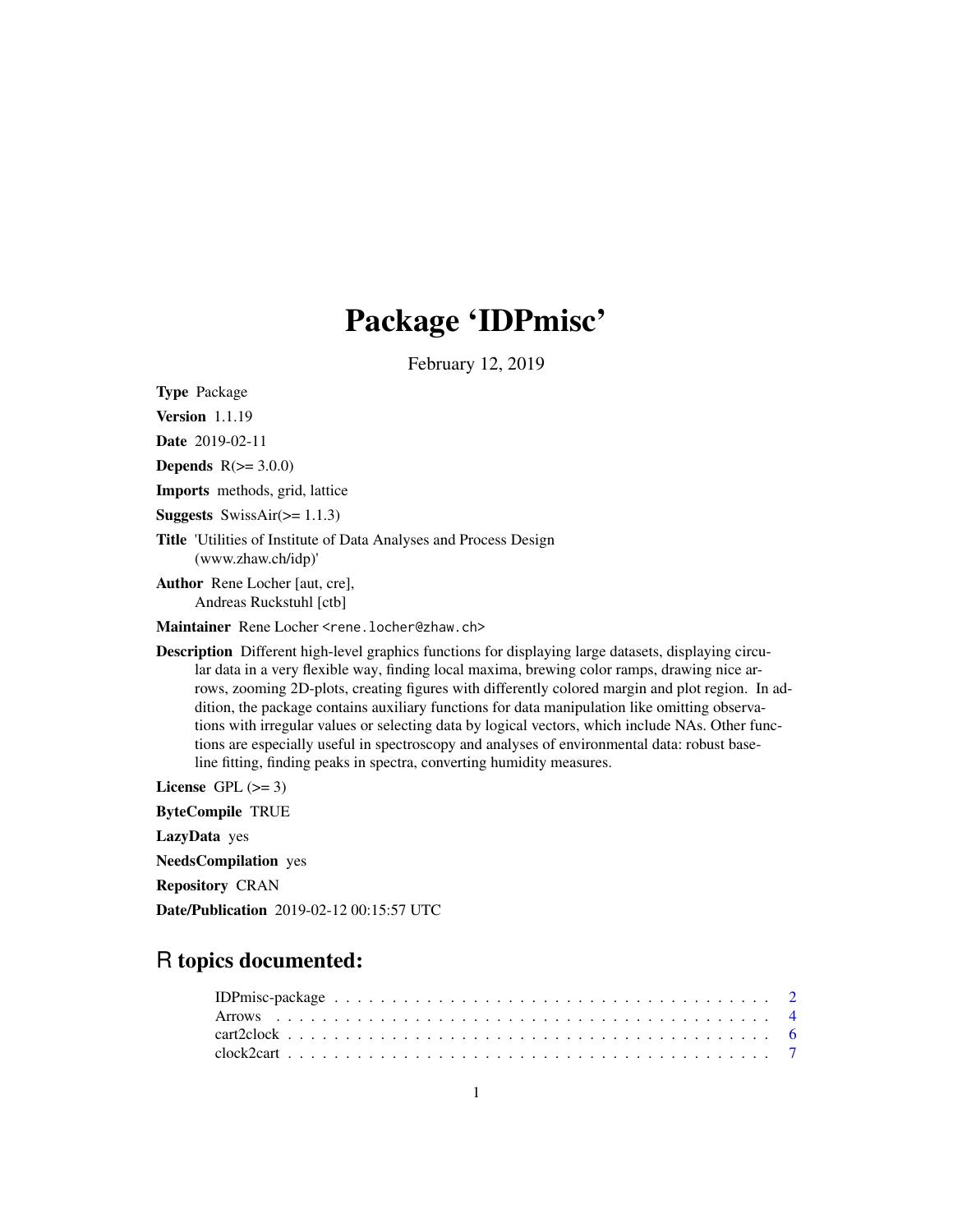<span id="page-1-0"></span>

| zoom          |  |  |
|---------------|--|--|
| title.control |  |  |
|               |  |  |
| rose-class    |  |  |
| rose          |  |  |
|               |  |  |
|               |  |  |
|               |  |  |
|               |  |  |
|               |  |  |
|               |  |  |
|               |  |  |
|               |  |  |
|               |  |  |
|               |  |  |
|               |  |  |
|               |  |  |
|               |  |  |
|               |  |  |
| ipairs        |  |  |
|               |  |  |
|               |  |  |
|               |  |  |
|               |  |  |
|               |  |  |
|               |  |  |
|               |  |  |
|               |  |  |
|               |  |  |

IDPmisc-package *Utilities of Institute of Data Analyses and Process Design (www.zhaw.ch/idp)*

# Description

Different high-level graphics functions for displaying large datasets, displaying circular data in a very flexible way, finding local maxima, brewing color ramps, drawing nice arrows, zooming 2Dplots, creating figures with differently colored margin and plot region. In addition, the package contains auxiliary functions for data manipulation like omitting observations with irregular values or selecting data by logical vectors, which include NAs. Other functions are especially useful in spectroscopy and analyses of environmental data: robust baseline fitting, finding peaks in spectra, converting humidity measures.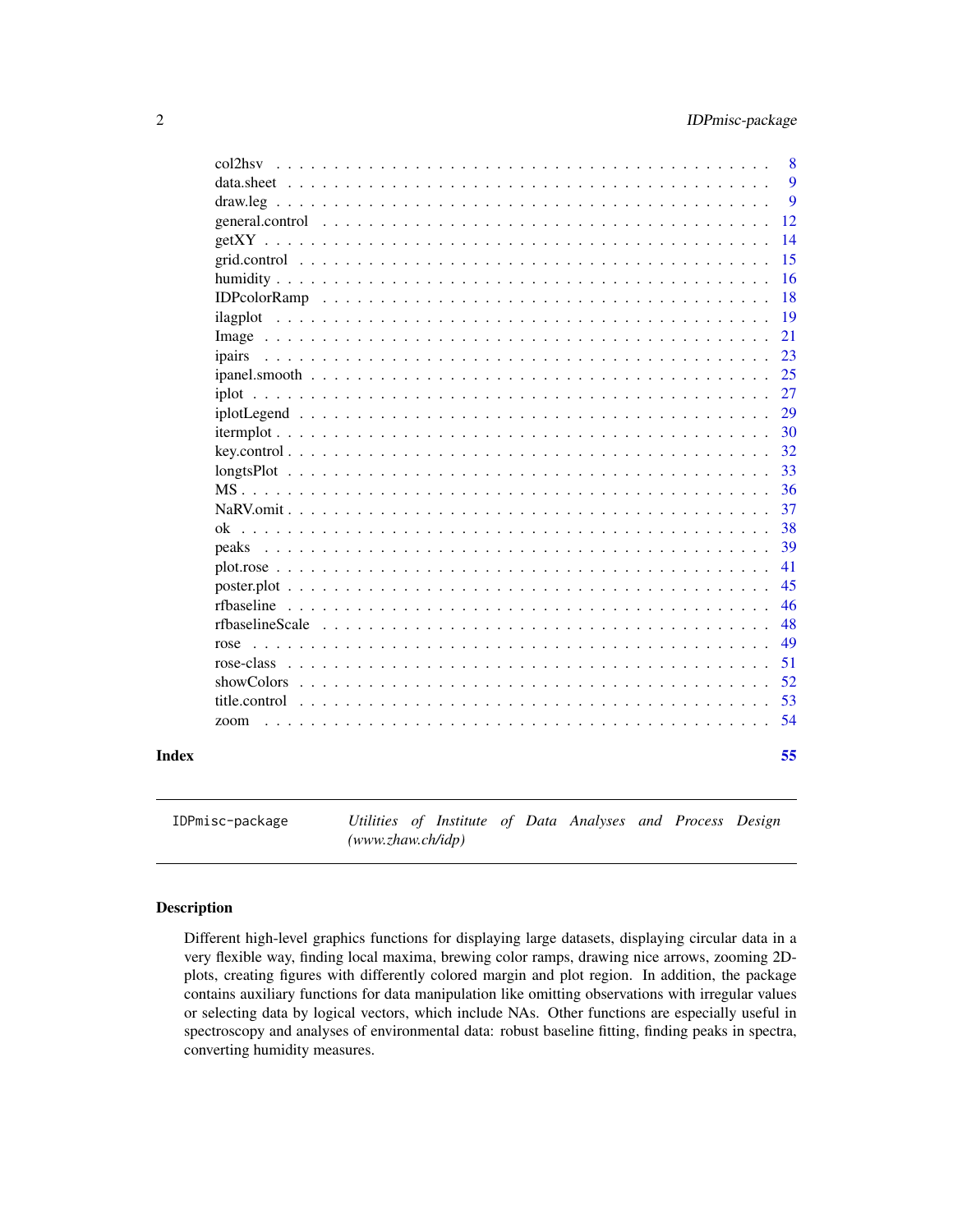IDPmisc-package

Details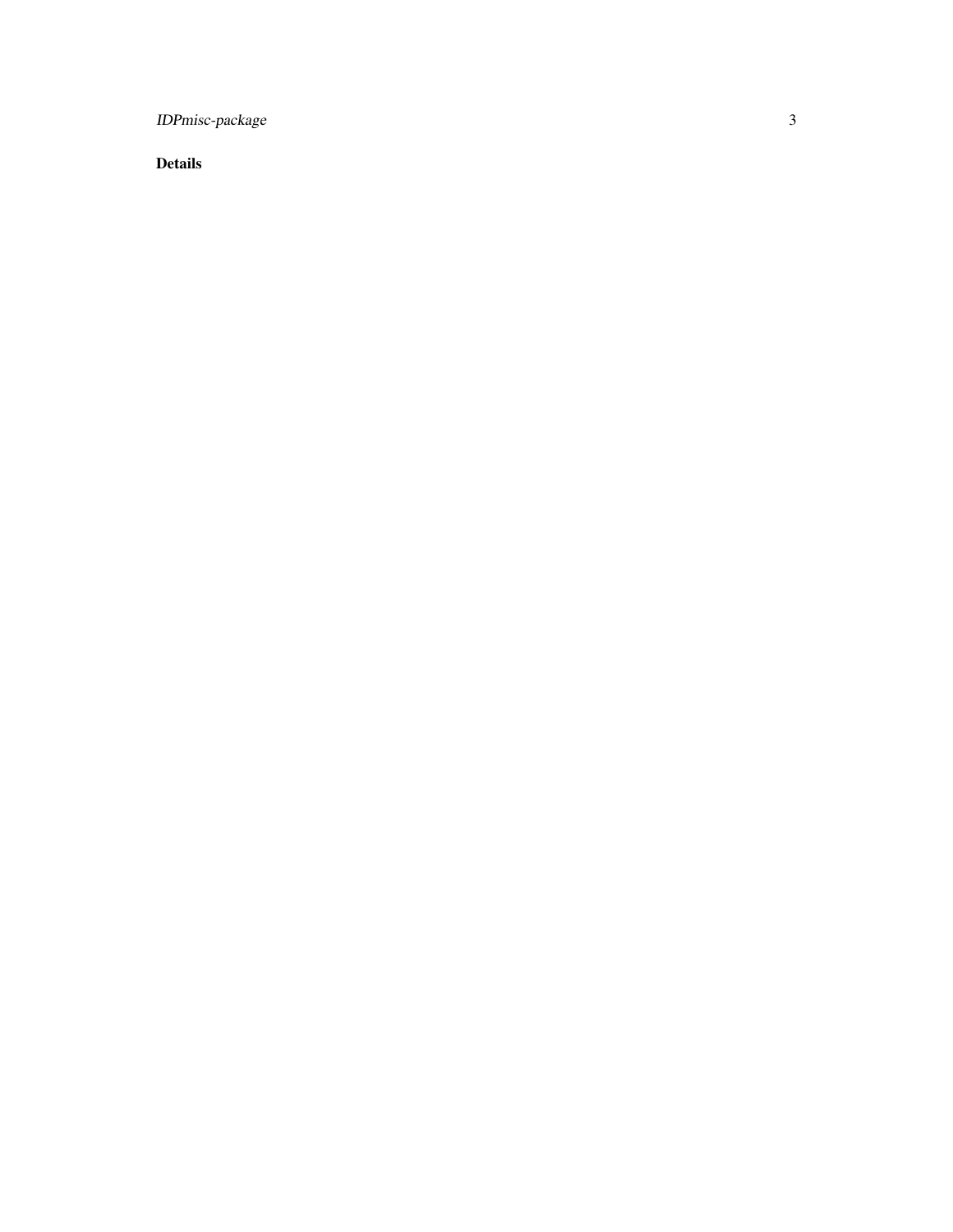<span id="page-3-0"></span>**4** Arrows **Arrows Arrows Arrows** 

| Package: IDPmisc                           |
|--------------------------------------------|
| Type: Package                              |
| Version:<br>1.1.19                         |
| $2019 - 02 - 11$                           |
| License: GPL $(>= 3)$ (GNU Public Licence) |
|                                            |

# Author(s)

Rene Locher, Andreas Ruckstuhl et al. Maintainer: Rene Locher <rene.locher@zhaw.ch>

Arrows *Pretty Open or Closed Arrows*

#### Description

Draws a set of open or closed arrows which can be shaped by many arguments. Arrows is an extended version of [p.arrows](#page-0-0).

# Usage

```
Arrows(x1, y1, x2, y2, size = 1, width = 1.2/4/cin, open = TRUE,
       sh.adj = 0.1, sh.lwd = 1, sh.col = if (is.R()) par("fg") else 1,
       sh.lty = 1,
      h.col = sh.col, h.col.bo = sh.col, h.lwd = sh.lwd, h.lty = sh.lty,
      verbose = FALSE)
```
# Arguments

| x1, y1   | Coordinates of points from which to draw.                                                  |
|----------|--------------------------------------------------------------------------------------------|
| x2, y2   | Coordinates of points to which to draw.                                                    |
| size     | Head size as a fraction of a character height.                                             |
| width    | Width of the arrow head. See argument verbose.                                             |
| open     | Defines if arrows are open or closed.                                                      |
| sh.adj   | Defines gap between end of the shaft and the top of the head of the arrow (see<br>details) |
| sh.lwd   | Thickness of shaft. cf. par                                                                |
| sh.col   | Color of shaft. cf. par                                                                    |
| sh.lty   | Line type of shaft. cf. par                                                                |
| h.col    | Color of head.                                                                             |
| h.col.bo | Color of border of head.                                                                   |
| h.lwd    | Line width of border of head.                                                              |
| h.ltv    | Line type of border of head.                                                               |
| verbose  | When TRUE, the width used is returned.                                                     |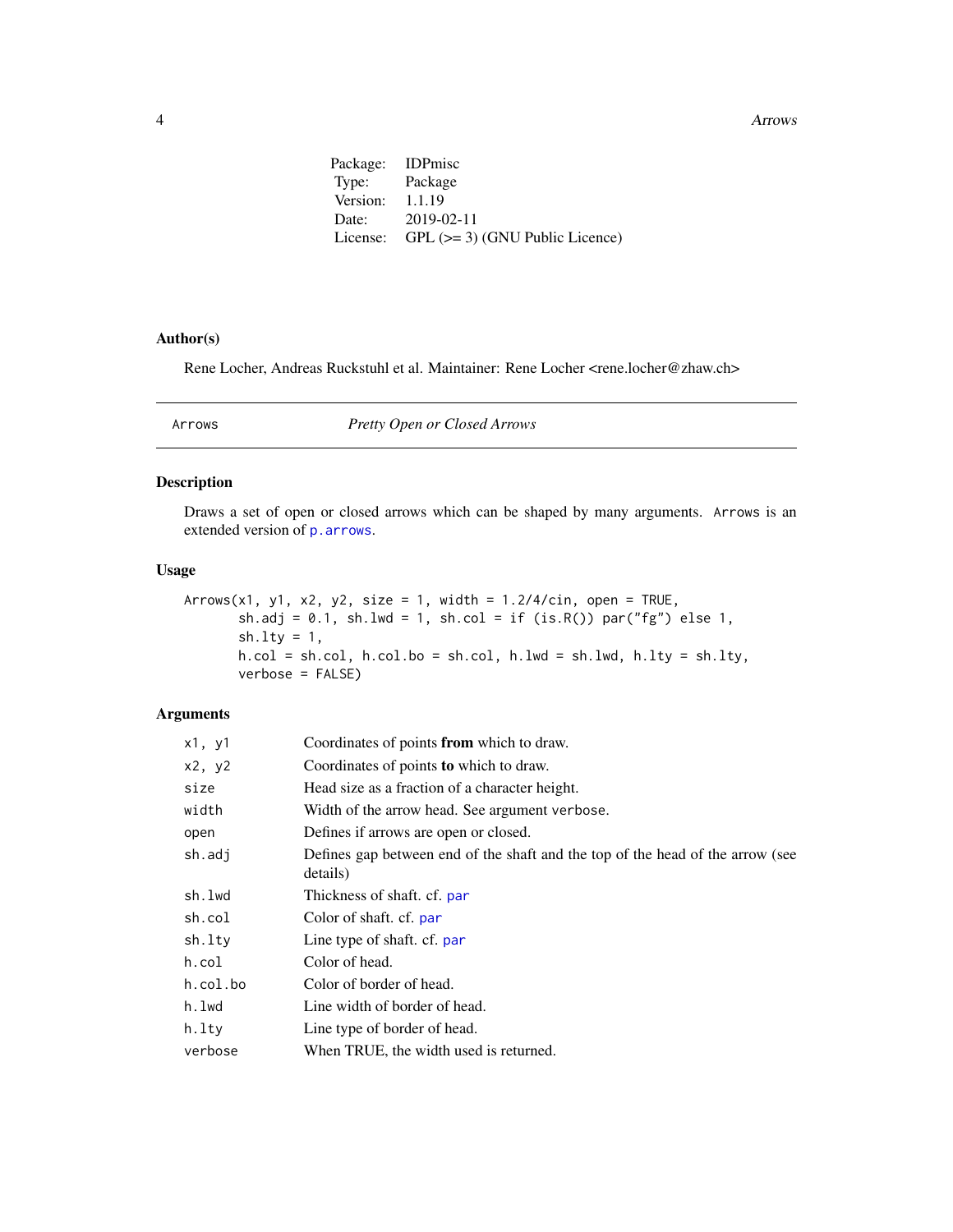#### <span id="page-4-0"></span>Arrows 5

# Details

Definition of sh.adj:

- =0 End of shaft at top of head,
- =1 End of shaft at bottom of head,
- >1 Gap between shaft and head,
- <0 Head is on the shaft. This function is based on **[graphics](#page-0-0)**

#### Value

A value is only returned, when verbose == TRUE.

#### Note

The plotting device should not be resized manually after plotting as this changes in general the aspect ratio of the plot and deforms hereby the plotted arrows. The beauty of the arrows depends from the resolution of the device. The higher resolutions give better results.

#### Author(s)

Andreas Ruckstuhl, refined by Rene Locher

#### See Also

[p.arrows](#page-0-0), [arrows](#page-0-0)

#### Examples

```
## a bunch of different arrows
plot(c(0,10), c(0,10), type="n")
Arrows(5, 5, 5,10, size=3,
       sh.lwd=5, sh.lty=2,
       h.lwd=5)
Arrows(5, 5, 7.5, 9, size=3, open=TRUE,
       sh.adj=0.7, sh.lwd=5, sh.lty=2,
       h.col.bo="red",h.lwd=5)
Arrows(5, 5, 9, 7.5, size=3, open=FALSE,
       sh.adj=1, sh.lwd=5, sh.col="blue",
       h.col.bo="red",h.lwd=2)
Arrows(5, 5, 10, 5, size=2.5, width=1.5, open=FALSE,
       sh.adj=1, sh.lwd=7, sh.col="blue")
Arrows(5, 5, 9, 2.5, size=4, open=FALSE,
       sh.lty=0,
       h.col.bo="black",h.lwd=5)
Arrows(5, 5, 7.5, 1)
Arrows(5, 5, 5, 0, size=2)
Arrows(5, 5, 2.5, 1, size=2, width=1)
## vector field
```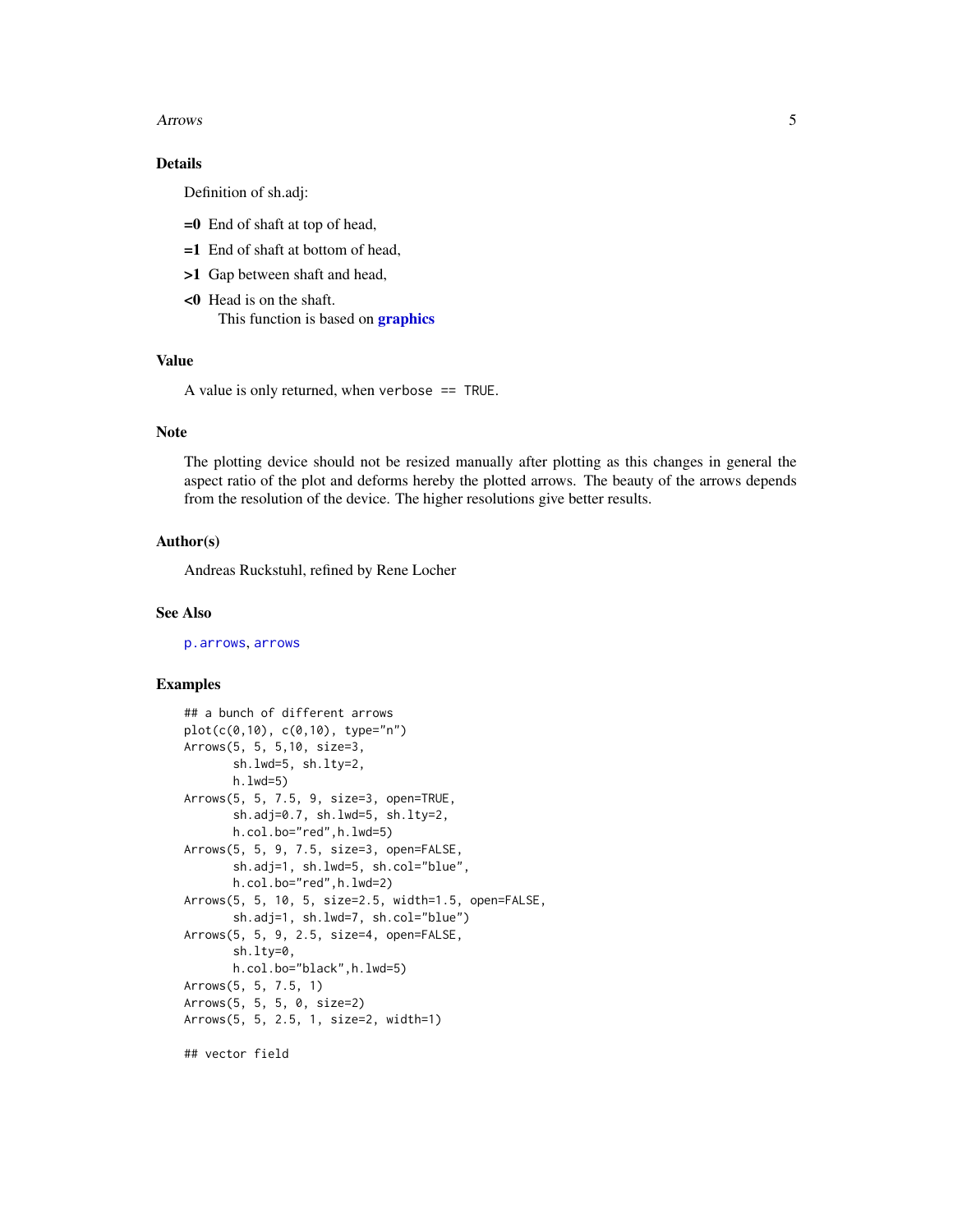```
x<- runif( 20)
y<- runif( 20)
u<- 0.1+0.02*rnorm(20)
v<- 0.1+0.02*rnorm(20)
plot(x,y,xlim=range(c(x,x+u)),ylim=range(c(y,y+v)),type="n")
\text{Arrows}(x, y, x+u, y+v, \text{sh.} \text{col} = \text{"blue"}
```
<span id="page-5-1"></span>cart2clock *Convert Cartesian Coordinates to Clock Coordinates*

# Description

Converts cartesian coordinates (x, y to clock coordinates (rho, phi)

# Usage

cart2clock(x, y, circle)

# Arguments

| x, y   | Cartesian coordinates.                       |
|--------|----------------------------------------------|
| circle | Defines the full circle in the units of phi. |

# Details

Be aware that in clock coordinates and polar coordinate the angle phi is differently defined!

# Value

Data frame with

| rho | Distance of point from center of coordinate system.                          |
|-----|------------------------------------------------------------------------------|
| phi | Angle between North (12 o' clock), center and the point, measured clockwise. |

# Author(s)

Rene Locher

# See Also

[clock2cart](#page-6-1), [rose-class](#page-50-1)

<span id="page-5-0"></span>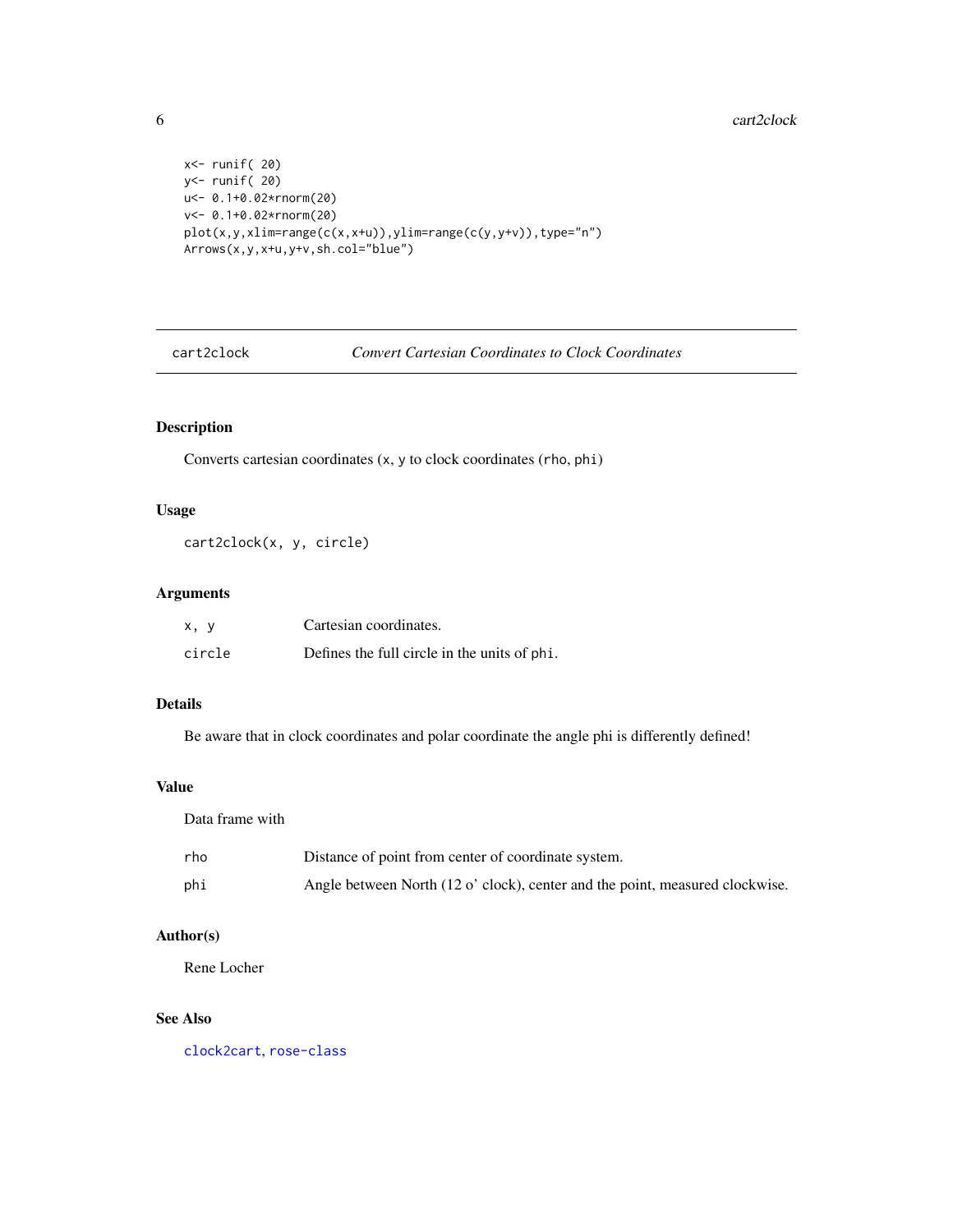#### <span id="page-6-0"></span>clock2cart 7

# Examples

```
## convert clock coordinates to cartesian coordinates
xy <- clock2cart(rho=rep(1,33),phi=seq(0,to=360,length.out=33),circle=360)
## convert the cartesian coordinates back to clock coordinates
rhophi <- cart2clock(xy$x,xy$y,circle=360)
round(clock2cart(rhophi,circle=360)-xy)
## QED
```

```
clock2cart Convert Clock Coordinates to Cartesian Coordinates
```
#### Description

Converts clock coordinates (rho, phi) to cartesian coordinates (x, y).

# Usage

clock2cart(rho, phi, circle)

#### Arguments

| rho    | Distance of point from center of coordinate system.                          |
|--------|------------------------------------------------------------------------------|
| phi    | Angle between North (12 o' clock), center and the point, measured clockwise. |
| circle | Defines the full circle in the units of phi.                                 |

# Details

Be aware that in clock coordinates and polar coordinate the angle phi is differently defined!

#### Value

Data frame with

x, y Cartesian coordinates.

#### Author(s)

Rene Locher

## See Also

[cart2clock](#page-5-1), [rose-class](#page-50-1)

# Examples

```
## an easy way to plot a circle
xy <- clock2cart(rho=rep(1,33),phi=seq(0,to=360,length.out=33),circle=360)
plot(xy)
```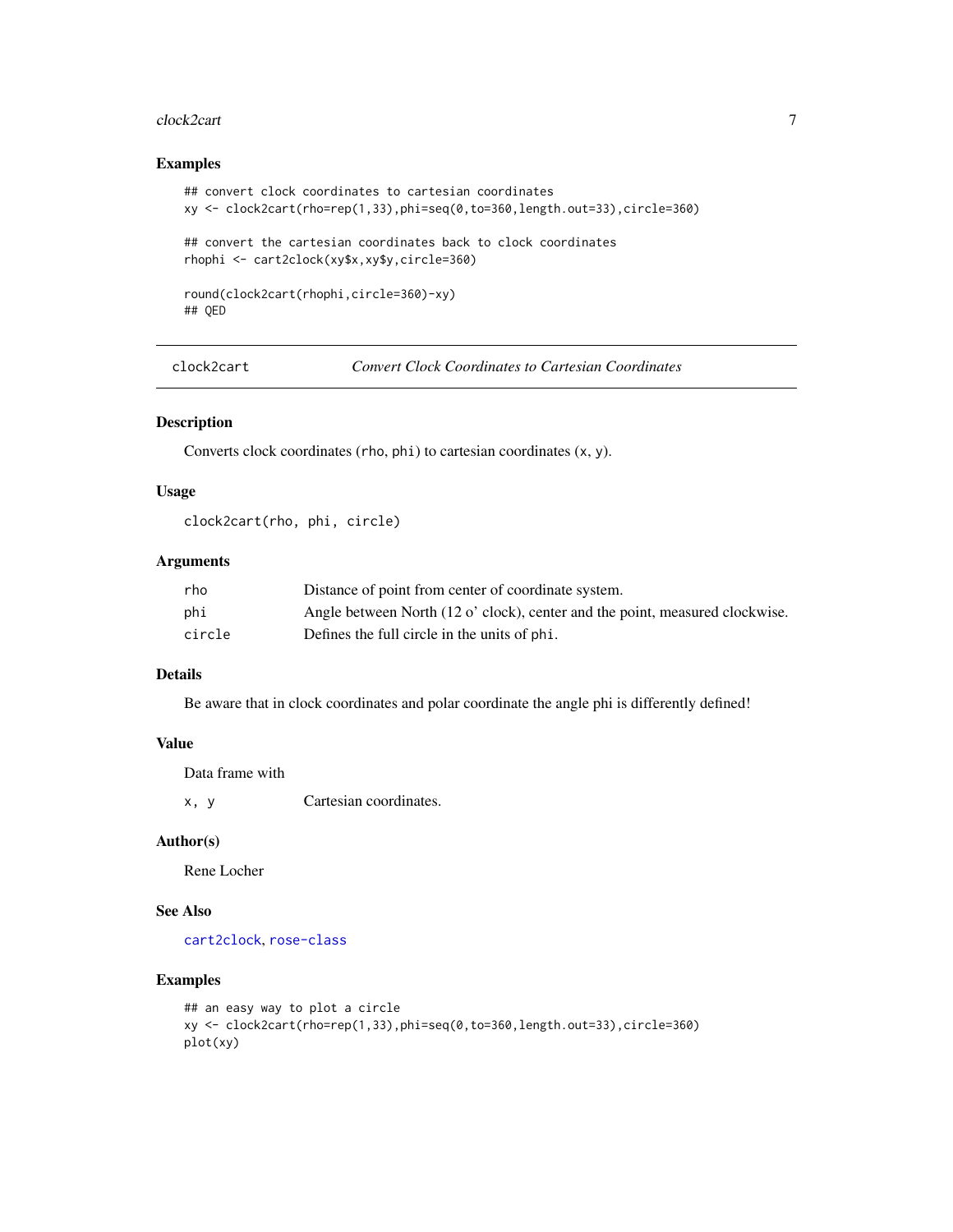<span id="page-7-0"></span>

Converts color names or values to hsv code.

# Usage

col2hsv(col)

# Arguments

| col | Vector of color code. |
|-----|-----------------------|
|     |                       |

# Value

Matrix with the rows

|     | Hue of hsv-Signal: 0=red, $1/3$ =green, $2/3$ =blue, 1=red. |
|-----|-------------------------------------------------------------|
| - S | Saturation of hsv-Signal: 0=white, 1=full color.            |
|     | Value of hsv-Signal: 0=black, 1=full color.                 |

# Author(s)

Rene Locher

# See Also

[col2rgb](#page-0-0), [rgb2hsv](#page-0-0), [hsv](#page-0-0)

# Examples

```
col2hsv(c("blue","green","red"))
```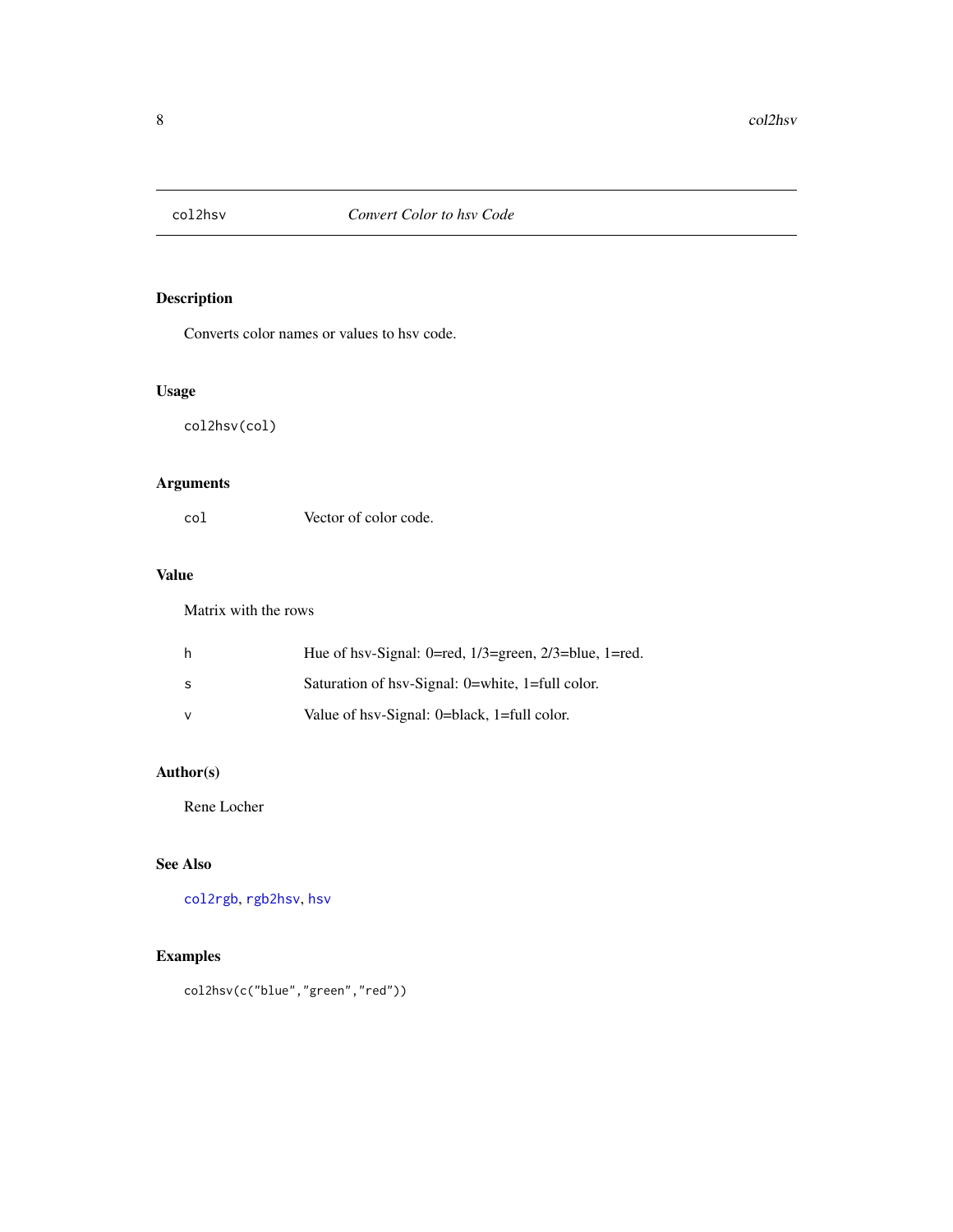<span id="page-8-0"></span>

Coerces a list with vectors of different length into a data.frame. Fills the shorter vectors with NA.

#### Usage

data.sheet(x)

#### Arguments

x List to be converted.

# Details

This function is convenient for comparing / controling data in Lists whose components should have approximately the same length.

#### Value

data.frame

#### Author(s)

Thomas Unternaehrer

# Examples

data.sheet(list(a=1:5,b=1:4))

draw.leg *Produce a Legend or Key (Grid Function)*

#### Description

Produces (and possibly draws) a Grid frame grob which is a legend that can be placed in other Grid plots. draw.leg is a slightly enhanced version of [draw.key](#page-0-0) in package lattice V 0.12-3.

# Usage

draw.leg(key, draw=FALSE, vp=NULL)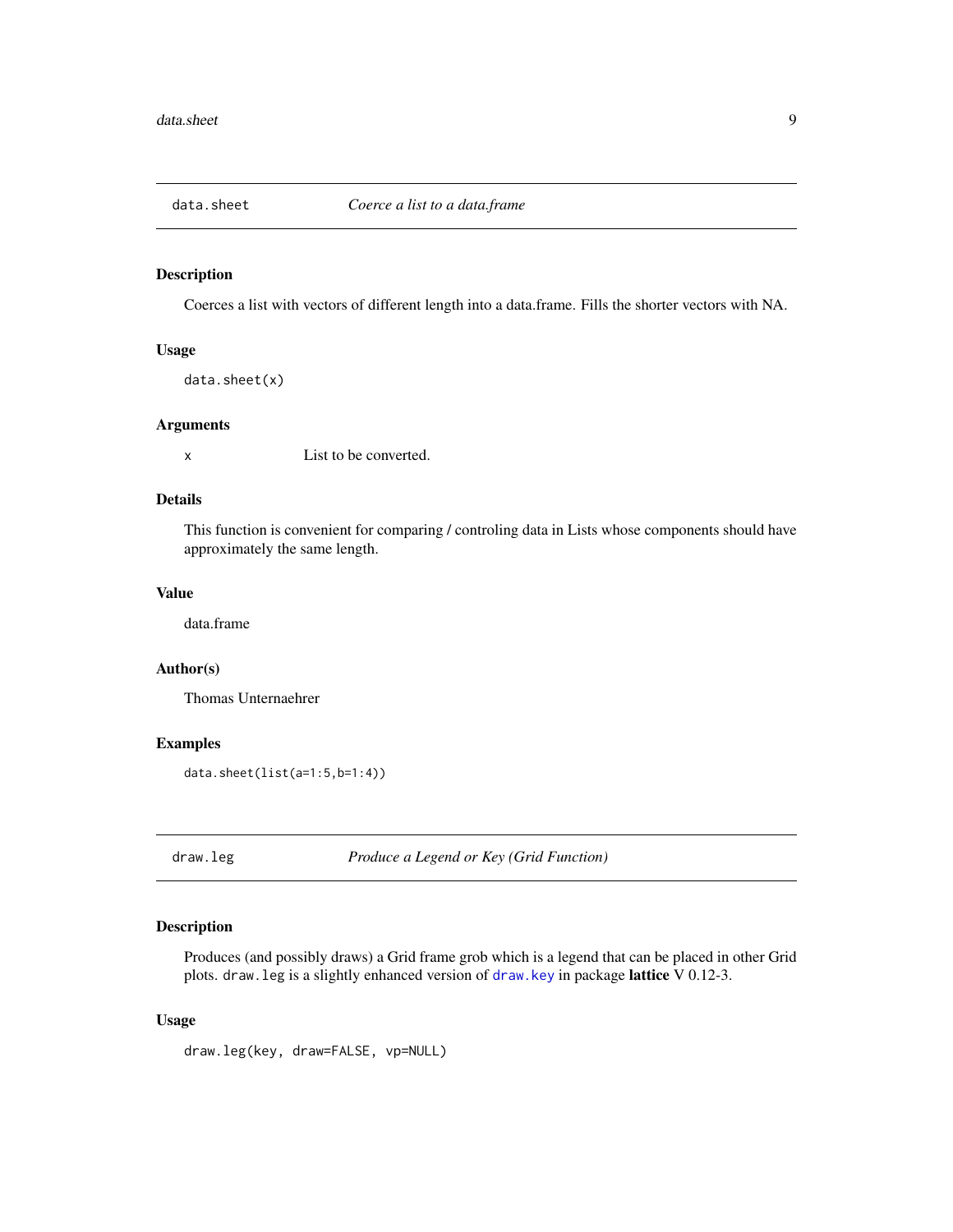<span id="page-9-0"></span>10 draw.leg

#### **Arguments**

| kev  | A list determining the key. See details below and the documentation for xyplot. |
|------|---------------------------------------------------------------------------------|
| draw | logical, whether the grob is to be drawn.                                       |
| VD.  | viewport                                                                        |

# Details

Three new components are added to the list key of the original code in package **lattice** V 0.12-3: between.rows, between.title, adj.title. They allow to format the legend in a more flexible way. To ease the use of draw.leg, the full description of [draw.key](#page-0-0) and the here interesting part of [xyplot](#page-0-0) are also included:

The key essentially consists of a number of columns, possibly divided into blocks, each containing some rows. The contents of the key are determined by (possibly repeated) components named "rectangles", "lines", "points" or "text". Each of these must be lists with relevant graphical parameters (see later) controlling their appearance. The key list itself can contain graphical parameters, these would be used if relevant graphical components are omitted from the other components.

The length (number of rows) of each such column (except "text"s) is taken to be the largest of the lengths of the graphical components, including the ones specified outside (see the entry for rep below for details on this). The "text" component has to have a character or expression vector as its first component, and the length of this vector determines the number of rows.

The graphical components that can be included in key (and also in the components named "text", "lines", "points" and "rectangles" as appropriate) are:

- cex=1
- col="black"
- $\cdot$  lty=1
- $\bullet$  lwd=1
- font=1
- fontface
- fontfamily
- pch=8
- $adj=0$
- type="l"
- size=5
- angle=0
- density=-1

adj, angle and density are currently unimplemented. size determines the width of columns of rectangles and lines in character widths. type is relevant for lines; "1" denotes a line, "p" denotes a point, and "b" and "o" both denote both together.

Other possible components of key are:

between numeric vector giving the amount of space (character widths) surrounding each column (split equally on both sides),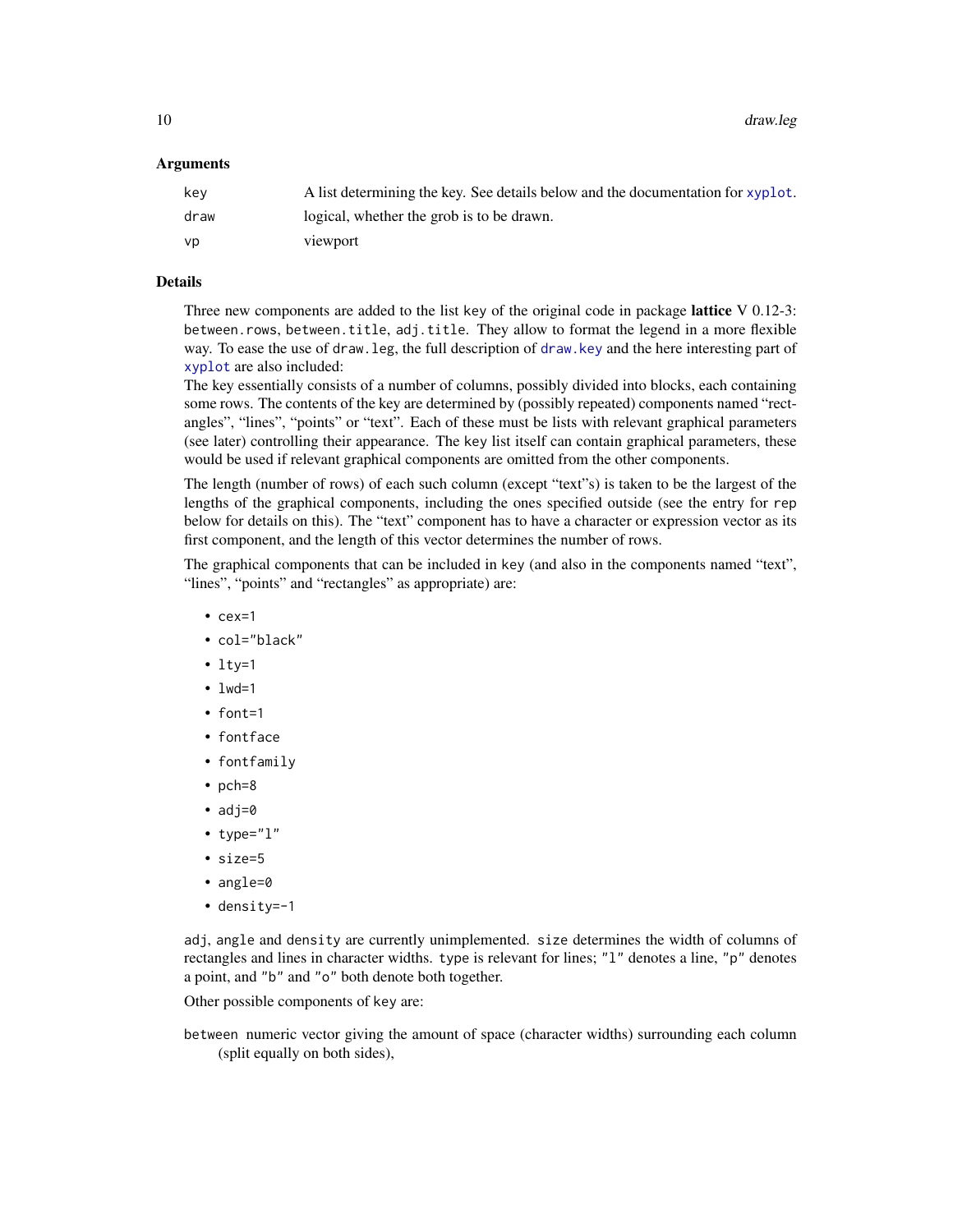#### <span id="page-10-0"></span>draw.leg the contract of the contract of the contract of the contract of the contract of the contract of the contract of the contract of the contract of the contract of the contract of the contract of the contract of the c

title string or expression giving a title for the key

rep logical, defaults to TRUE. By default, it's assumed that all columns in the key (except the "text"s) will have the same number of rows, and all components are replicated to be as long as the longest. This can be suppressed by specifying rep=FALSE, in which case the length of each column will be determined by components of that column alone.

cex.title cex for the title

background background color, defaults to default background

border either a color for the border, or a logical. In the latter case, the border color is black if border is TRUE, and no border is drawn if it is FALSE (the default)

transparent=FALSE logical, whether key area should have a transparent background

columns the number of columns column-blocks the key is to be divided into, which are drawn side by side.

between.columns Space between column blocks, in addition to between.

between.rows New argument: Space between rows.

between.title New argument: Space between top row and title of legend.

adj.title New argument: Adjustment of title in respect to body of legend.

adj.title =  $\theta$  adjusts the title to the left,

 $adj.title = 1$  adjusts the title to the right and

adj.title =  $0.5$  (=default) centers the title.

divide Number of point symbols to divide each line when type is "b" or "o" in lines.

#### Value

A Grid frame object (that inherits from "grob")

#### Author(s)

Deepayan Sarkar, modified by Rene Locher

#### See Also

[xyplot](#page-0-0)

#### Examples

require(grid)

```
## Legend 2 cm below and 1 cm left of the upper right corner
grid.newpage()
key < - draw.leg(key =
                    list(rectangles = list(col=1:3,
                             size = 2,
                             1wd = 0.5,
                         text = list(LETTERS[1:3]),cex = 1.2,
                         between = 2,
                         between.rows = 0.5,
```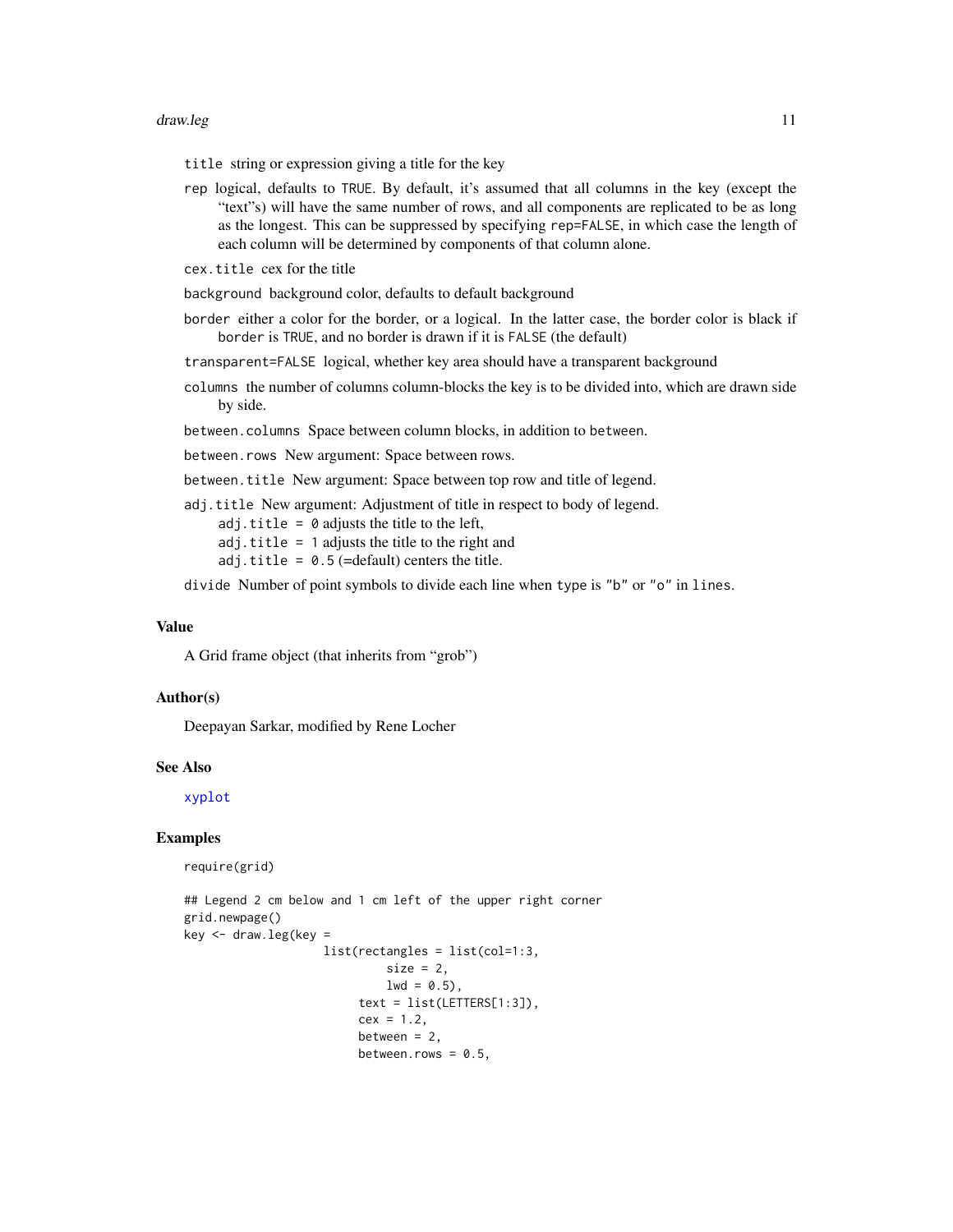```
between.title = 0.7,
                         title = "component",
                         cex.title = 1.4,transparent = TRUE))
vp.key <- viewport(x = convertX(unit(1,"npc")-unit(1,"cm"),"cm"),
                    y = convertY(unit(1,"npc")-unit(2,"cm"),"cm"),
                    width=grobWidth(key),
                    height=grobHeight(key),
                    just=c("right","top"))
pushViewport(vp.key)
grid.draw(key)
popViewport()
##----------------------------------------
## Legend 1 cm above the lower left corner
key <- draw.leg(key = list(rectangles = list(col=1:3,
                             size = 4,1wd = 0.5,
                  text=list(letters[1:3]),
                  lines=list(col=1:3),
                  cex=2,
                  between=2,
                  between.rows=0.5,
                  between.title=0.7,
                  title = "component",
                  adj.title = 0,
                  cex.title = 2.4,transparent = TRUE))
vp. key < - viewport(x = 0,
                    y = unit(1, "cm"),
                    width=grobWidth(key),
                    height=grobHeight(key),
                    just=c("left","bottom"))
grid.newpage()
pushViewport(vp.key)
grid.draw(key)
popViewport()
```

```
general.control Auxilary for Controlling the General Appearance of a Rose Plot
```
Defines the General Appearance of rose plot.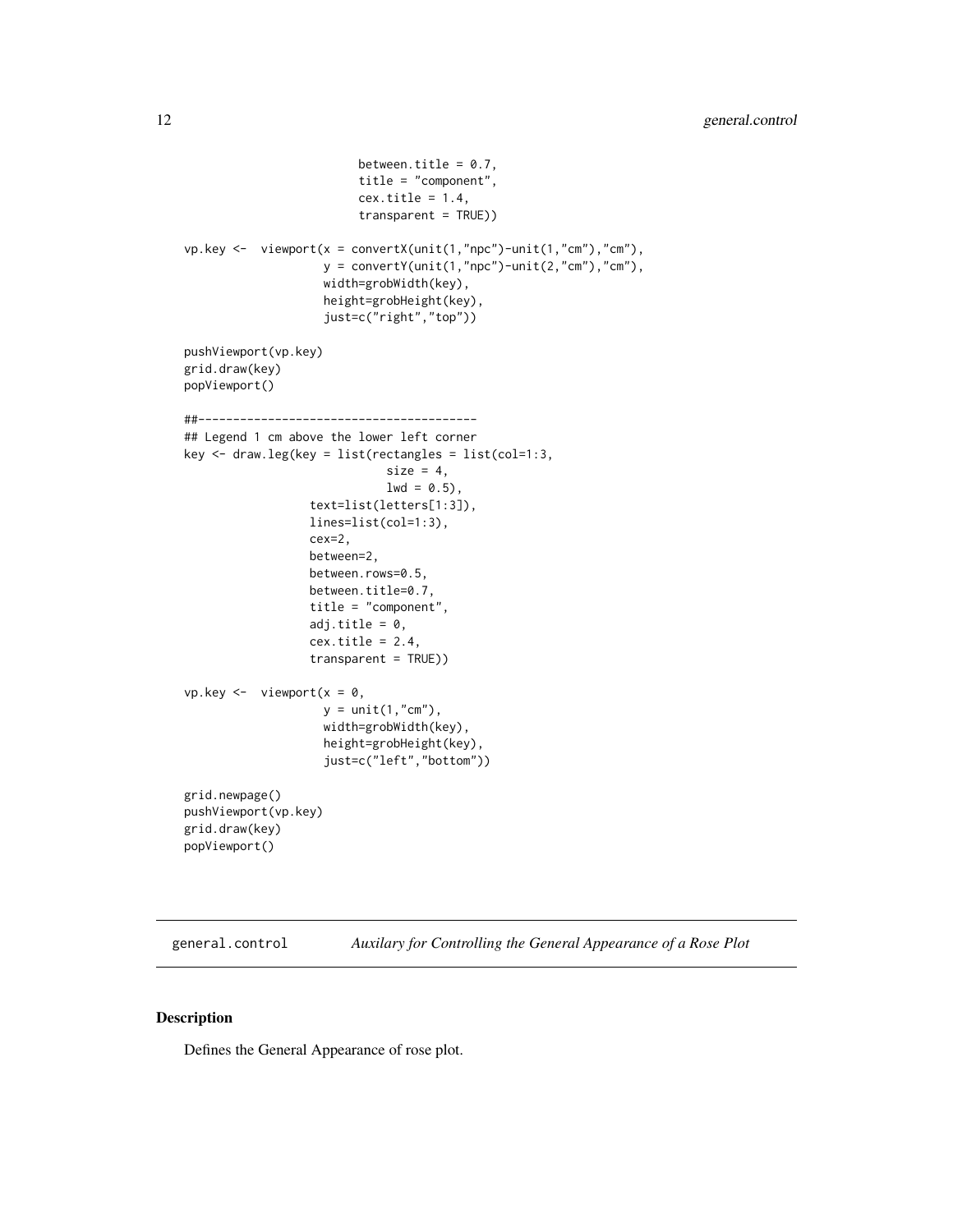# <span id="page-12-0"></span>general.control 13

# Usage

```
general.control(stacked = FALSE,
               rose.rad = NULL, rose.x = NULL, rose.y = NULL,
               mar = rep(0.3, 4),rev.col = FALSE,
               shift = 0,cex = 1, col = NULL, lty = 1:3, lwd = 1, type = "s")
```
# Arguments

| stacked                  | stacked = FALSE: For each point (x@rho[i,j], x@cyclVar[i]) with x<br>equal to a rose object, the radius is $x \in h[1, j]$ - ray. $\lim[1]$ as defined in<br>grid.control. Points with identical j are connected by a colored line.<br>stacked = TRUE: For each point (x@rho[i,j], x@cyclVar[i]), the radius<br>is sum( $x@rho[1:i,j]$ ). No negative values are allowed in the stacked case as<br>this feature makes sense only for variables like proportions, counts or concen-<br>trations. Areas between two adjacent j are filled by color.<br>NA values in x@rho are interpreted as 0 and a warning is issued. |
|--------------------------|-----------------------------------------------------------------------------------------------------------------------------------------------------------------------------------------------------------------------------------------------------------------------------------------------------------------------------------------------------------------------------------------------------------------------------------------------------------------------------------------------------------------------------------------------------------------------------------------------------------------------|
| rose.rad, rose.x, rose.y |                                                                                                                                                                                                                                                                                                                                                                                                                                                                                                                                                                                                                       |
|                          | Approximate length of radius, x- and y-position of rose. Default units are mm<br>but any valid grid unit might be chosen (cf. unit. If one or more of these<br>arguments are defined, the user of the plot function must make sure that the size<br>of the viewport is large enough to show the complete rose and the legend. These<br>arguments are especially useful when a series of plots of exactly the same size<br>and position of the rose on the viewport has to be produced.                                                                                                                                |
| mar                      | Margin around the plotting area. Default units are grid.control(cyclVar.cex).<br>Other units can be defined by unit.                                                                                                                                                                                                                                                                                                                                                                                                                                                                                                  |
| rev.col                  | = TRUE: Ordering of the columns of x@rho is reversed.                                                                                                                                                                                                                                                                                                                                                                                                                                                                                                                                                                 |
| shift                    | Shifts the plot in clockwise direction by this angle. Units of shift must be<br>identical with units of cyclVar in link{plot.rose}                                                                                                                                                                                                                                                                                                                                                                                                                                                                                    |
| cex                      | Basic size of characters in the plot.                                                                                                                                                                                                                                                                                                                                                                                                                                                                                                                                                                                 |
| col                      | Colors of lines when stacked = FALSE or colors of stacked areas else. In the<br>first case colors are by default as distinct as possible; in the latter case, all colors<br>are matched by default to the range green (=center of rose) to blue (outside of<br>rose).                                                                                                                                                                                                                                                                                                                                                 |
| lty, lwd                 | Line type and line width. When stacked = TRUE and $1wd = 0$ the colored<br>aereas are drawn without black borders.                                                                                                                                                                                                                                                                                                                                                                                                                                                                                                    |
| type                     | 1-character string giving the type of plot desired:<br>"s" plots observations as segments. This option is the proper way to distplay<br>rose data.<br>"I" plots a line joining the data points. This option is a nicer to look at when data<br>are smoothly distributed in all directions.                                                                                                                                                                                                                                                                                                                            |

# Value

Returns the arguments conveniently packaged up in a list to supply the general arguments for [plot.rose](#page-40-1).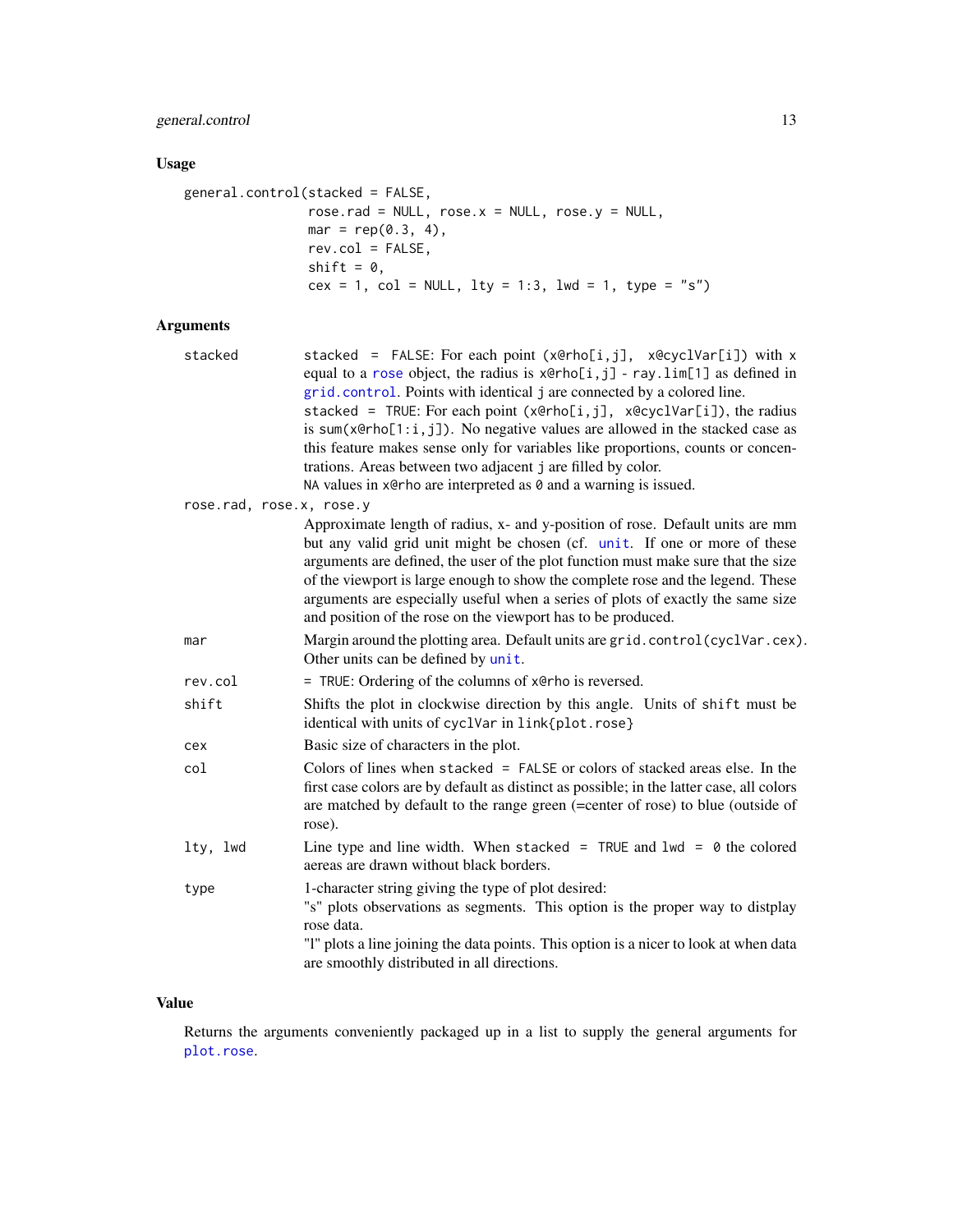#### Author(s)

Rene Locher

#### See Also

[plot.rose](#page-40-1), [grid.control](#page-14-1)

#### Examples

general.control()

getXY *Easy and Flexible Input for One- and Two Dimensional Data*

# Description

The function accepts one- or two dimensional data, checks them for compatibility and gives a dataframe back.

#### Usage

 $getXY(x, y = NULL, unidim.allowed = TRUE)$ 

#### Arguments

| X                       | Vector, matrix, data frame or list. If $x$ is a vector, the second dimension may be<br>defined by argument y. If x is a matrix, dataframe or list and a second column<br>or element exists, this second element is used instead of y.                                                                            |
|-------------------------|------------------------------------------------------------------------------------------------------------------------------------------------------------------------------------------------------------------------------------------------------------------------------------------------------------------|
| у                       | Optional vector of the same length as x.<br>When argument x is one dimensional, argument y does not exist <i>and</i> unidim.allowed<br>is TRUE, argument x is coerced to a vector and returned as y component where<br>the resulting x is just the index vector 1:n.                                             |
| unidim.allowed Logical. | When unidim.allowed is TRUE (=default), one and two dimensional input is<br>accepted for any reasonable combination of x and y. In this mode get XY behaves<br>very similar to xy. coords<br>An error message is returned, when unidim. allowed is FALSE, argument x is<br>one dimensional und y does not exist. |

# Details

Input is checked for compatibility: When  $x$  is a list, the first two elements must have identical length. When y is defined, x must be one dimensional and must have the same length as argument y. When onedim.allowed is FALSE, input must be twodimensional.

When input is one dimensional and unidim is TRUE, y gives the numbers of elements back.

Function works similar to [xy.coords](#page-0-0)

<span id="page-13-0"></span>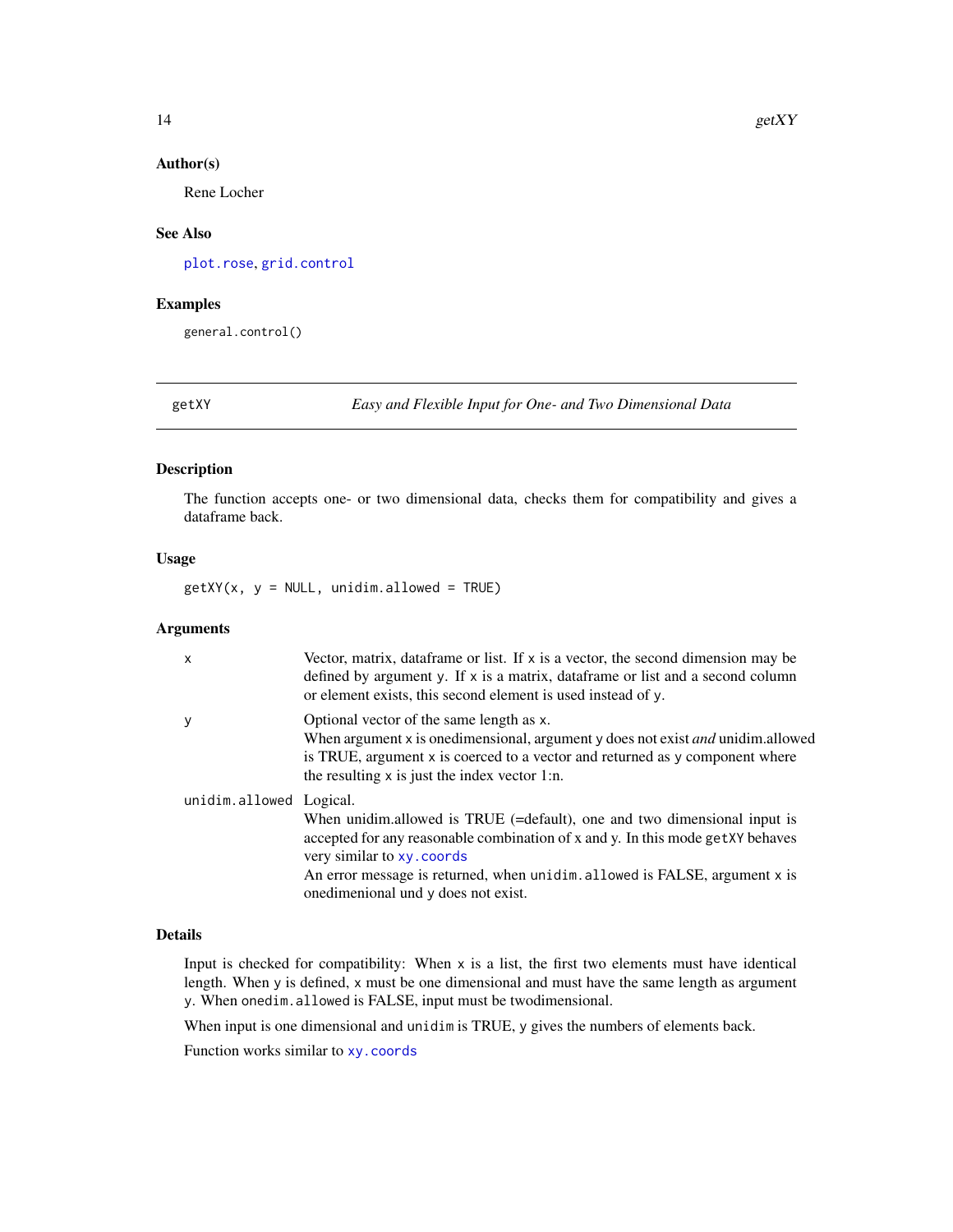# <span id="page-14-0"></span>grid.control 15

# Value

dataframe with the components x and y

#### Author(s)

Rene Locher

# Examples

```
getXY(3:4, 1:2)
getXY(matrix(1:4,ncol=2))
getXY(as.data.frame(matrix(1:4,ncol=2)))
getXY(4:1)
getXY(list(a=1:2,b=9:10))
```
<span id="page-14-1"></span>grid.control *Auxilary for Controlling the Grid Appearance of a Rose Plot*

# Description

Defines the appearance of the guiding elements of rose plots such as circles, rays and labels.

# Usage

```
grid.contrib(circ.n = 4, circ.r = NULL,circ.col = "gray30", circ.lwd = 0.5,
             circ.cex = 0.8, circ.between = 0.3,
             circ.dir = pi/16 * 9,
             circ.sub.n = NULL, circ.sub.r = NULL,
             circ.sub.col = "gray70", circ.sub.lwd = 0.5,
             cyclVar.lab = c("N","NE","E","SE","S","SW","W","NW"),
             cyclVar.cex = 1.2, cyclVar.between = 0,
             cyclVar.centered = TRUE,
             ray.lim = NULL, ray.n = 8)
```
# Arguments

|                    | circ.n, circ.r Number of (main)circles or, alternatively, radius of circles to be drawn, which                    |
|--------------------|-------------------------------------------------------------------------------------------------------------------|
|                    | will be labeled.                                                                                                  |
| circ.col, circ.lwd |                                                                                                                   |
|                    | Color and line width of circles.                                                                                  |
| circ.cex           | Character size of labels of main circles in multiples of cex as defined in general.control.                       |
| circ.between       | Distance between labels of the main circle and the circle itself in multiples of<br>circ.cex.                     |
| circ.dir           | Direction along which the labels of the main circles should be drawn, measured<br>clockwise as radian from North. |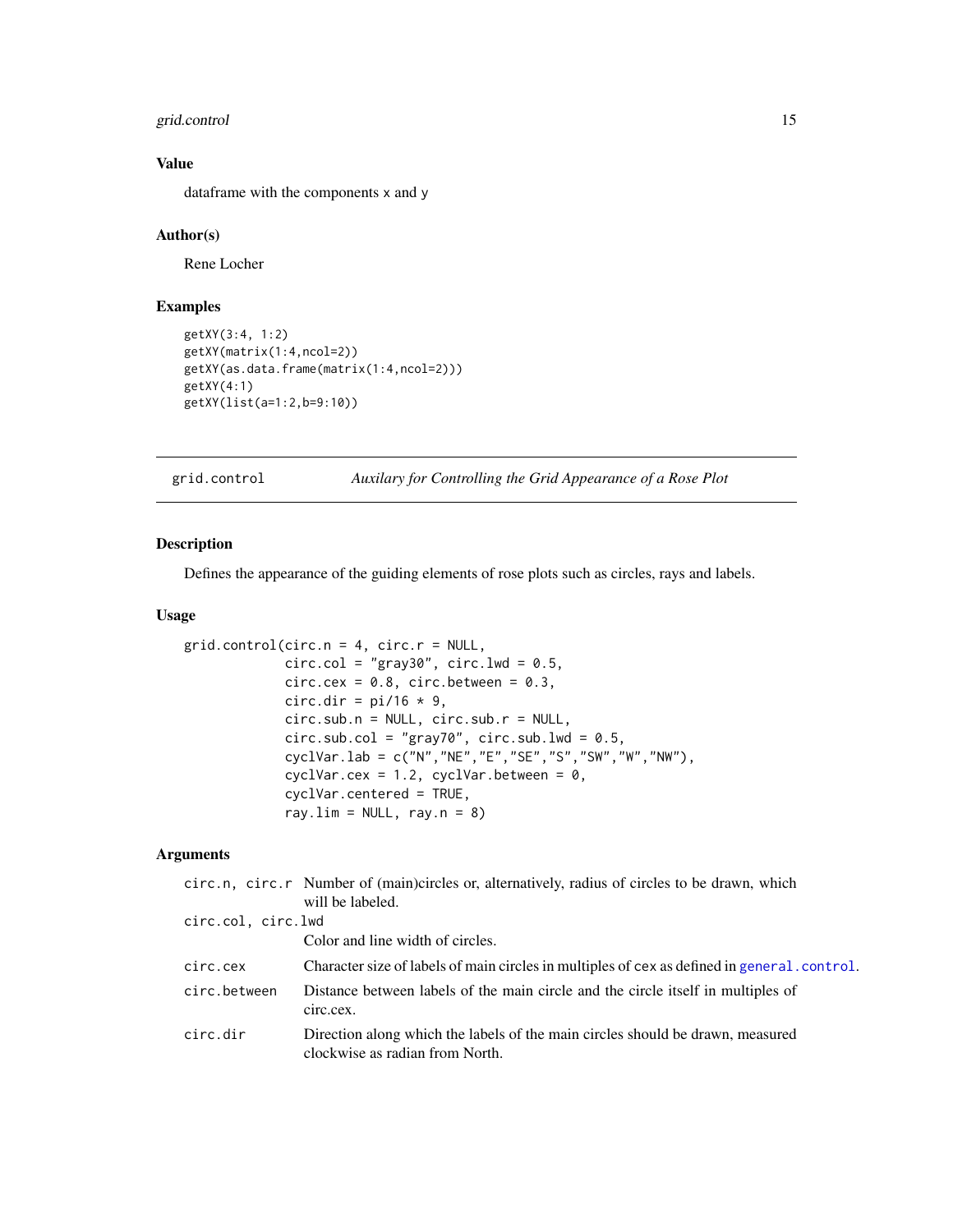<span id="page-15-0"></span>

| circ.sub.n, circ.sub.r     |                                                                                                                                                                                                                                                                    |  |
|----------------------------|--------------------------------------------------------------------------------------------------------------------------------------------------------------------------------------------------------------------------------------------------------------------|--|
|                            | Number of subcircle intervals between two main circles, or, alternatively, the<br>radii of <i>all</i> subcircles.                                                                                                                                                  |  |
| circ.sub.col, circ.sub.lwd |                                                                                                                                                                                                                                                                    |  |
|                            | Color and line width of subcircles.                                                                                                                                                                                                                                |  |
| cyclVar.lab                | Labels of cyclic variable placed along the outmost circle.                                                                                                                                                                                                         |  |
| cyclVar.cex                | Charactersize of labels of cyclic variable in multiples of cex as defined in general.control                                                                                                                                                                       |  |
| cyclVar.between            |                                                                                                                                                                                                                                                                    |  |
|                            | Distance between labels of the cyclic variable and the outmost circle of the rose<br>in multiples of cyclVar.cex.                                                                                                                                                  |  |
| cyclVar.centered           |                                                                                                                                                                                                                                                                    |  |
|                            | Labels are positioned relative to their center. cyclVar.centered $=$ FALSE is<br>used for very long labels like (unabbreviated) days of the week. In this case,<br>the labels are positioned relative to the side of the label, which is closest to the<br>circle. |  |
| ray.lim                    | Defines the values for the center and the maximum radius in user coordinates.<br>Be careful with specifying the center different from 0 as this might result in<br>misleading roses.                                                                               |  |
| ray.n                      | Number of rays.                                                                                                                                                                                                                                                    |  |

# Value

Returns the arguments conveniently packaged up in a list to supply the arguments for the grid appearance of rose plot.

# Author(s)

Rene Locher

# See Also

[plot.rose](#page-40-1), [general.control](#page-11-1)

# Examples

grid.control()

humidity *Converting Humidity Measures into Each Other*

# Description

Converting dew point (of water in air) into vapor pressure or relative humidity and vice versa.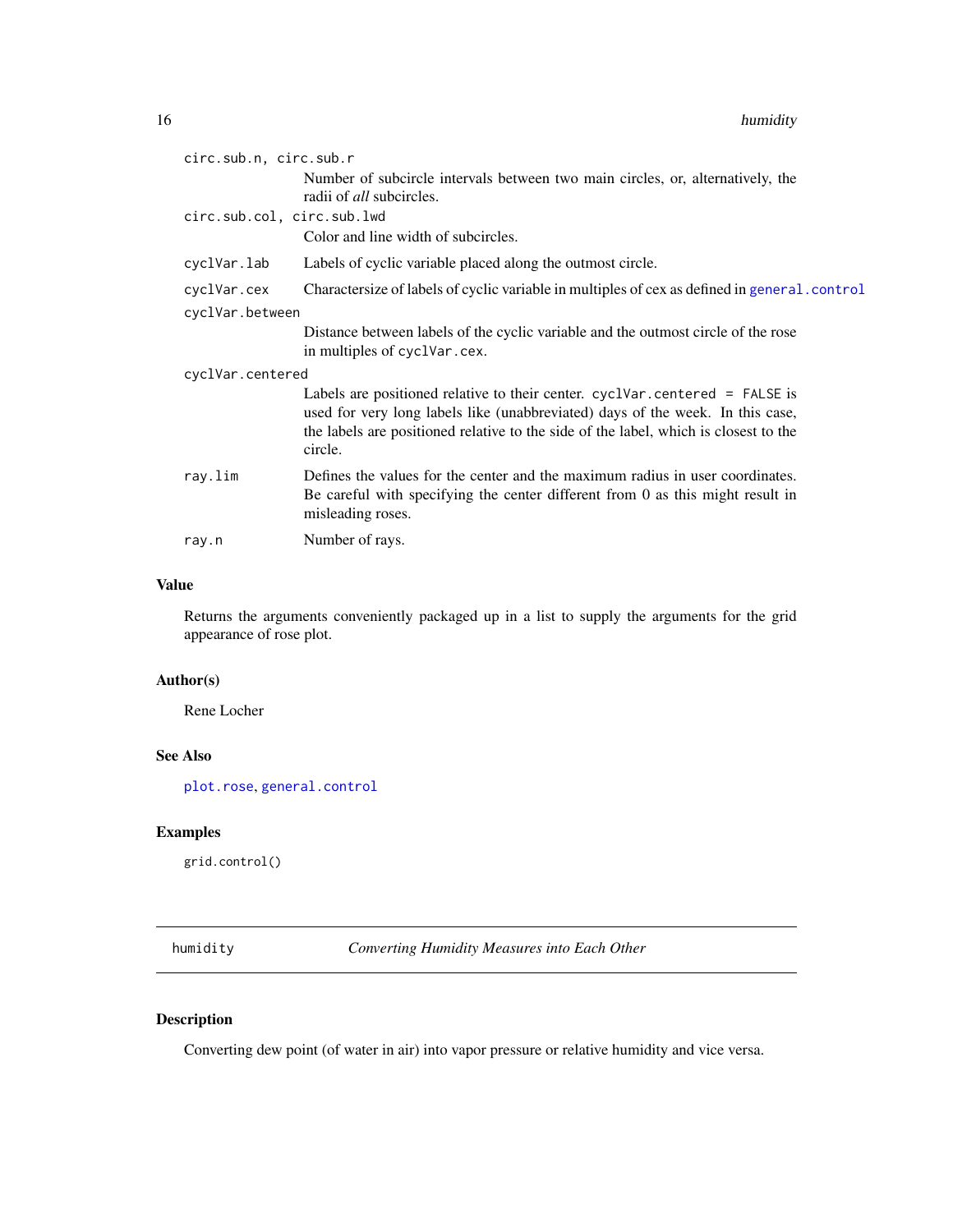#### humidity that the contract of the contract of the contract of the contract of the contract of the contract of the contract of the contract of the contract of the contract of the contract of the contract of the contract of

#### Usage

```
hr(T, Td, warn = TRUE)pw(Td, warn = TRUE)
pw.ai(Td, warn = TRUE)
pw.aw(Td, warn = TRUE)
Td(pw = NULL, T = NULL, hr = NULL, warn = TRUE)Td.aw(pw = NULL, T = NULL, hr = NULL, warn = TRUE)Tf.ai(pw = NULL, T = NULL, hr = NULL, warn = TRUE)
```
#### Arguments

| hr   | Relative humidity in $[\%]$ .                                  |
|------|----------------------------------------------------------------|
| T.   | Temperature of air in $\lbrack \circ C \rbrack$ .              |
| Td   | Dew point of air in $\lceil \circ C \rceil$ .                  |
| pw   | Saturation vapour pressure in [hPa].                           |
| warn | When TRUE and arguments are out of range, a warning is thrown. |

# Details

All vapour pressures correspond to pure water vapour and are not adjusted to water vapour in air.

#### Value

hr transforms dew point above ice / water at a certain temperature into relative humidity (−65◦C <=  $T \leq 60^{\circ}$ C).

pw transforms dew point into saturation vapour pressure above ice ( $-65\degree C \leq T \leq 0\degree C$ ) and above water ( $0^{\circ}$ C < T <= 60 $^{\circ}$ C) respectively.

pw.ai transforms dew point into saturation vapour pressure above ice ( $-65\degree C \leq T \leq 0\degree C$ ). pw. aw transforms dew point into saturation vapour pressure above liquid water ( $-45\degree C \leq T \leq$  $60^{\circ}$ C).

Td transforms vapour pressure or relative humidity and temperature into frost point above ice  $(-65\degree \text{C} \leq T \leq 0\degree \text{C})$  and dew point above water  $(0\degree \text{C} \leq T \leq 60\degree \text{C})$  respectively.

Td.aw transforms vapour pressure or relative humidity and temperature into dew point above water  $(-45°C < = T < = 60°C)$ .

Tf.ai transforms vapour pressure or relative humidity and temperature into frost point above ice  $(-65°C \leq T \leq 0°C).$ 

# Author(s)

Rene Locher

#### References

Guide to Meteorological Instruments and Methods of Observation, WMO, WMO-No. 8, Seventh edition, 2008, updated 2010, 1.4-29 Annex 4.B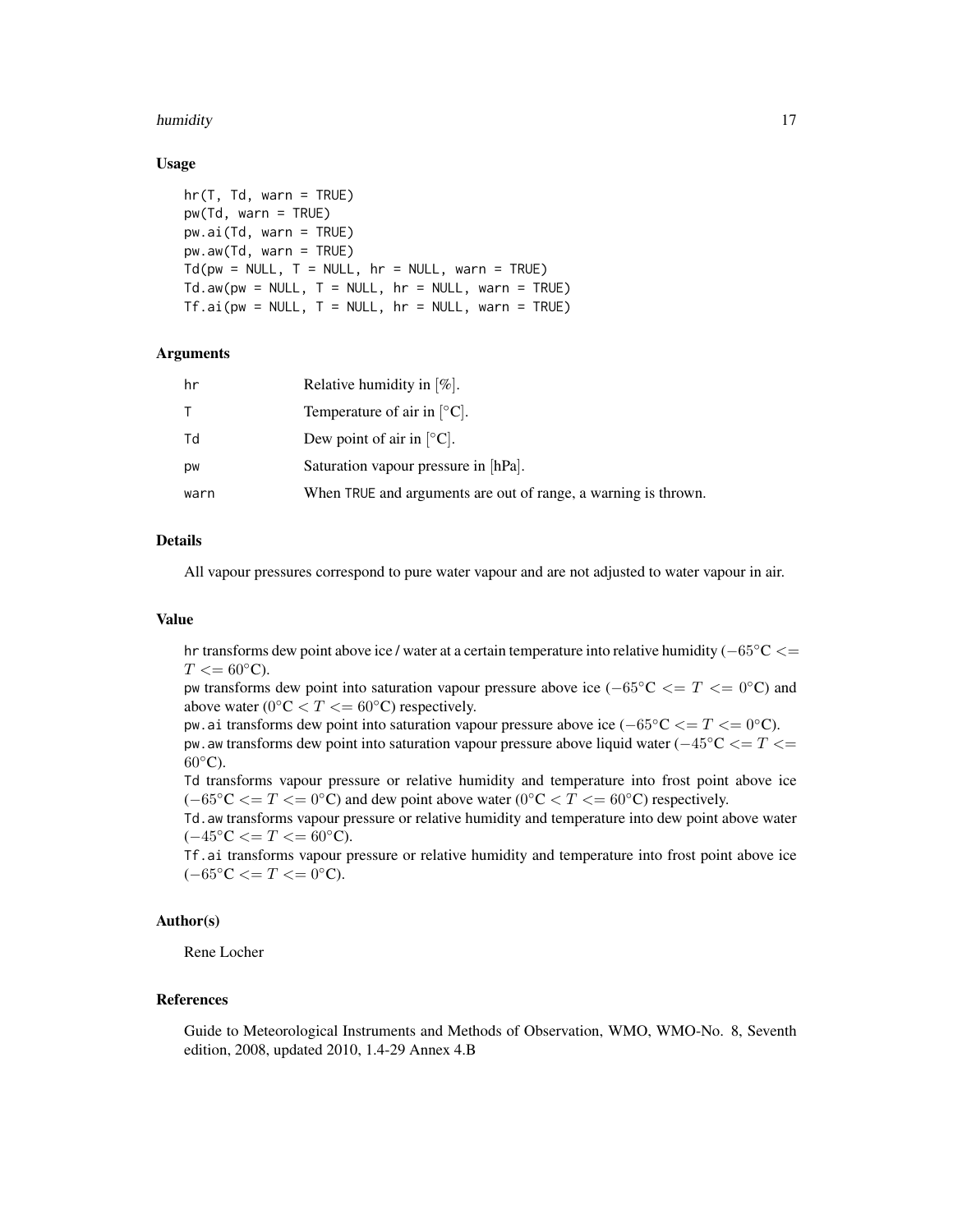#### Examples

```
pw(Td = c(-65, -45, 0, 30, 60))Td(pw = pw(c(-20, 0, 20)))hr(T = c(20, 30, 40), Td = c(0, 20, 30))## [1] 26.20257 55.09561 57.46519
hr(T = seq(0, 60, 5), Td = 0)
```
<span id="page-17-1"></span>IDPcolorRamp *Color Ramp for Ordered Values*

# Description

Produces color ramps which change simultanously hues, saturation and values as defined in the [hsv](#page-0-0) modus. This allows to produce especially smooth transitions from one color to the next. The default color ramp starts with light blue, continues with green, yellow, red and ends with dark violet.

#### Usage

```
IDPcolorRamp(n,
            collInt = data frame(h = c(0.47, 0.28, 0.16, 0, 1, 0.8),s = c(0.31, 0.55, 0.7, 0.8, 0.8, 1),v = c(1, 1, 1, 1, 1, 0.4),
            fr = c(0.27, 0.27, 0.27, 0)
```
#### Arguments

| n      | Total number of different colors in color ramp.                                                                                                                       |
|--------|-----------------------------------------------------------------------------------------------------------------------------------------------------------------------|
| colInt | Data frame or matrix with the columns h,s $\&$ v which defines the Intervals for<br>individual color subramps, with $nrow(collnt) = nsr+1$ with $nsr>1$ . See details |
| fr     | Fraction of the colors in each of the first nsr-1 subramps.                                                                                                           |

# Details

The function distributes the number of colors in the subramps, given the fractions fr, as smoothly as possible. The default arguments are optimized to most distinct colors possible, also for very small n. There is at least one color in the first and the last subramp. Definition of hsv code:

- h Hue of hsv-Signal: 0=red, 1/3=green, 2/3=blue, 1=red.
- s Saturation of hsv-Signal: 0=white, 1=full color.
- v Value of hsv-Signal: 0=black, 1=full color.

#### Value

A vector of n colors.

<span id="page-17-0"></span>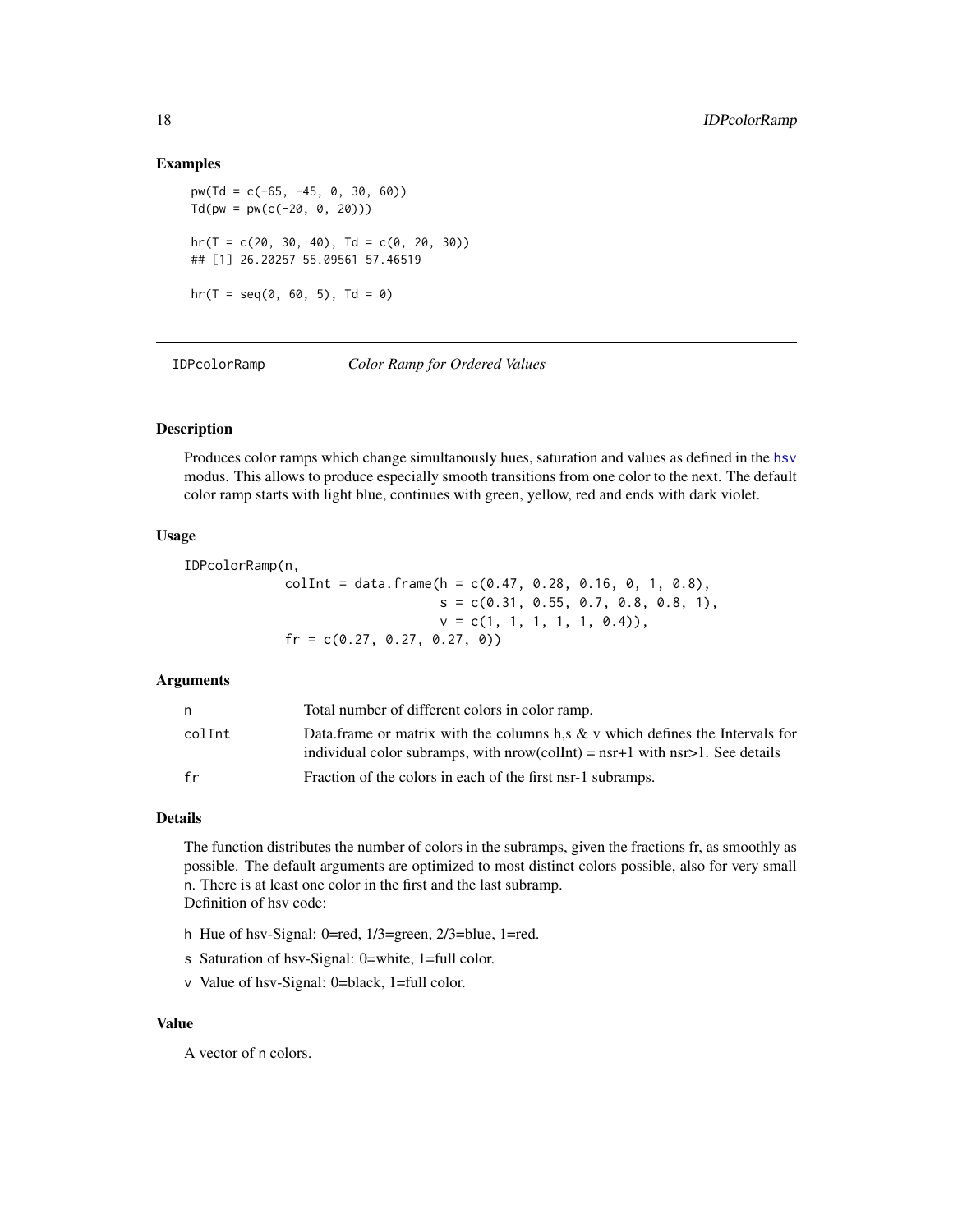#### <span id="page-18-0"></span>ilagplot the contract of the contract of the contract of the contract of the contract of the contract of the contract of the contract of the contract of the contract of the contract of the contract of the contract of the c

# Note

If there are subramps which are not adjacent in the color space (as is here the case for red and violet), you need a virtual subramp (here from  $h=0.00$  to  $h=1.00$ ) with corresponding fraction fr  $==$ 0.

#### Author(s)

Rene Locher

#### See Also

[showColors](#page-51-1), [ColorBrewer](#page-0-0)

#### Examples

IDPcolorRamp(10)

```
## Default IDPcolorRamp in 21 colors
n < -21showColors(IDPcolorRamp(n),border=FALSE)
```

```
## colorRamp optimized to return at equidistant indices the colors
## light blue, light green, yellow, orange, red, dark violet
## works fine with n > 7
cInt <- data.frame(h = c(0.47, 0.28, 0.16, 0, 1, 0.8),
                   s = c(0.31, 0.55, 0.7, 0.8, 0.8, 1),v = c(1, 1, 1, 1, 1, 0.5)fr <- c(0.15, 0.25, 0.45, 0.0)
ii \leq seq(1, n, length.out=6)## colors at equidistant indices
showColors(IDPcolorRamp(n, colInt = cInt, fr =fr)[ii], border=FALSE)
## Alternative ramp in 21 colors
```

```
showColors(IDPcolorRamp(n, colInt = cInt, fr =fr), border=FALSE)
```
<span id="page-18-1"></span>ilagplot *Image Lag Plot Matrix for Large Time Series*

#### Description

Produces an image lag plot matrix of large timeseries where the colors encode the density of the points in the lag plots.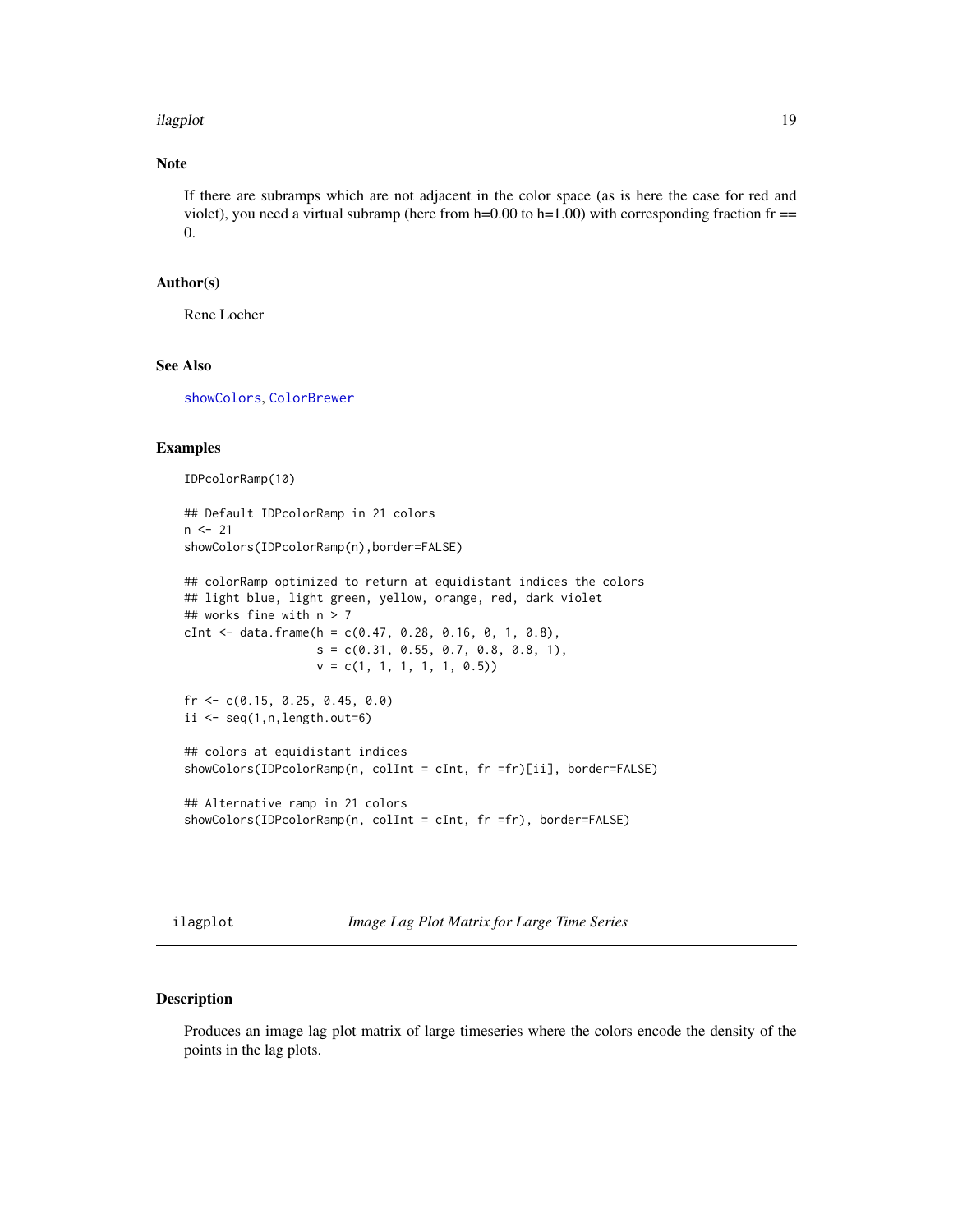# Usage

```
ilagplot(x, set.lags = 1,pixs = 1, zmax = NULL, ztransf = function(x)\{x\},
         colramp = IDPcolorRamp, mfrow=NULL, cex=par("cex"),
        main = NULL, d.main = 1, cex.main = 1.5*par("cex.main"),
        legend = TRUE, d. legend = 1,cex.axis = par("cex.axis"), las = 1,
         border=FALSE, mar = c(2,2,2,0), oma = rep(0,4)+0.1,
        mgp = c(2, 0.5, 0) * cex. axis, tcl = -0.3, ...)
```
# Arguments

| x        | ts object or ordinary vector                                                                                                                                                                                                                                                                                                                                                                            |
|----------|---------------------------------------------------------------------------------------------------------------------------------------------------------------------------------------------------------------------------------------------------------------------------------------------------------------------------------------------------------------------------------------------------------|
| set.lags | vector of lags to be displayed                                                                                                                                                                                                                                                                                                                                                                          |
| pixs     | Pixel size in mm                                                                                                                                                                                                                                                                                                                                                                                        |
| zmax     | Maximum counts per Pixel to be plotted. When NULL each lag plot has its indi-<br>vidual scale. If a number $\ge$ = maximum number of counts per pixel is supplied,<br>the scale will be identical for all lag plots. The maximum of the number per<br>pixel is delivered by the return value. Beware: zmax has its meaning only for<br>ilagplots with identical settings for main, legend, mar and oma! |
| ztransf  | Function to transform the counts. The user has to make sure that the transformed<br>counts lie in the range [0,zmax], where zmax is any positive number $(\geq=2)$ .                                                                                                                                                                                                                                    |
| colramp  | Color ramp to encode the density of the points within a pixel                                                                                                                                                                                                                                                                                                                                           |
| mfrow    | See Argument mfrow in par                                                                                                                                                                                                                                                                                                                                                                               |
| cex      | See Argument cex in par                                                                                                                                                                                                                                                                                                                                                                                 |
| main     | Title                                                                                                                                                                                                                                                                                                                                                                                                   |
| d.main   | Vertical distance between upper border of scatter plots and the title line in mul-<br>tiples of title height.                                                                                                                                                                                                                                                                                           |
| cex.main | Magnification used for title relative to the current setting of cex.                                                                                                                                                                                                                                                                                                                                    |
| legend   | Logical. When FALSE, no legend is plotted and space is saved in figure region.                                                                                                                                                                                                                                                                                                                          |
| d.legend | Horizontal distance between right border of scatter plots and legend in multiples<br>of title height.                                                                                                                                                                                                                                                                                                   |
| cex.axis | Magnification used for axis annotation relative to the current setting of cex.                                                                                                                                                                                                                                                                                                                          |
| las      | Orientation of labels on axes.                                                                                                                                                                                                                                                                                                                                                                          |
| border   | Logical. When TRUE, a border is drawn around the individual colors in the leg-<br>end.                                                                                                                                                                                                                                                                                                                  |
| mar, oma | Margin and outer margin respectively. Cf. par                                                                                                                                                                                                                                                                                                                                                           |
| mgp, tcl | Cf. par                                                                                                                                                                                                                                                                                                                                                                                                 |
| $\cdots$ | Additional arguments to par                                                                                                                                                                                                                                                                                                                                                                             |

# Details

Code is based on R function [lag.plot](#page-0-0) V1.7. Tip: Legend looks better when mar is defined symmetrically.

<span id="page-19-0"></span>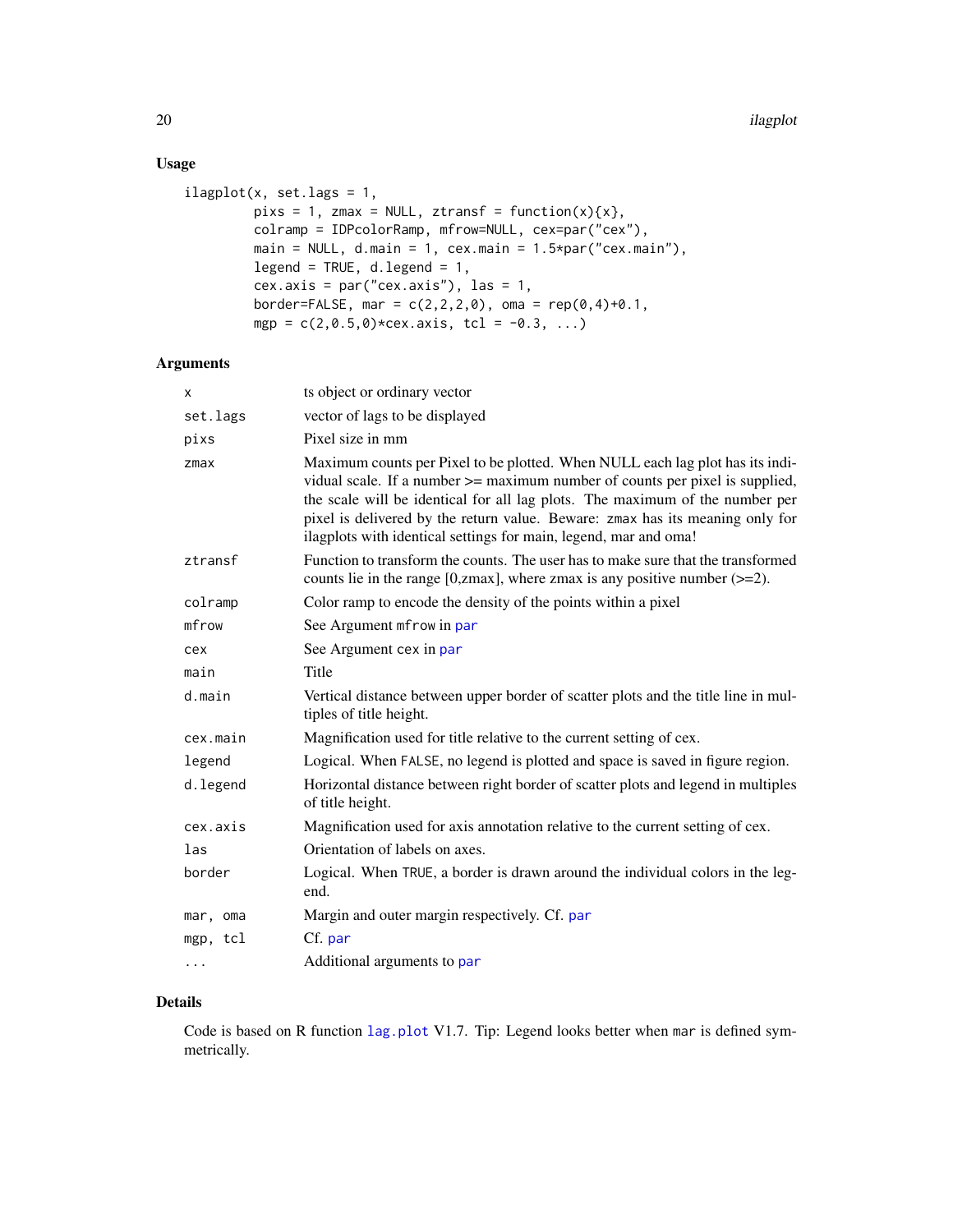#### <span id="page-20-0"></span>**Image** 21

# Value

Maximum number of counts per Pixel found.

#### Note

When you get the error message "Zmax too small! Densiest aereas are out of range!" you must run the function with identical parameters but without specifying zmax. The value returned gives you the minimum value allowed for zmax.

#### Author(s)

Andreas Ruckstuhl, refined by Rene Locher

# See Also

[ipairs](#page-22-1), [iplot](#page-26-1), [Image](#page-20-1)

# Examples

```
if(require(SwissAir)) {
 data(AirQual)
 ilagplot(AirQual[,c("ad.O3")],set.lags = 1:4,
           ztransf = function(x)\{x[x < 1] < -1; \log(2(x)\},\)main = "Low correlation")
 Ox <- AirQual[,c("ad.O3","lu.O3","sz.O3")]+
   AirQual[,c("ad.NOx","lu.NOx","sz.NOx")]-
     AirQual[,c("ad.NO","lu.NO","sz.NO")]
 names(Ox) <- c("ad","lu","sz")
 ilagplot(Ox$ad,set.lags = 1:4,
           ztransf = function(x){x[x<1] <- 1; log2(x)},
          main = "High correlation")
 ## cf. ?AirQual for the explanation of the physical
 ## and chemical background
} else print("Package SwissAir is not available")
```
<span id="page-20-1"></span>Image *Display the Density of Points in a Scatter Plot by Colors*

#### Description

The density of points in a scatter plot is encoded by color.

#### Usage

```
Image(x, y = NULL, pix = 1, zmax = NULL, ztransf = function(x){x},colramp = IDPcolorRamp, factors = c(FALSE, FALSE),
     matrix = FALSE)
```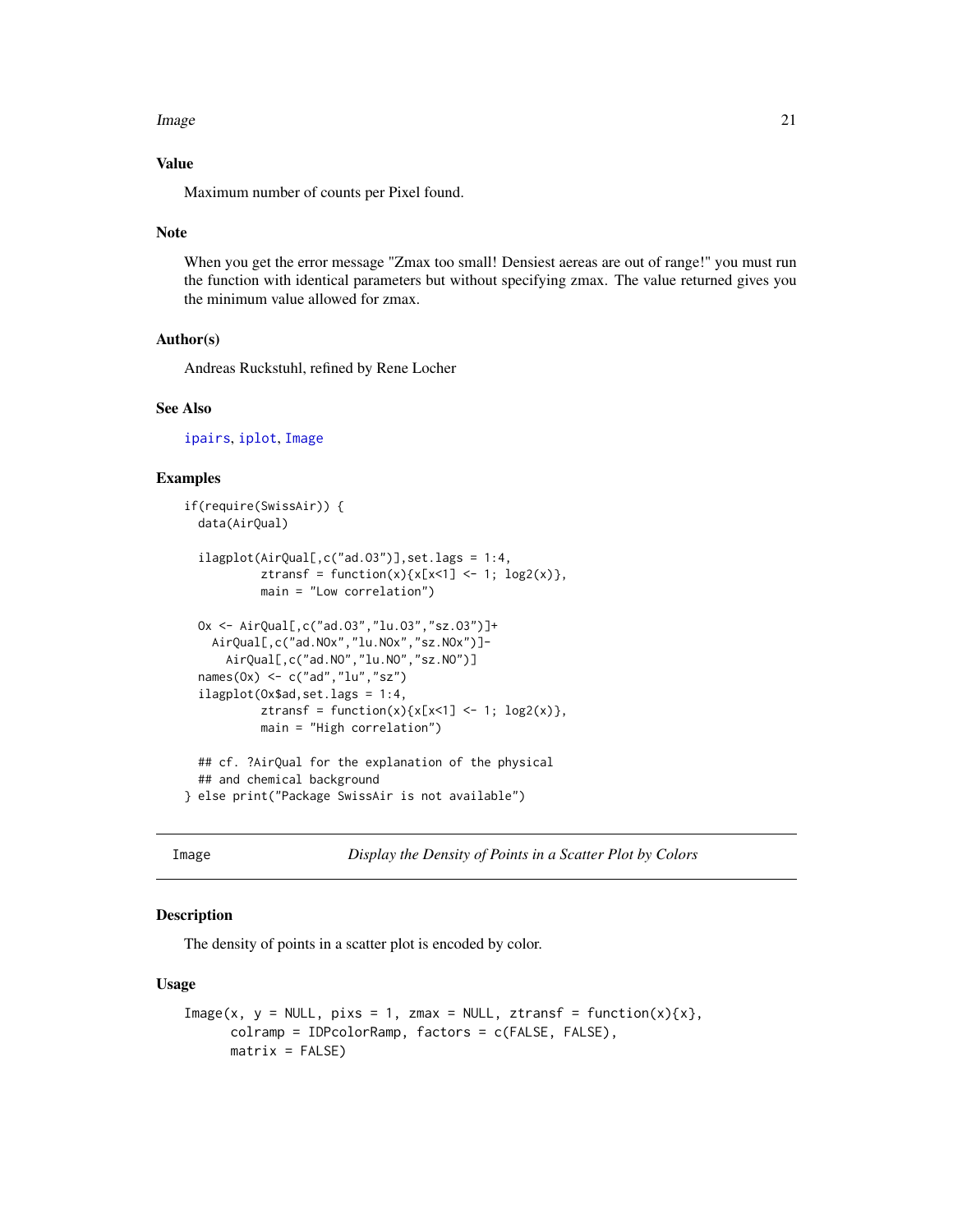# <span id="page-21-0"></span>Arguments

| x, y       | Coordinates of points whose density is plotted. If x is a matrix or a data.frame,<br>the first two column are used as x and y respectively. y must be in this case<br>NULL. x and y may be numeric or factor variable.                                                                                                                                                                    |
|------------|-------------------------------------------------------------------------------------------------------------------------------------------------------------------------------------------------------------------------------------------------------------------------------------------------------------------------------------------------------------------------------------------|
| pixs       | Size of pixel in x- and y-direction in [mm] on the plotting device. When x<br>and y are numeric, pixels are square. When x and y are factors or should be<br>handled as factors (see argument factors), pixels are no longer square. The<br>pixels are enlarged in the dimension in which the factors are displayed, so that<br>the rectangular pixels are centered at the factor levels. |
| $z$ ma $x$ | Maximum number of counts per pixel in the plot. When NULL, the density in<br>the scatter plot is encoded from 0 to maximum number of counts per pixel ob-<br>served. zmax must be equal or larger than maximum number of counts found.<br>The maximum number of counts per pixel is delivered by the return value.                                                                        |
| ztransf    | Function to transform the number of counts per pixel, which will be mapped by<br>the function in colramp to well defined colors. The user has to make sure that<br>the transformed density lies in the range [0,zmax], where zmax is any positive<br>number $(\geq=2)$ . For examples see ipairs and ilagplot.                                                                            |
| colramp    | Color ramp to encode the number of the counts within a pixel by color.                                                                                                                                                                                                                                                                                                                    |
| factors    | Vector of logicals indicating whether $x$ and $\prime$ or $y$ should be handled as factors<br>independently of their class.                                                                                                                                                                                                                                                               |
| matrix     | Boolean. Should all counts be returned in a xyz-matrix or just the maximum.                                                                                                                                                                                                                                                                                                               |

# Details

Before calling Image a plot must have been created by, e.g., calling  $plot(x, y, type="n")$ . This function ensures by default that the pixel has the same size in x- and y-direction. As a drawback, pixels may be unequally spaced, when there are only very few distinct (integer) values in x- or y-direction. When this is the case, the corresponding dimension should be declared as a factor. (cf. argument factors).

This function is based on **[graphics](#page-0-0)** 

# Value

Maximum number of counts per pixel found (matrix  $=$  FALSE) or the full matrix.

# Author(s)

Andreas Ruckstuhl, Rene Locher

# See Also

[ipairs](#page-22-1), [ilagplot](#page-18-1), [iplot](#page-26-1), [image](#page-0-0)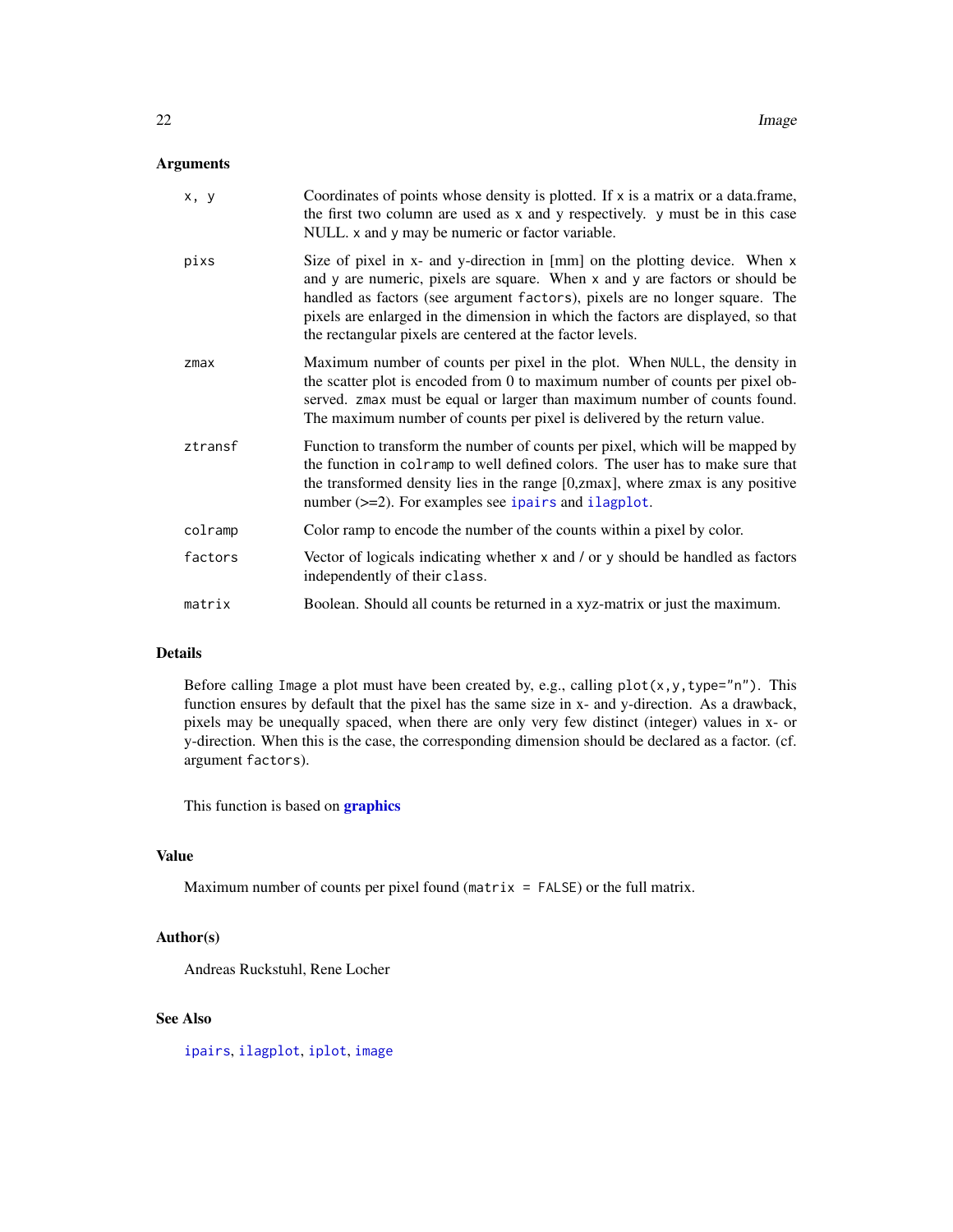#### <span id="page-22-0"></span>ipairs 23

# Examples

```
plot.default(iris$Species, iris$Petal.Width, xlim=c(0.5,3.5),
             type="n", axes=FALSE)
axis(1, at=1:3, labels=levels(iris$Species))
axis(2)
Image(iris$Species, iris$Petal.Width, pixs=3)
##
x <- rnorm(10000)
y <- rnorm(10000, 10)
plot(x+y, y, type="n")
Image(x+y, y)
abline(a=0, b=1)
## The above can be merged to
iplot(x+y, y, legend=FALSE, oma=c(5, 4, 4, 2) + 0.1)abline(a=0, b=1)
```
ipairs *Image Scatter Plot Matrix for Large Datasets*

# Description

Produces an image scatter plot matrix of large datasets where the colors encode the density of the points in the scatter plots.

# Usage

```
ipairs(x,
       pixS = 1, zmax = NULL, ztransf=function(x){x},
       colramp = IDPcolorRamp, cex = par("cex"),
       lab.diag, cex.diag = NULL,
       main = NULL, d.mainloop = 1.5, cex.mainloop = 1.5 * par("cex.mainloop",legend = TRUE, d.legend = 1.5, cex.axis = 0.8*par("cex.axis"),
       nlab.axis = 5, minL.axis = 2, las = 1, border = FALSE,
       mar = rep(0,4), oma = c(3,3,1,0), mgp = c(2,0.5,0)*cex.axistcl = -0.3, ...
```
#### Arguments

| x    | data.frame or matrix                                                                                                                                                                                                                                                                                          |
|------|---------------------------------------------------------------------------------------------------------------------------------------------------------------------------------------------------------------------------------------------------------------------------------------------------------------|
| pixs | Pixel size in mm on the plotting device.                                                                                                                                                                                                                                                                      |
| zmax | Maximum number of counts per pixel in the plot. When NULL, each scatter<br>plot has its individual scale. If a number $\ge$ maximum number of counts per<br>pixel is supplied, the scale will be identical for all scatter plots. The maximum<br>number of counts per pixel is delivered by the return value. |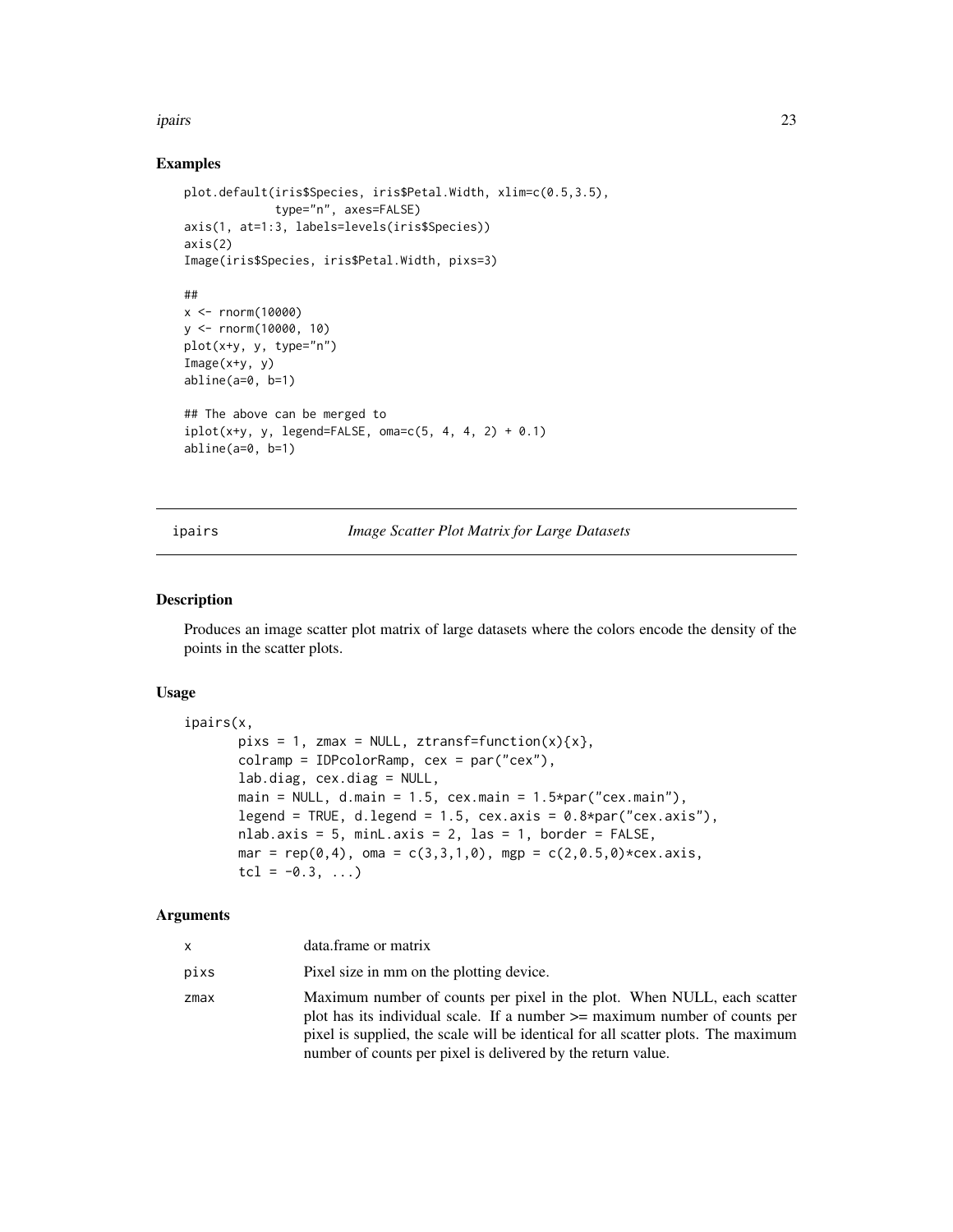<span id="page-23-0"></span>

| ztransf   | Function to transform the counts per pixel, which will be mapped by the func-<br>tion in colramp to well defined colors. The user has to make sure that the trans-<br>formed counts lie in the range [0,zmax], where zmax is any positive number<br>$(>=2)$ . |
|-----------|---------------------------------------------------------------------------------------------------------------------------------------------------------------------------------------------------------------------------------------------------------------|
| colramp   | Color ramp to encode the number of counts within a pixel.                                                                                                                                                                                                     |
| cex       | See Argument cex in par                                                                                                                                                                                                                                       |
| lab.diag  | Labels of columns, written into the diagonal of the matrix. When NULL, the<br>names of x are used.                                                                                                                                                            |
| cex.diag  | Magnification used for text in diagonal relative to the current setting of cex.<br>When NULL, they are calculated automatically.                                                                                                                              |
| main      | Titel. When NULL                                                                                                                                                                                                                                              |
| d.main    | Vertical distance between upper border of scatter plots and the title line in mul-<br>tiples of title height.                                                                                                                                                 |
| cex.main  | Magnification used for title relative to the current setting of cex.                                                                                                                                                                                          |
| legend    | Logical. When FALSE, no legend is plotted and space is saved in figure region.                                                                                                                                                                                |
| d.legend  | Horizontal distance between right border of scatter plots and legend in multiples<br>of title height.                                                                                                                                                         |
| cex.axis  | Magnification used for axis annotation relative to the current setting of cex.                                                                                                                                                                                |
| nlab.axis | Approximate number of labels on axes.                                                                                                                                                                                                                         |
| minL.axis | The minimum length of the abbreviations of factor levels, used to label the axes<br>ticks.                                                                                                                                                                    |
| las       | Orientation of labels on axes.                                                                                                                                                                                                                                |
| border    | Logical. When TRUE, a border is drawn around the individual colors in the leg-<br>end.                                                                                                                                                                        |
| mar, oma  | Margin and outer margin respectively. Cf. par                                                                                                                                                                                                                 |
| mgp, tcl  | Cf. par                                                                                                                                                                                                                                                       |
| $\cdots$  | Additional arguments to par                                                                                                                                                                                                                                   |
|           |                                                                                                                                                                                                                                                               |

# Details

The idea is similar to [gplot.hexbin](#page-0-0). The hexagons are better suited to reflect the density of points in a plane than the squares used here. Nevertheless squares are, contrary to hexagons, invariant to reflexions at the x- *and* y-axis and therefore better suited for scatter plot matrices and also for plotting factors.

The code is based on R function [pairs](#page-0-0) V1.7.

# Value

Maximum number of counts per Pixel found. Additional elements are returned when verbose == TRUE.

### Note

When you get the error message "Zmax too small! Densiest aereas are out of range!" you must run the function with identical parameters but without specifying zmax. The value returned gives you the minimum value allowed for zmax.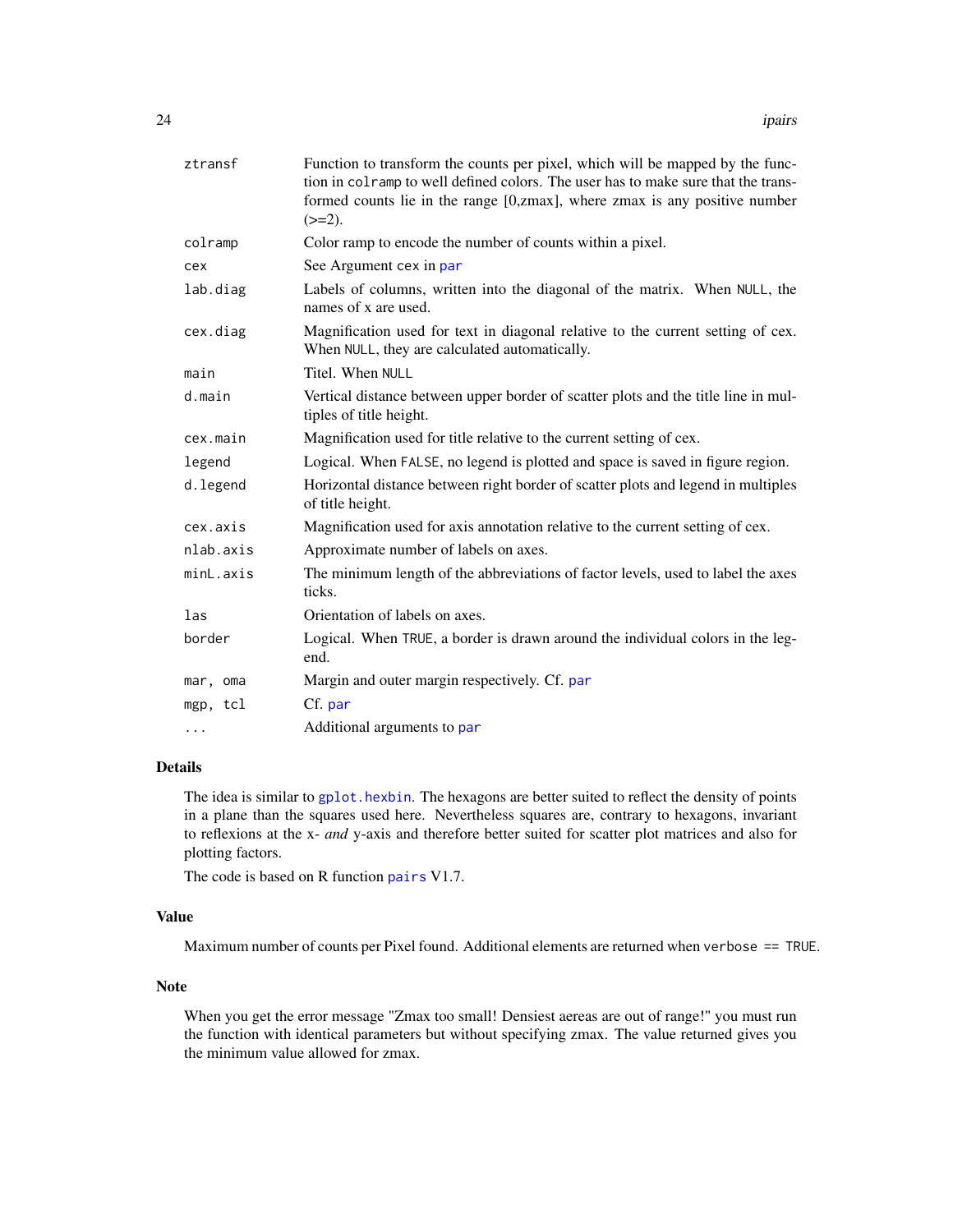# <span id="page-24-0"></span>ipanel.smooth 25

#### Author(s)

Andreas Ruckstuhl, Rene Locher

# See Also

[ilagplot](#page-18-1), [iplot](#page-26-1), [Image](#page-20-1)

#### Examples

```
## Small numbers of different values are plotted nicer
## when converted to factors
AQ <- airquality
AQ$Month <- as.factor(AQ$Month)
zmax <- ipairs(AQ, pixs=2, main="Air Quality")
ipairs(AQ, pixs=2, zmax=zmax, main="Air Quality",border=TRUE)
## example with factors
ipairs(iris,pixs=2)
## a really huge dataset
## Not run:
 if(require(SwissAir)) {
   data(AirQual)
    ## low correlation
    ipairs(AirQual[,c("ad.O3","lu.O3","sz.O3")],
   ztransf=function(x){x[x<1] <- 1; log2(x)})
    ipairs(AirQual[,c("ad.NO","lu.NO","sz.NO")],
    ztransf=function(x){x[x<1] < -1; log2(x)})## high correlation
   Ox <- AirQual[,c("ad.O3","lu.O3","sz.O3")]+
   AirQual[,c("ad.NOx","lu.NOx","sz.NOx")]-
   AirQual[,c("ad.NO","lu.NO","sz.NO")]
   names(0x) <- c("ad","lu","sz")
    ipairs(0x, ztransfer-function(x){x[x<1] < -1; log2(x)})## cf. ?AirQual for the explanation of the physical and
    ## chemical background
 } else print("Package SwissAir is not available")
## End(Not run)
```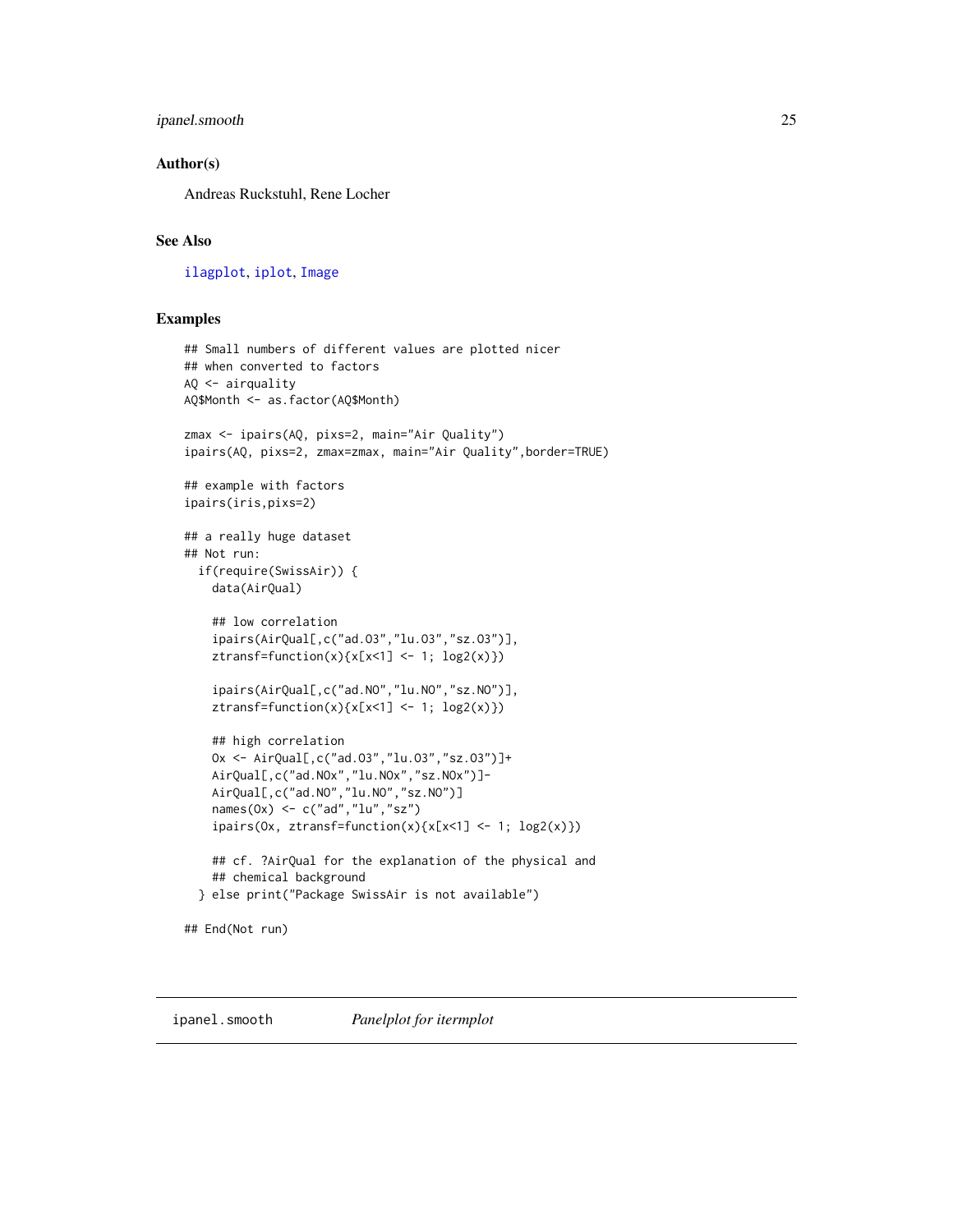An example of a useful panel function for huge datasets

#### Usage

```
ipanel.smooth(x, y = NULL, pix = 1, zmax = NULL,ztransf = function(x) \{x\},
              colramp = IDPcolorRamp, col = "black", lwd = 2,
              span = 2/3, iter = 3, ...)
```
### Arguments

| x,y      | Numeric vectors of the same length.                                                                                                                                                                                                                                                                            |
|----------|----------------------------------------------------------------------------------------------------------------------------------------------------------------------------------------------------------------------------------------------------------------------------------------------------------------|
| pixs     | Size of pixel in x- and y-direction in [mm] on the plotting device. When x and<br>y are numeric, pixels are square. When x and y are factors, pixels are no longer<br>square. The pixels are enlarged in x-direction.                                                                                          |
| zmax     | Maximum number of counts per Pixel in the plot. When NULL, the density in<br>the scatter plot is encoded from 0 pixel to maximum number of counts observed.<br>zmax must be equal or larger than maximum number of counts found.                                                                               |
| ztransf  | Function to transform the number of counts per pixel, which will be mapped by<br>the function in colramp to well defined colors. The user has to make sure that<br>the transformed density lies in the range [0,zmax], where zmax is any positive<br>number $(\geq=2)$ . For examples see ipairs and ilagplot. |
| colramp  | Color ramp to encode the number of counts within a pixel by color.                                                                                                                                                                                                                                             |
| col,lwd  | Color and line width of the "smoothed curve".                                                                                                                                                                                                                                                                  |
| span     | the smoother span. This gives the proportion of points in the plot which influ-<br>ence the smooth at each value. Larger values give more smoothness.                                                                                                                                                          |
| iter     | The number of robustifying iterations which should be performed. Using smaller<br>values of iter will make lowess run faster.                                                                                                                                                                                  |
| $\ddots$ | Other graphical parameters as arguments to the lines function.                                                                                                                                                                                                                                                 |
|          |                                                                                                                                                                                                                                                                                                                |

# Author(s)

Rene Locher

#### See Also

[lowess](#page-0-0)

# Examples

```
r.lm <- lm(Sepal.Length~Sepal.Width+Petal.Length+Petal.Width+Species,
          data = iris)
par(mfrow = c(2,2), pty = "s")
itermplot(r.lm, se = TRUE, partial.res = TRUE, smooth = ipanel.smooth,
         lwd.smth = 3, pix = 2, ask = FALSE)
```
<span id="page-25-0"></span>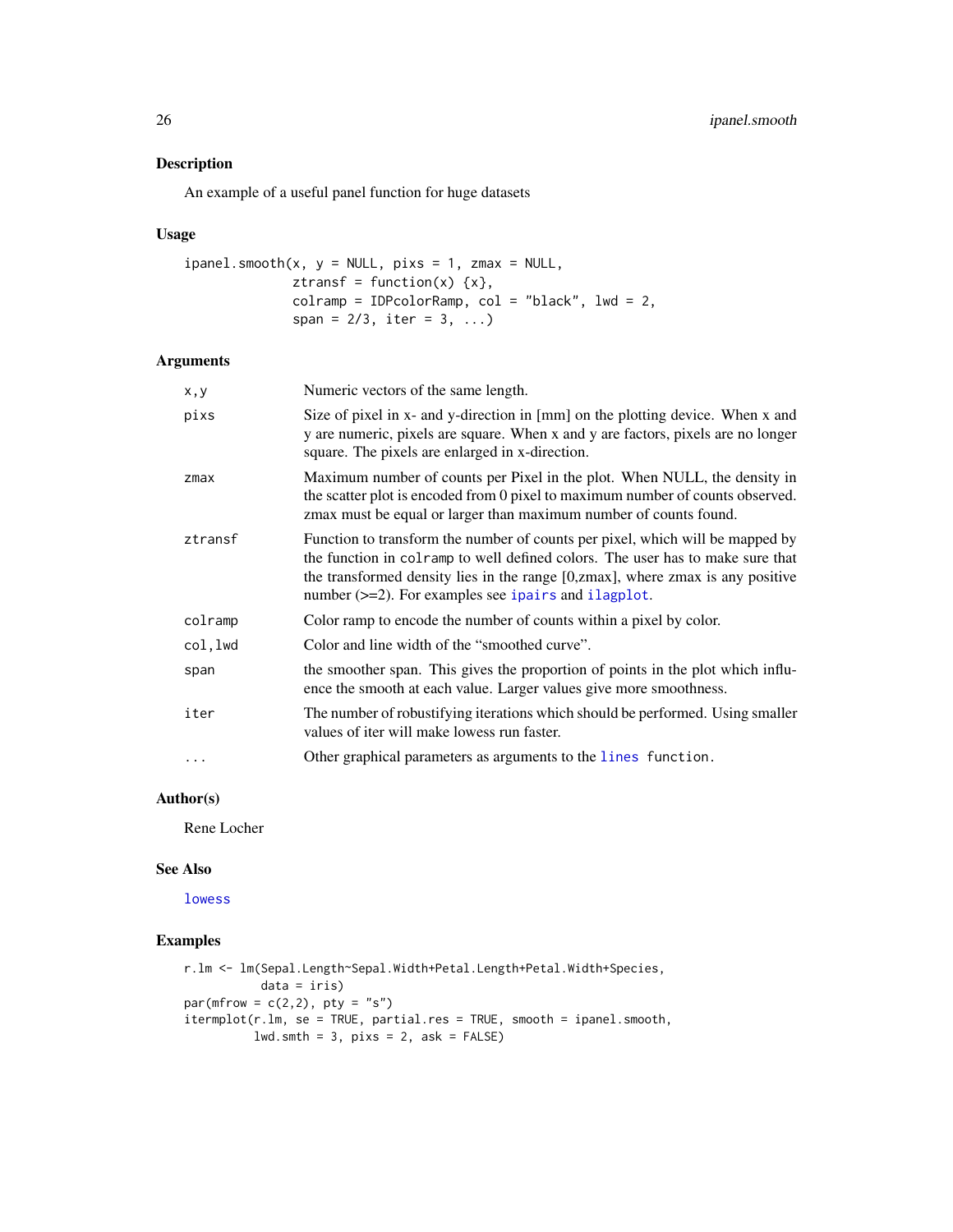<span id="page-26-0"></span>iplot the contract of the contract of the contract of the contract of the contract of the contract of the contract of the contract of the contract of the contract of the contract of the contract of the contract of the cont

```
if (require(SwissAir)) {
 par(mfrow = c(1,1))dat <- log(AirQual[,c("ad.O3", "ad.WS")])
 pairs(dat,
       panel = ipanel.smooth)
} else print("Package SwissAir is not available")
```
<span id="page-26-1"></span>

#### iplot *Image Scatter Plot for Large Datasets*

# Description

Produces an image scatter plot of large datasets where the colors encode the density of the points in the scatter plot. Works also with factors.

#### Usage

```
iplot(x, y = NULL,pixs = 1, zmax = NULL, ztransf = function(x){x},
     colramp = IDPcolorRamp, cex = par("cex"),
     main = NULL, d.main = 1, cex.main = par("cex.main"),
     xlab = NULL, ylab = NULL, cex.lab = 1,
     legend = TRUE, d. legend = 1,cex.axis = par("cex.axis"), nlab.xaxis = 5, nlab.yaxis = 5,
     minL.axis = 3, las = 1, border = FALSE,
     oma = c(5,4,1,0)+0.1, mgp = c(2,0.5,0)*cex. axis, tcl = -0.3, ...
     )
```
# Arguments

| x, y    | Coordinates of points whose density is to be plotted. If x ist a matrix or a<br>data.frame, the first two column are used as x and y respectively. y must be<br>in this case NULL. x and y may be numeric or factor variable.                                                                                      |
|---------|--------------------------------------------------------------------------------------------------------------------------------------------------------------------------------------------------------------------------------------------------------------------------------------------------------------------|
| pixs    | Pixelsize in mm.                                                                                                                                                                                                                                                                                                   |
| zmax    | Maximum number of counts per pixel in the plot. When NULL, the density in<br>the scatter plot is encoded from 0 to maximum number of counts per pixel ob-<br>served. zmax must be equal or larger than maximum number of counts found.<br>The maximum number of counts per pixel is delivered by the return value. |
| ztransf | Function to transform the number of counts per pixel, which will be mapped by<br>the function in colramp to well defined colors. The user has to make sure that<br>the transformed density lies in the range [0,zmax], where zmax is any positive<br>number (>=2). For examples see ipairs and ilagplot.           |
| colramp | Color ramp to encode the number of counts within a pixel.                                                                                                                                                                                                                                                          |
| cex     | Magnification of text relative to default.                                                                                                                                                                                                                                                                         |
| main    | Title.                                                                                                                                                                                                                                                                                                             |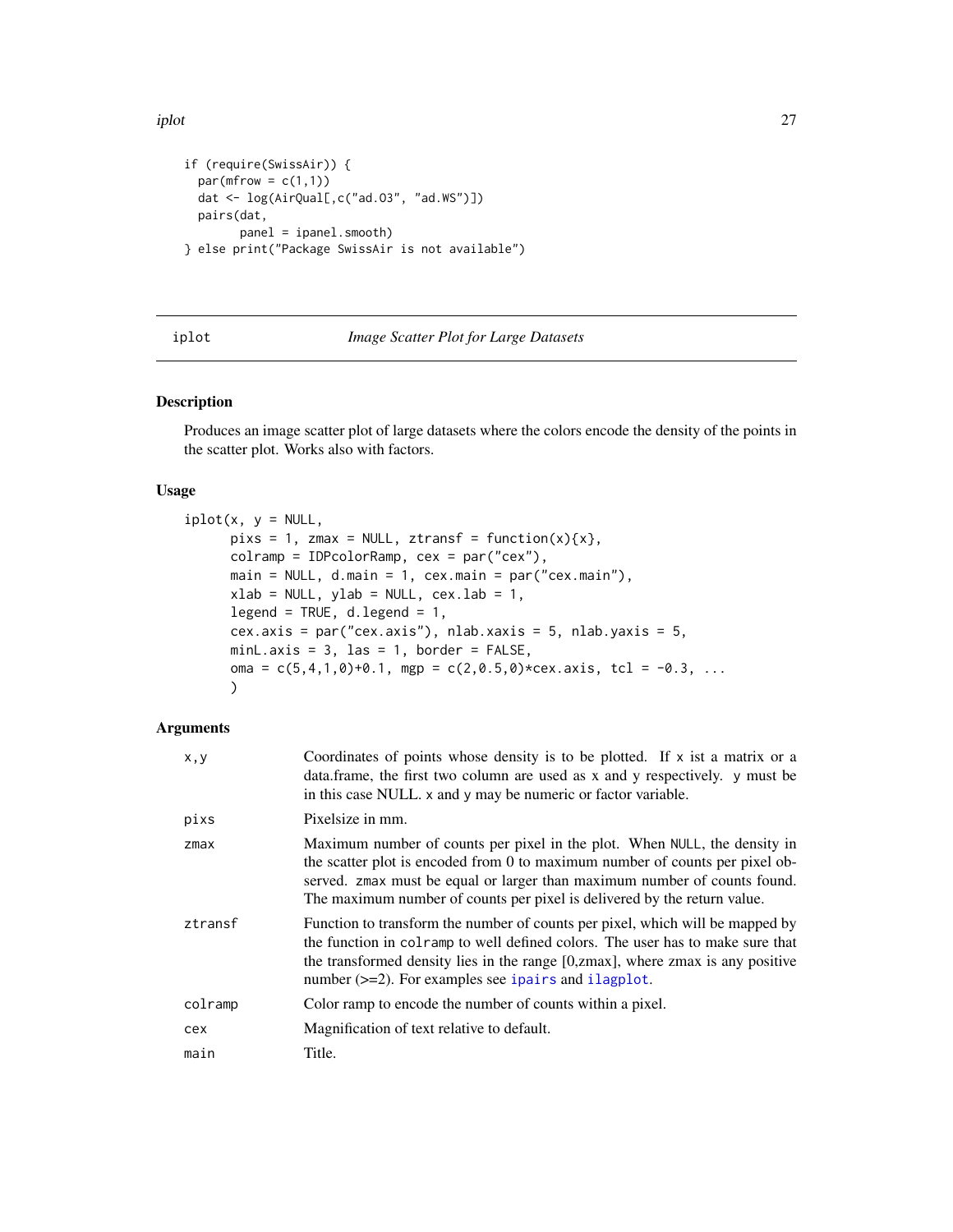<span id="page-27-0"></span>

| d.main                 | Vertical distance between upper border of scatter plots and the title line in mul-<br>tiples of title height. |  |
|------------------------|---------------------------------------------------------------------------------------------------------------|--|
| cex.main               | Magnification used for title relative to the current setting of cex.                                          |  |
| xlab                   | Label for x-axis.                                                                                             |  |
| ylab                   | Label for y-axis.                                                                                             |  |
| cex.lab                | Magnification used for text in axis labels relative to the current setting of cex                             |  |
| legend                 | Logical. When FALSE, no legend is plotted and space is saved in figure region.                                |  |
| d.legend               | Horizontal distance between right border of scatter plot and legend in multiples<br>of title height.          |  |
| cex.axis               | Magnification used for axis annotation relative to the current setting of cex.                                |  |
| nlab.xaxis, nlab.yaxis |                                                                                                               |  |
|                        | Approximate number of labels on x- and y-axes respectively.                                                   |  |
| minL.axis              | The minimum length of the abbreviations of factor levels, used to label the axes<br>ticks.                    |  |
| las                    | Orientation of labels on axes.                                                                                |  |
| border                 | Logical. When TRUE, a border is drawn around the individual colors in the leg-<br>end.                        |  |
| oma                    | Outer margin. Cf. par                                                                                         |  |
| mgp, tcl               | Cf. par                                                                                                       |  |
| $\cdots$               | Additional arguments to par                                                                                   |  |

#### Details

The idea of this plot is similar to [gplot.hexbin](#page-0-0). The hexagons are better suited to reflect the density of points in a plane than the squares used here. Nevertheless squares are, contrary to hexagons, invariant to reflexions at the x- *and* y-axis and therefore suited for scatter plot matrices and also for plotting factors.

# Value

Maximum number of counts per Pixel found.

# Note

When you get the error message "Zmax too small! Densiest aereas are out of range!" you must run the function again without specifying zmax. The value returned gives you the minimum value allowed for zmax.

# Author(s)

Andreas Ruckstuhl, Rene Locher

# See Also

[ilagplot](#page-18-1), [ipairs](#page-22-1), [Image](#page-20-1)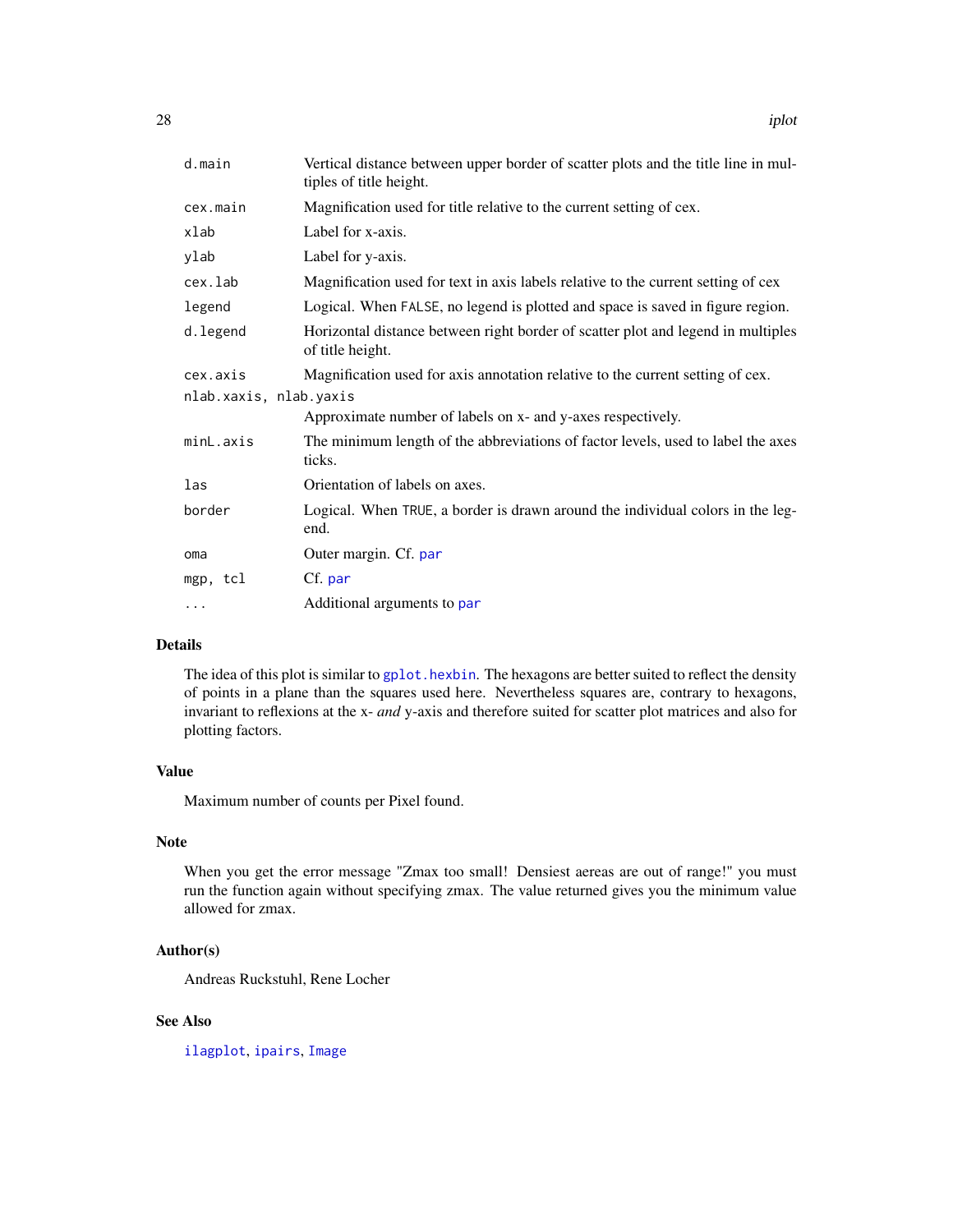# <span id="page-28-0"></span>iplotLegend 29

#### Examples

```
x <- rnorm(10000)
y <- atan(rnorm(10000, 0))
iplot(x, y)
iplot(x, pixs = 2)oma <-c(5,5,0,0)iplot(iris[,1:2], \npix = 4, \noma = \noma)iplot(iris[,"Petal.Width"], iris[,"Species"], pixs = 4, oma = oma)
iplot(x = iris[, "Species"], y = iris[, "Petal.Width"], pixs = 10, border = TRUE,
        xlab = "Species",
        ylab = "Petal Width",
        main = "Iris Species and Petal Width", oma = oma)
iplot(iris$Species, iris$Petal.Width,pixs = 3, minL.axis = 10,
      oma = c(3,6,0,0), mgp = c(4, 1, 0),
      cex. axis = 2, cex. lab = 2, cex. main = 2, main = "Larger fonts")
```
iplotLegend *Plots Legend for Color Ramp*

# Description

Plots legend for color ramp.

#### Usage

iplotLegend(colramp, ncol = NULL, cex.axis = par("cex.axis"), border = FALSE,  $mar = c(0, 0, 0, 3), las = 1, ...$ 

# Arguments

| colramp  | Function defining color ramp, e.g. IDPcolorRamp                                        |
|----------|----------------------------------------------------------------------------------------|
| ncol     | Number of individual colors in color ramp. See details.                                |
| cex.axis | Magnification to be used for labels.                                                   |
| border   | Logical. When TRUE, a border is drawn around the individual colors in the leg-<br>end. |
| mar      | Margin. See par.                                                                       |
| las      | Orientation of labels on axis. See par.                                                |
| $\cdots$ | Additional arguments to par                                                            |

# Details

A color ramp of  $ncol+1$  individual colors is plotted, starting with the background color  $(= color 0)$ . When ncol = NULL a color ramp of 101 individual colors is plotted. The color at the bottom is labeled by '0', the color at the top by 'max'.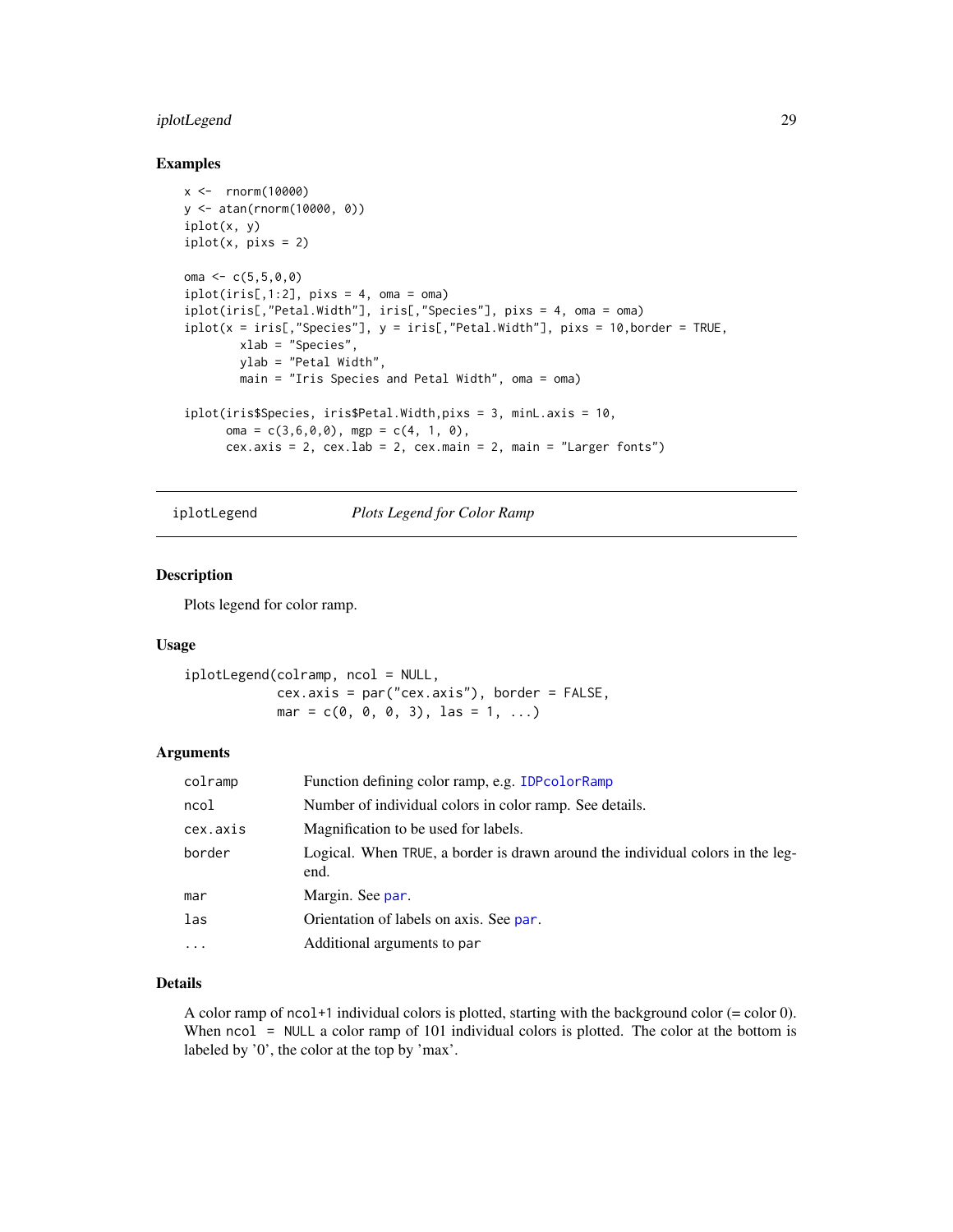#### Author(s)

Rene Locher

# Examples

```
## Not run:
par(oma = rep(2, 4))layout(matrix(c(1, 2), ncol = 2),width = c(lcm(par("csi")*5*2.54), 1),heights = 1)
## End(Not run)
iplotLegend(IDPcolorRamp, ncol = 15)
```
itermplot *Plot Regression Terms for Huge Datasets*

# Description

Plots regression terms against their predictors, optionally with standard errors and partial residuals in a density plot.

#### Usage

```
itermplot(model, data = NULL, envir = environment(formula(model)),
         partial.resid = FALSE, scale=0, pixs = 1,
          zmax=NULL, ztransf = function(x) {x}, colramp = IDPcolorRamp,
          terms = NULL, se = FALSE,
          xlabs = NULL, ylabs = NULL, main = NULL,
          col.term = "black", lwd.term = 2,
          col.se = "gray", lty.se = 2, lwd.se = 1,col.smth = "darkred", 1ty.smth = 2,lwd.smth = 2, span.smth = 2/3,
          ask = interactive() && nb.fig < n.tms &&
                .Device != "postscript",
          use.factor.levels = TRUE, smooth = NULL, ...)
```
#### **Arguments**

| model         | Fitted model object                                                                                                                                                                                                                                                                                                                                                                                                                                                          |
|---------------|------------------------------------------------------------------------------------------------------------------------------------------------------------------------------------------------------------------------------------------------------------------------------------------------------------------------------------------------------------------------------------------------------------------------------------------------------------------------------|
| data          | Data frame in which variables in model can be found                                                                                                                                                                                                                                                                                                                                                                                                                          |
| envir         | Environment in which variables in model can be found                                                                                                                                                                                                                                                                                                                                                                                                                         |
| partial.resid | Logical; should partial residuals be plotted?                                                                                                                                                                                                                                                                                                                                                                                                                                |
| scale         | A lower limit for the number of units covered by the limits on the 'y' for each<br>plot. The default is scale $= 0$ , in which case each plot uses the range of the<br>functions being plotted to create their ylim. By setting scale to be the maximum<br>value of diff(ylim) or above for all the plots, then all subsequent plots will be<br>produced in the same vertical units. This is essential for comparing the impor-<br>tance of fitted terms in additive models. |

<span id="page-29-0"></span>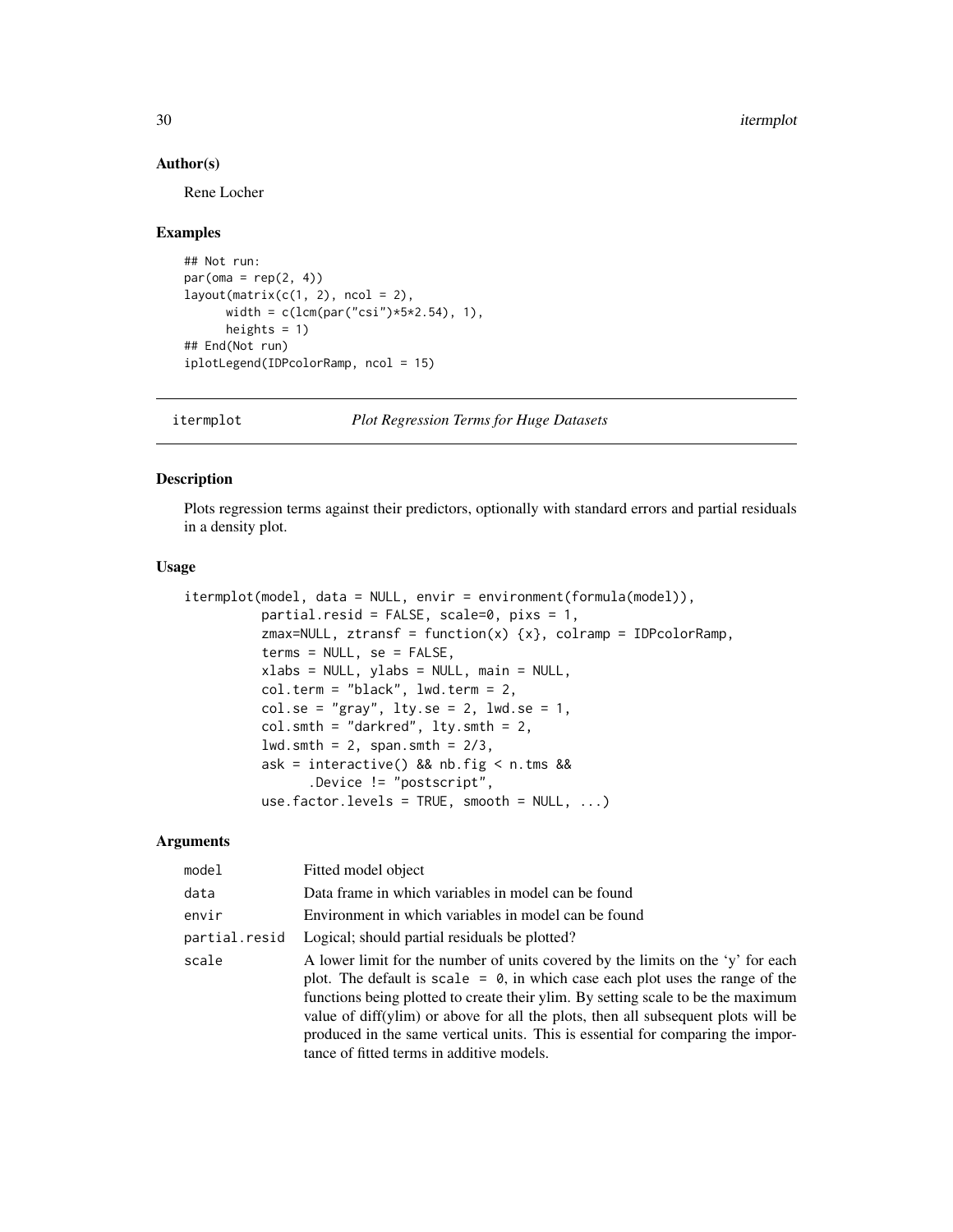#### <span id="page-30-0"></span>itermplot 31

| pixs                         | Size of pixel in x- and y-direction in [mm] on the plotting device. When x and<br>y are numeric, pixels are square. When x and y are factors, pixels are no longer<br>square. The pixels are enlarged in x-direction.                                                                                      |
|------------------------------|------------------------------------------------------------------------------------------------------------------------------------------------------------------------------------------------------------------------------------------------------------------------------------------------------------|
| zmax                         | Maximum number of counts per pixel in the plot. When NULL, each scatter<br>plot has its individual scale. If a number >= maximum number of counts per<br>pixel is supplied, the scale will be identical for all scatter plots. The maximum<br>number of counts per pixel is delivered by the return value. |
| ztransf                      | Function to transform the number of counts per pixel. The user has to make<br>sure that the transformed density lies in the range [0,zmax], where zmax is any<br>positive number $(\geq=2)$ . For examples see ipairs and ilagplot.                                                                        |
| colramp                      | Color ramp to encode the number of counts within a pixel by color.                                                                                                                                                                                                                                         |
| terms                        | Numeric. Which terms to plot (default NULL means all terms)                                                                                                                                                                                                                                                |
| se                           | Logical. Plot pointwise standard errors?                                                                                                                                                                                                                                                                   |
| xlabs                        | Vector of labels for the x axes                                                                                                                                                                                                                                                                            |
| ylabs                        | Vector of labels for the y axes                                                                                                                                                                                                                                                                            |
| main                         | Logical, or vector of main titles; if TRUE, the model's call is taken as main title,<br>NULL or FALSE mean no titles.                                                                                                                                                                                      |
| col.term, lwd.term           |                                                                                                                                                                                                                                                                                                            |
|                              | Color and line width for the "term curve"                                                                                                                                                                                                                                                                  |
| col.se, lty.se, lwd.se       |                                                                                                                                                                                                                                                                                                            |
|                              | Color, line type and line width for the "twice-standard-error curve" when $se =$<br>TRUE.                                                                                                                                                                                                                  |
| col.smth, lty.smth, lwd.smth |                                                                                                                                                                                                                                                                                                            |
|                              | Color, line type and line width for the smoothed curve                                                                                                                                                                                                                                                     |
| span.smth                    | Smoothing parameter f for lowess.                                                                                                                                                                                                                                                                          |
| ask                          | Logical. Should user be asked before each plot? cf. par.                                                                                                                                                                                                                                                   |
| use.factor.levels            |                                                                                                                                                                                                                                                                                                            |
|                              | Logical. Should x-axis ticks use factor levels or numbers for factor terms?                                                                                                                                                                                                                                |
| smooth                       | NULL or a function with the same arguments as ipanel. smooth to draw a<br>smooth through the partial residuals for non-factor terms                                                                                                                                                                        |
| .                            | Other graphical parameters                                                                                                                                                                                                                                                                                 |

# Details

itermplot is a modified version of [termplot](#page-0-0) of R V2.3.1. Partial residuals are displayed here as a density plot and is therfore especially suited for models of huge datasets. The model object must have a predict method that accepts type=terms, eg glm in the base package, coxph and survreg in the survival package.

For the partial.resid=TRUE option it must have a residuals method that accepts type="partial", which  $lm$ , [glm](#page-0-0) and [gam](#page-0-0) do.

The data argument should rarely be needed, but in some cases termplot may be unable to reconstruct the original data frame. Using na.action=na.exclude makes these problems less likely.

Nothing sensible happens for interaction terms.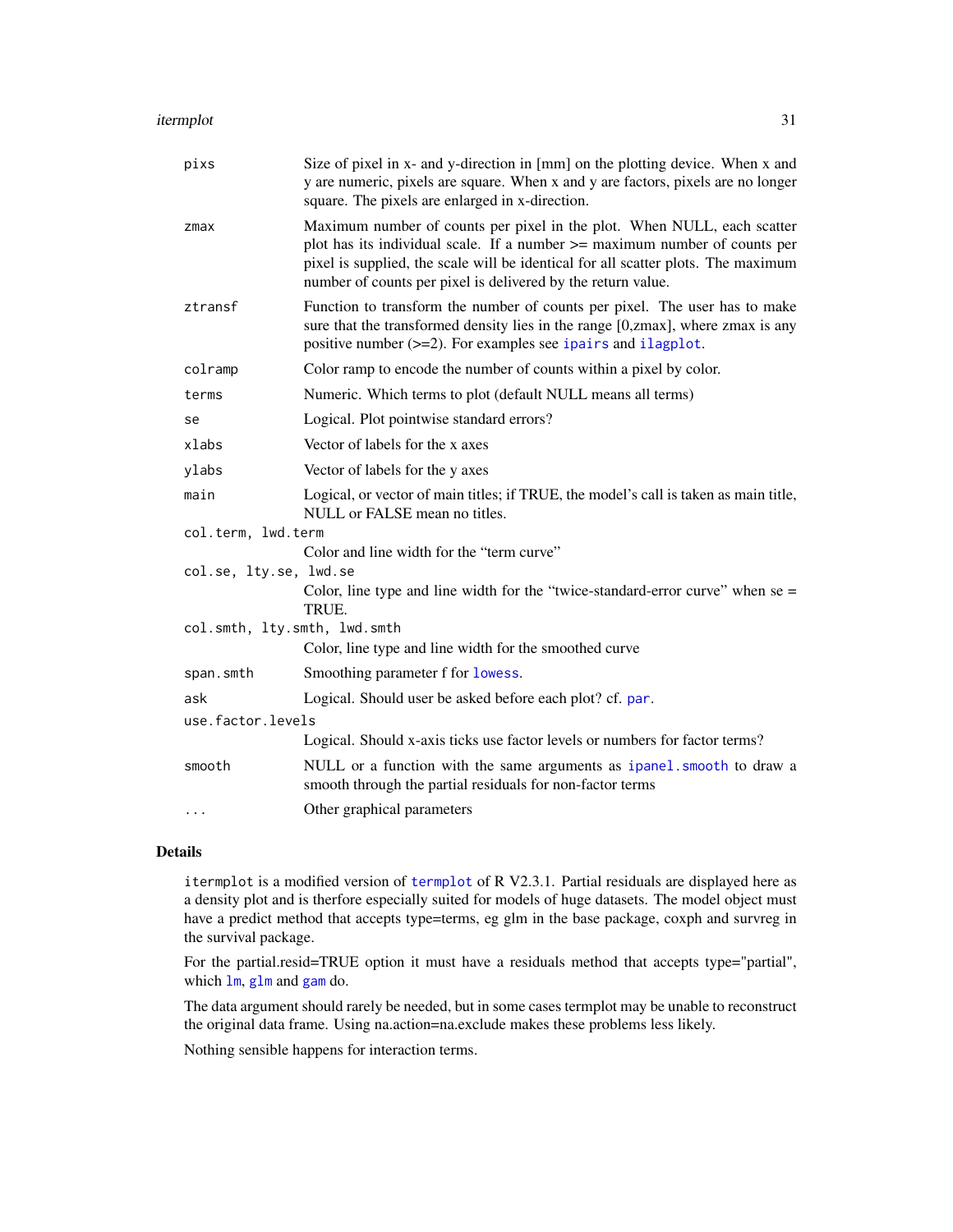<span id="page-31-0"></span>Maximum number of counts per pixel found.

#### Author(s)

Rene Locher

# See Also

[termplot](#page-0-0).

# Examples

```
r.lm <- lm(Sepal.Length~Sepal.Width+Petal.Length+Petal.Width+Species,
          data=iris)
par(mfrow=c(2,2),pty="s")
itermplot(r.lm, se = TRUE, partial.res=TRUE, lwd.term = 3,
         lwd.se = 2, pixs = 2)if (require(SwissAir)) {
 data(AirQual)
 r.lm <- lm(log(ad.O3)~log(ad.NOx)+ad.T+ad.Td+ad.WS, data=AirQual)
 par(mfrow=c(2,2),pty="s")
 itermplot(r.lm, se = TRUE, partial.resid=TRUE, smooth=ipanel.smooth,
           lwd.smth = 3, pix = 1, ask=FALSE)
} else print("Package SwissAir is not available")
```
<span id="page-31-1"></span>key.control *Auxilary for Controlling the Appearance of the Legend of a Rose Plot*

#### Description

Defines the appearance of the legend of a Rose Plot.

#### Usage

```
key.control(plot = TRUE, lab = NULL, title = NULL, between = 0)
```
# Arguments

| plot       | Defines whether legend should be drawn. When FALSE, the full width of the<br>viewport is used for the rose itself.       |
|------------|--------------------------------------------------------------------------------------------------------------------------|
| lab, title | Labels and title of legend. When $lab = NULL$ , labels are extracted from the<br>names of the slot x@rho of rose object. |
| between    | Distance between label East and left edge of legend in cex as defined in general.control                                 |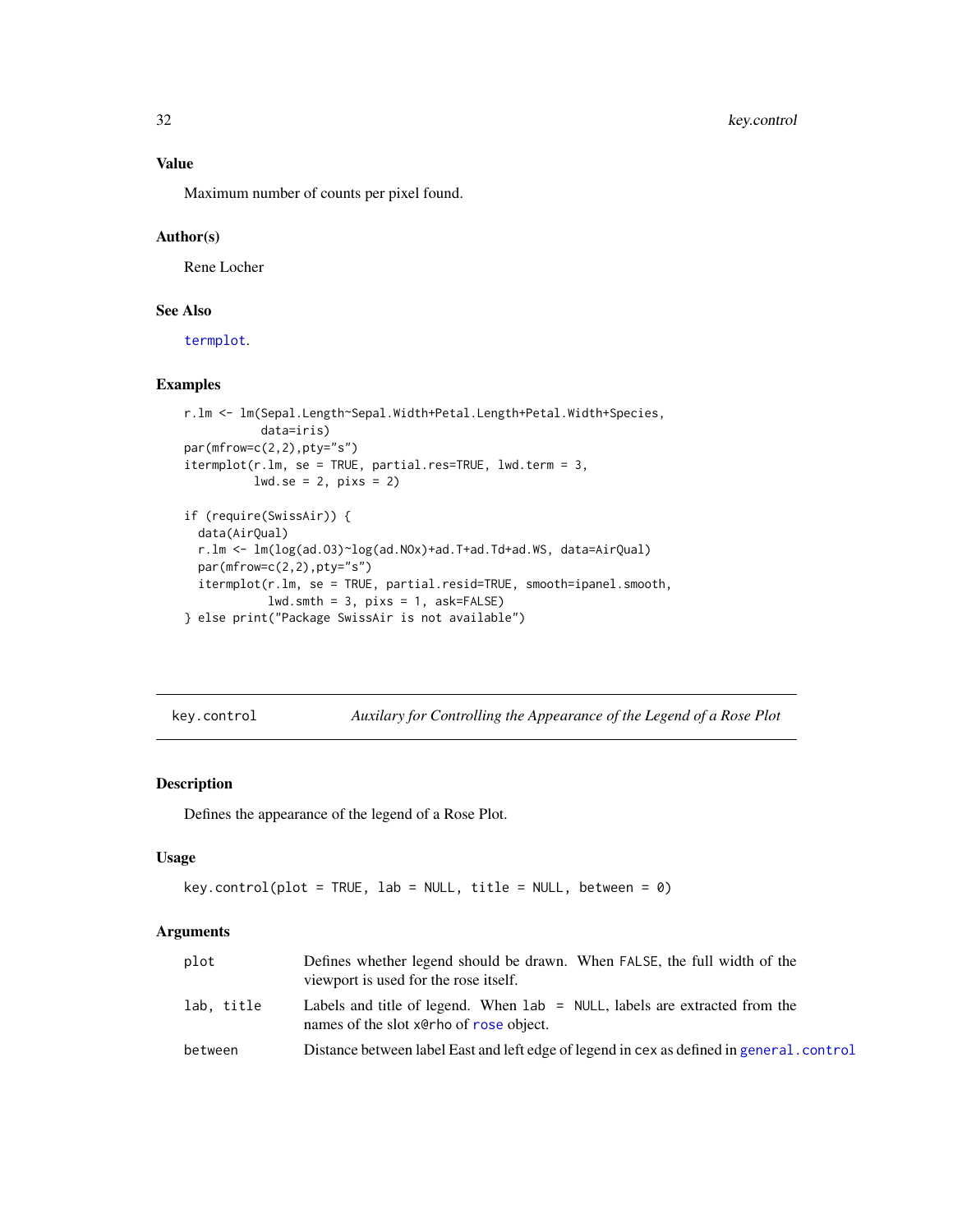#### <span id="page-32-0"></span>longtsPlot 33

#### Value

Returns the arguments conveniently packaged up in a list to supply the arguments for the legend in [plot.rose](#page-40-1)

#### Author(s)

Rene Locher

#### See Also

[plot](#page-40-2)

#### Examples

key.control()

longtsPlot *Plot Very Long Regular Time Series*

# Description

Plot one or more regular time series in multiple figures on one or more pages.

#### Usage

```
longtsPlot(y1, y2 = NULL,names1 = NULL, names2 = NULL,startP = start(y1)[1], upf = 400, fpp = 4, overlap = 20,
          x.at = NULL, x.ann = NULL, x.tick = NULL,y1.at = NULL, y1.ann = NULL, y1.tick = NULL,y2.at = NULL, y2.ann = NULL, y2.tick = NULL,
          nx.ann = 10, ny.ann = 3, cex.ann = par("cex.axis"),xlab = "", y1lab = "", y2lab = "", las = 0,col.y1 = "black", col.y2 = col.y1,cex.lab = par("cex.lab"),
          y1lim = range(y1, na.rm = TRUE, finite=TRUE),
          y2lim = range(y2, na.rm = TRUE, finite=TRUE),
          lty1 = 1, lty2 = 2, lwd1 = 1, lwd2 = lwd1,
          coll = NULL, col2 = NULL,leg = TRUE, y1nam.leg = NULL, y2nam.leg = NULL,
          ncol.leg = NULL, cex.leg = par("cex"),
          h1 = NULL, h2 = NULL, col.h1 = "gray70", col.h2 = "gray70",main = NULL, cex.main = par("cex.main"),
          automain = is.null(main),
          mgp = c(2, 0.7, 0), mar = c(2,3,1,3)+2,
           oma = if (automain|!is.null(main))
                            c(0,0,2,0) else par("oma"),
```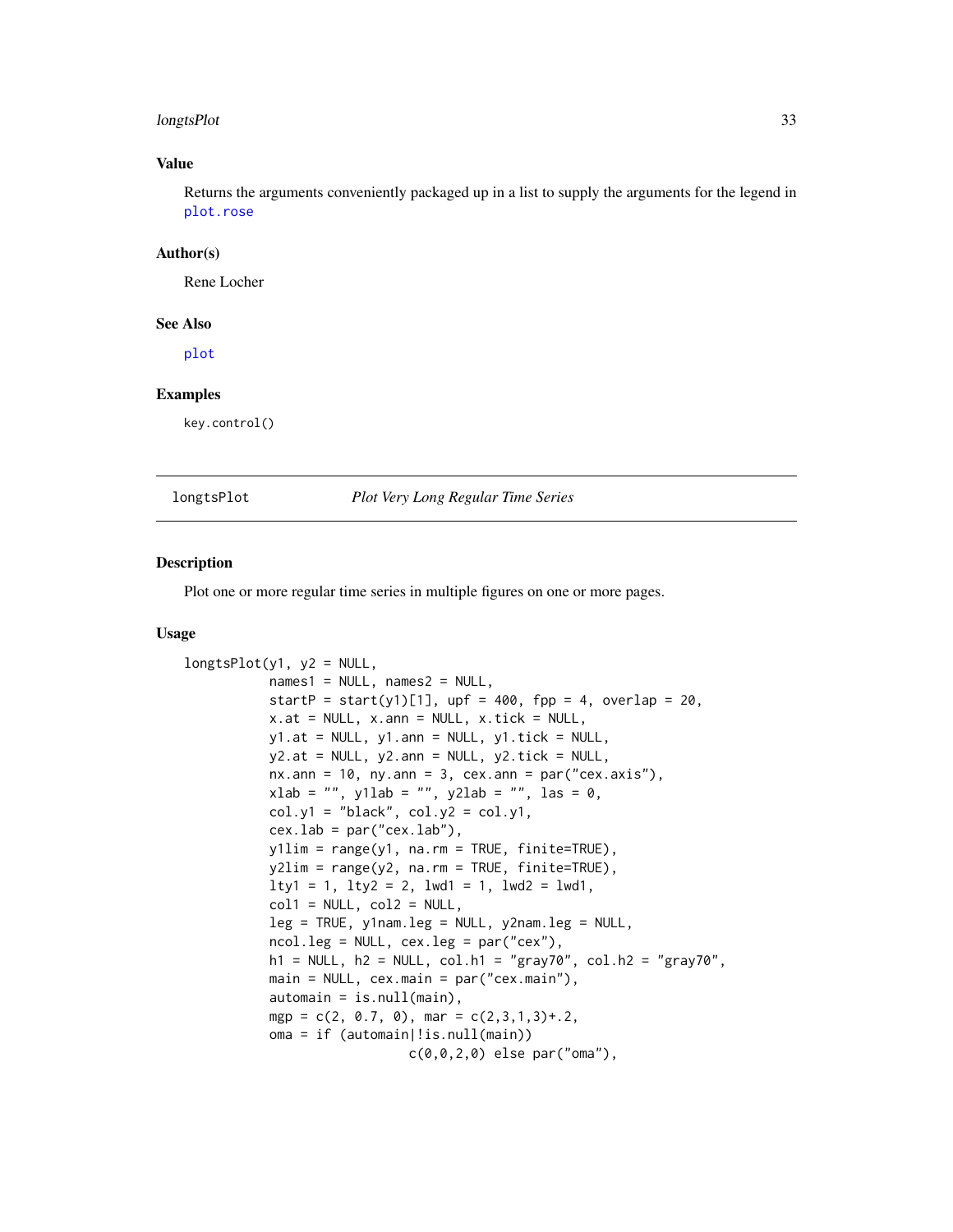```
xpd = par("xpd"), cex = par("cex"),
type1 = "s", type2 = type1,pch1 = 46, pch2 = pch1, cex.pt1 = 2, cex.pt2 = cex.pt1,
slide = FALSE, each.fig = 1,filename = NULL, extension = NULL, filetype = NULL, ...)
```
# Arguments

| y1, y2               | Regular time series, time series matrices or ordinary vectors, dataframes or ma-<br>trices with values corresponding to regular time intervals. Corresponding axes<br>are on the left (for y1) and on the right (for y2) respectively. y2 is optional and<br>may have a different frequency and a different start time. |
|----------------------|-------------------------------------------------------------------------------------------------------------------------------------------------------------------------------------------------------------------------------------------------------------------------------------------------------------------------|
|                      | names1, names2 Names for time series used for legend.                                                                                                                                                                                                                                                                   |
| startP               | Start time of plot.                                                                                                                                                                                                                                                                                                     |
| upf                  | Number of time units plottet per figure.                                                                                                                                                                                                                                                                                |
| fpp                  | Number of figures per page (screen).                                                                                                                                                                                                                                                                                    |
| overlap              | Length of time series on the right end of the figures which is identical with the<br>left start of the next figure.                                                                                                                                                                                                     |
| x.at                 | Time points at which long ticks on x-axis and annotations are set.                                                                                                                                                                                                                                                      |
| $x$ . ann            | Time annotations (character vector) for long ticks on x-axis                                                                                                                                                                                                                                                            |
| x.tick               | Time points at which short ticks are set on x-axis. If Null, no short ticks are set.                                                                                                                                                                                                                                    |
|                      | y1.at, y1.ann, y1.tick, y2.at, y2.ann, y2.tick<br>Arguments starting with 'y1' ('y2') correspond to arguments for left (right) axis.<br>For details see arguments for x-axis.                                                                                                                                           |
|                      | nx.ann, ny.ann Approximate number of annotations on x- and y-axes, respectively                                                                                                                                                                                                                                         |
| cex.ann              | The magnification to be used for axis annotation relative to the current setting<br>of cex.                                                                                                                                                                                                                             |
| xlab                 | Label for x-axis.                                                                                                                                                                                                                                                                                                       |
| y1lab, y2lab         | Labels for y-axes on the left and on the right end of the figure.                                                                                                                                                                                                                                                       |
| las                  | Cf. par.                                                                                                                                                                                                                                                                                                                |
|                      | col.y1, col.y2 Colors for left and right axis respectively.                                                                                                                                                                                                                                                             |
| cex.lab              | cex of labels.                                                                                                                                                                                                                                                                                                          |
| y1lim, y2lim         | Limits for left and right axis respectively.                                                                                                                                                                                                                                                                            |
| lty1, lty2           | Vector of line types for each time series, possibly recycled.                                                                                                                                                                                                                                                           |
| lwd1, lwd2           | Vector of line widths for each time series, possibly recycled.                                                                                                                                                                                                                                                          |
| col1, col2           | Vector of color for each time series, possibly recycled.                                                                                                                                                                                                                                                                |
| leg                  | Logical. When TRUE, legend is drawn.                                                                                                                                                                                                                                                                                    |
| y1nam.leg, y2nam.leg |                                                                                                                                                                                                                                                                                                                         |
|                      | Name of y1- and y2-axis in legend.                                                                                                                                                                                                                                                                                      |
| ncol.leg             | Number of columns in legend.                                                                                                                                                                                                                                                                                            |
| cex.leg              | cex for legend.                                                                                                                                                                                                                                                                                                         |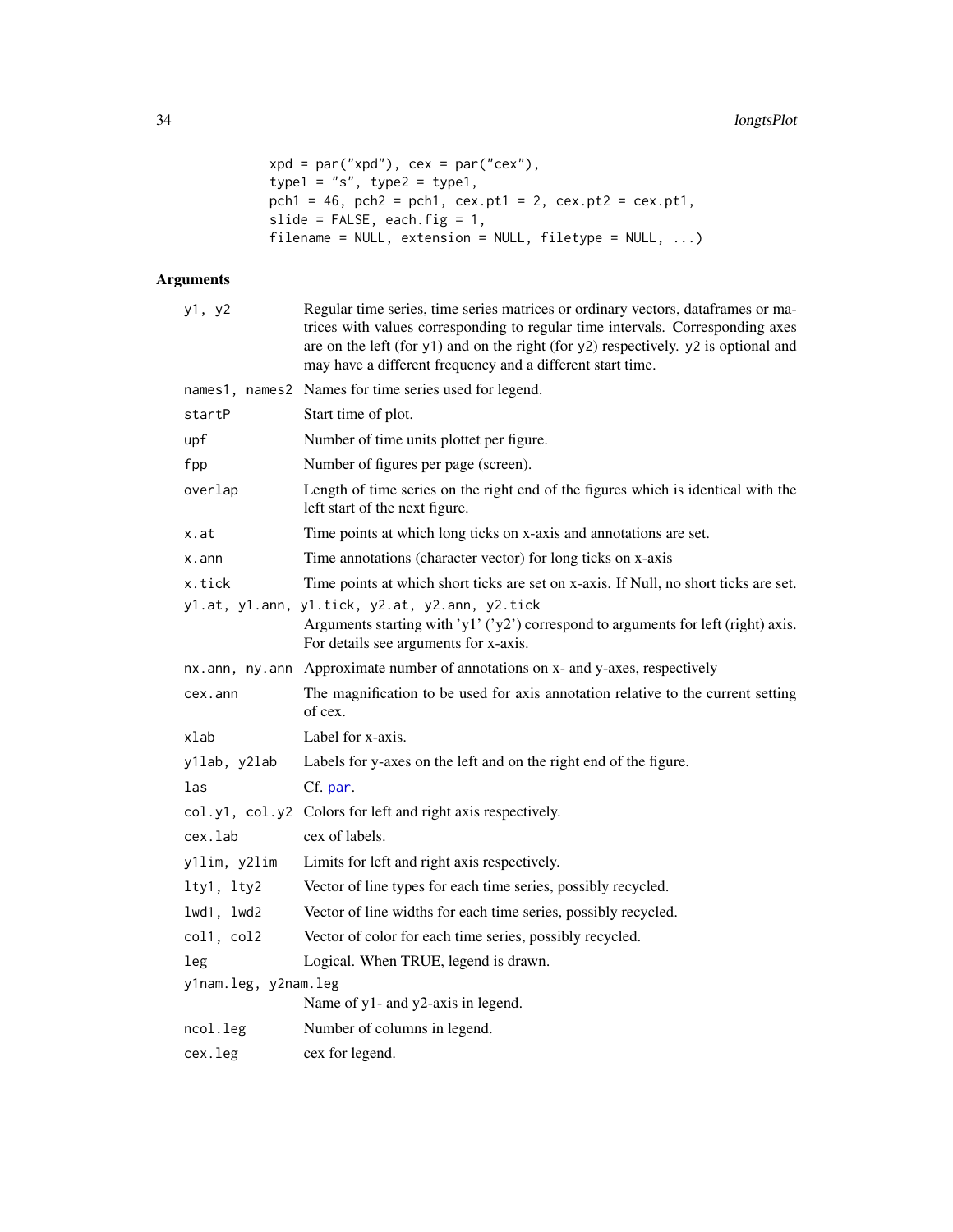#### <span id="page-34-0"></span>longtsPlot 35

| h1, h2                                       | Vector of y-positions of horizontal lines in the coordinate systems represented<br>by the left and the right axis respectively.                                                                                              |
|----------------------------------------------|------------------------------------------------------------------------------------------------------------------------------------------------------------------------------------------------------------------------------|
|                                              | col.h1, col.h2 Vector of colors for horizontal lines.                                                                                                                                                                        |
| main                                         | Title of plot.                                                                                                                                                                                                               |
| cex.main                                     | cex of title.                                                                                                                                                                                                                |
| automain                                     | Logical. When TRUE, the units of the start and the end on the page are printed in<br>the title.                                                                                                                              |
| mgp, mar, oma                                | Cf. par.                                                                                                                                                                                                                     |
| xpd                                          | Define whether data points are clipped to the plot region (=FALSE) or not<br>(=TRUE). Horizontal lines, defined by h1 or h2 are always clipped.                                                                              |
| cex                                          | Cf. par.                                                                                                                                                                                                                     |
| type1, type2<br>pch1, pch2, cex.pt1, cex.pt2 | For plotting lines or points. Cf. plot.                                                                                                                                                                                      |
|                                              | Plotting symbols and there sizes when 'type1' or 'type2' = "p"                                                                                                                                                               |
| slide                                        | Logical. When FALSE, the first page (screen) is plotted only. When TRUE, user<br>may leaf through the pages interactively.                                                                                                   |
| each.fig                                     | For each. fig==1 all data are plotted. for each. fig==2 every 2nd page is plot-<br>ted and so on.                                                                                                                            |
| filename                                     | When filename is not NULL, the displayed screen(s) are saved to disk and there<br>is no question whether the next page should be printed. When $slide = TRUE$ ,<br>the filename of the plots is extended by a serial number. |
| extension                                    | The extension is defined automatically on windows systems and must be defined<br>manually on the other systems.                                                                                                              |
| filetype                                     | On Windows: The type of plot, Windows metafile, PNG, JPEG, BMP (Windows<br>bitmap format), TIFF, PostScript or PDF. Defaults to Windows meta file, "wmf"<br>, with the extension ".wmf". Cf. savePlot.                       |
|                                              | On non Windows operating systems: A device function (e.g., x11, postscript,).<br>The filetype defaults to postscript, with the extension ".ps". Cf. dev.print                                                                |
| $\cdots$                                     | Additional arguments to savePlot and dev. print respectively.                                                                                                                                                                |

# Details

For longer time-series, it is sometimes important to spread several time-series plots over several subplots or even over several pages with several subplots in each. Moreover, these series have often different ranges, frequencies and start times. There is sometimes also the need of a more flexible annotation of axes than plot.ts provides. longtsPlot provides the user with all these features for one or two matrices or regular time series (time series matrices).

# Side Effects

One or more pages of time series plots are drawn on the current graphic device and, optionally, saved in one or more files.

# Author(s)

Rene Locher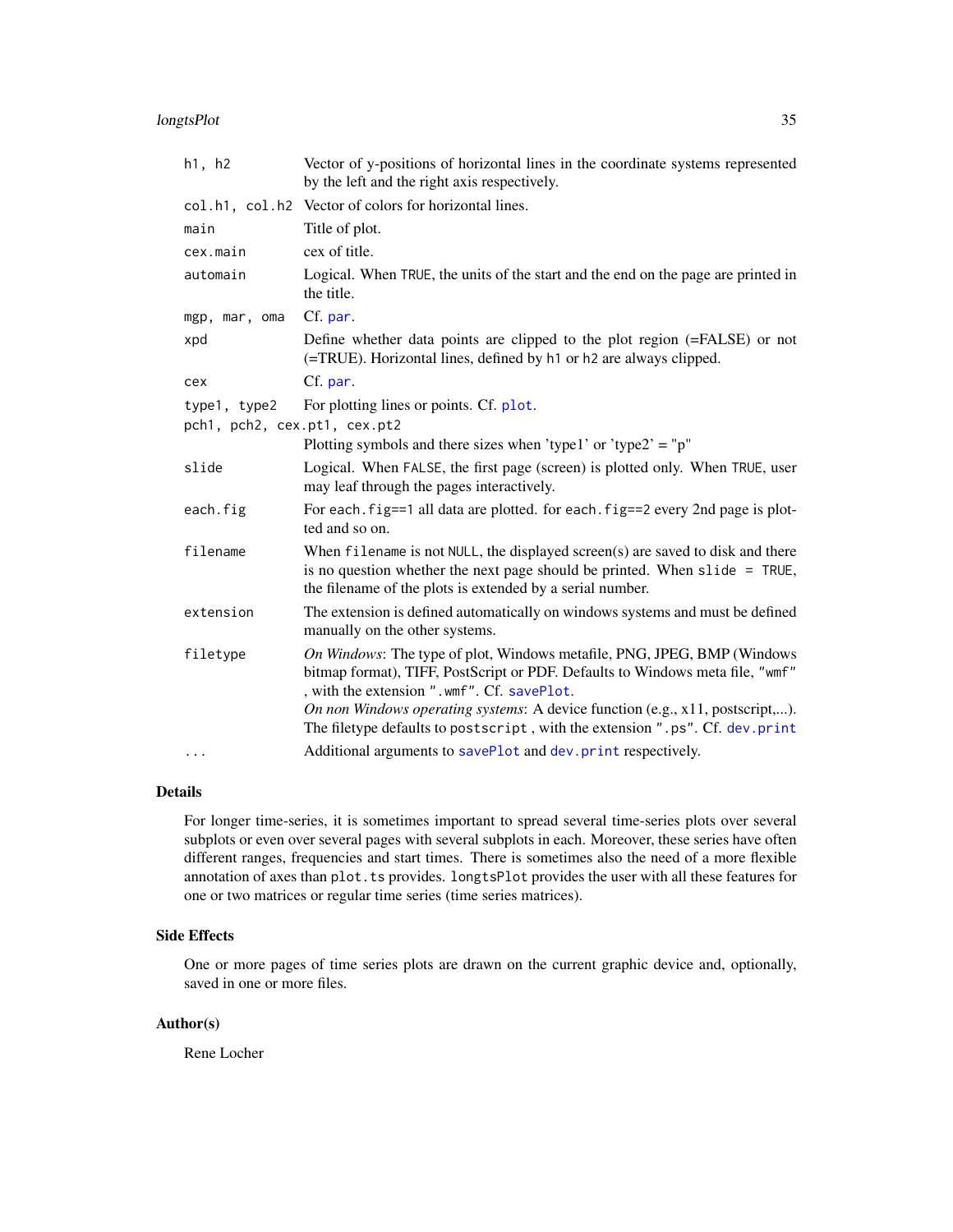# <span id="page-35-0"></span>Examples

```
## sunspots, y-axis only on the left
data(sunspots)
longtsPlot(sunspots,upf=ceiling((end(sunspots)-start(sunspots))[1]/5))
## air quality (left axis) and meteo data (right axis)
## use xpd=TRUE for time series with rare but large values
if (require(SwissAir)) {
  data(AirQual)
  st < -6.5*30*48x.at <- seq(st,nrow(AirQual),48)
  longtsPlot(y1=AirQual[,c("ad.O3","ad.NOx")], y2 = AirQual$ad.T,
             names1=c("03","NOx"),names2 = "Temp",
             startP = st, upf=7*48,
             x.at = x.at, x.ann = substr(AirQual$start, 1, 6)[x.at],
             x.tick = seq(st, nrow(AirQuad), 12),
             y1.at = c(0,100), y1.tick = seq(0,150,50),
             y2.at = c(10,30), y2.tick = seq(10,30,10),y1lab="[ppb]", y2lab="[C]",
             y1lim = c(0,100), y2lim = c(10,30), xpd = TRUE,
             col2 = "red", type1 = "1")}
## Two time series with different frequencies and start times
## on the same figures
set.seed(13)
len <- 4*6*400
x <- sin((1:len)/200*pi)
d <- sin(cumsum(1+ rpois(len, lambda= 2.5)))
y1 <- ts(10*x,start=0,frequency=6)+d*rnorm(len)
y2 <- ts(100*x,start=100,frequency=13)+10*rnorm(len)
longtsPlot(y1,y2)
## plot your own legend
longtsPlot(sunspots, upf = ceiling((end(sunspots)-start(sunspots))[1]/5),
           fpp = 1, leg = FALSE)
legend(1750, 260, legend = "Monthly Sunspot Numbers", col = "blue", lwd = 1,
       bty = "n")
```

|  | л. |  |
|--|----|--|
|  |    |  |

MS *Spectrum Measured by a SELDI TOF Mass Spectrometer*

#### **Description**

The spectrum was taken from a sample of sheep blood. The instrument used was a so called SELDI TOF (Surface Enhanced Laser Desorption Ionisation, Time Of Flight) Mass Spectrometer.

#### Usage

data(MS)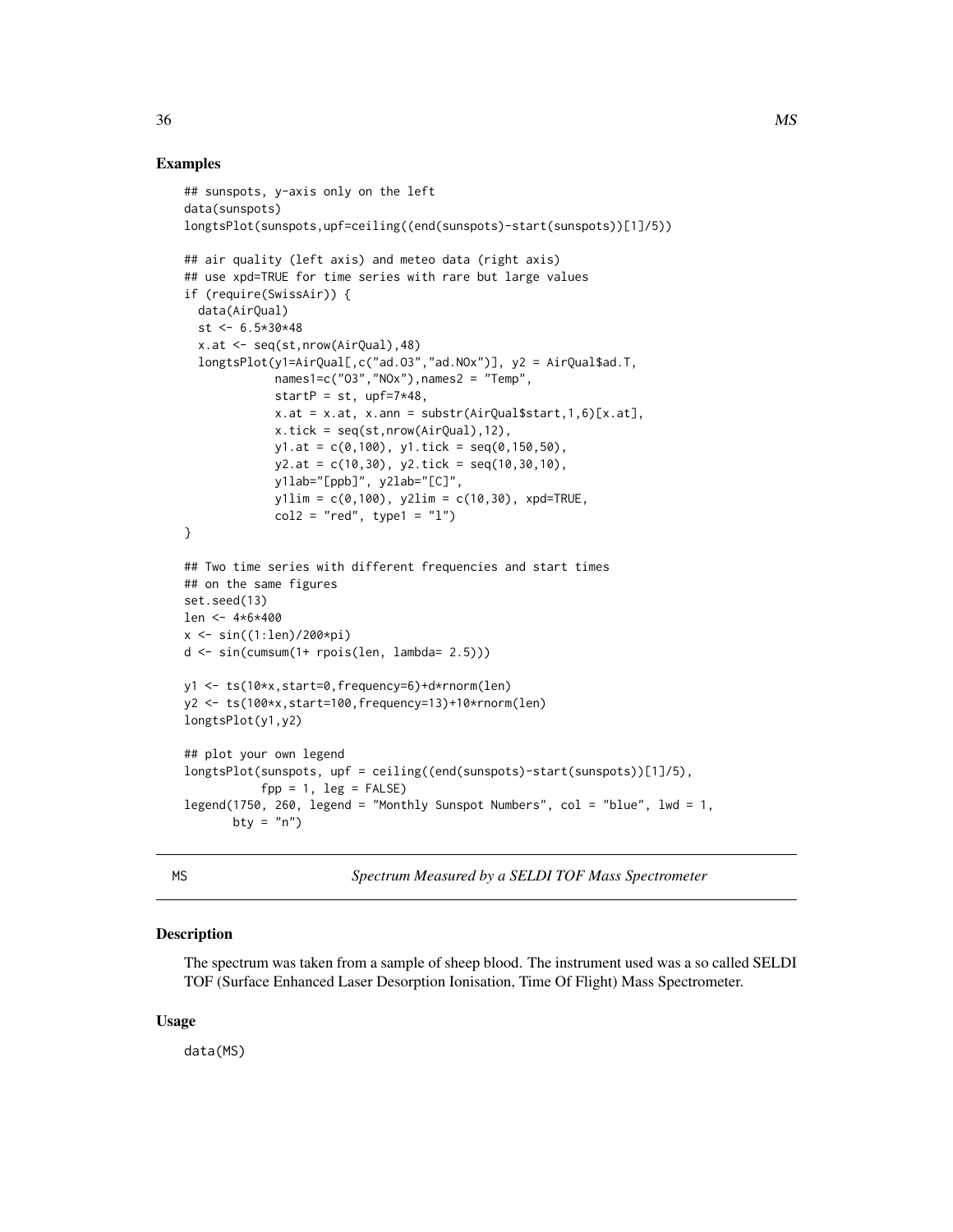#### <span id="page-36-0"></span>NaRV.omit 37

# Format

A data frame with 45213 observations on the following 2 variables.

mz mass / charge

I Intensity

# Details

The measured masses lie between m/z=1000 and 200000. The intensities are raw output. Neither smoothing nor background subtraction was applied to the spectrum.

#### Source

Medical research project.

#### Examples

```
data(MS)
MS1 <- log10(MS[MS$mz>12000&MS$mz<1e5,])
P <- peaks(MS1, minPH=0.025, minPW=0.0015)
plot(MS1, ty="l", xlim=c(4.15,5))
points(P,col="red")
```
NaRV.omit *Omit Observations with NA, NaN, Inf and -Inf Values*

# Description

Omits observations with values which a not regular (=Not a Regular Value) when object is a vector, a factor, a data.frame or a matrix.

#### Usage

NaRV.omit(x)

#### Arguments

x Vector, data.frame or matrix

# Details

Irregular values are defined as NA, NaN, Inf and -Inf Values in numerics and NA in factors and characters.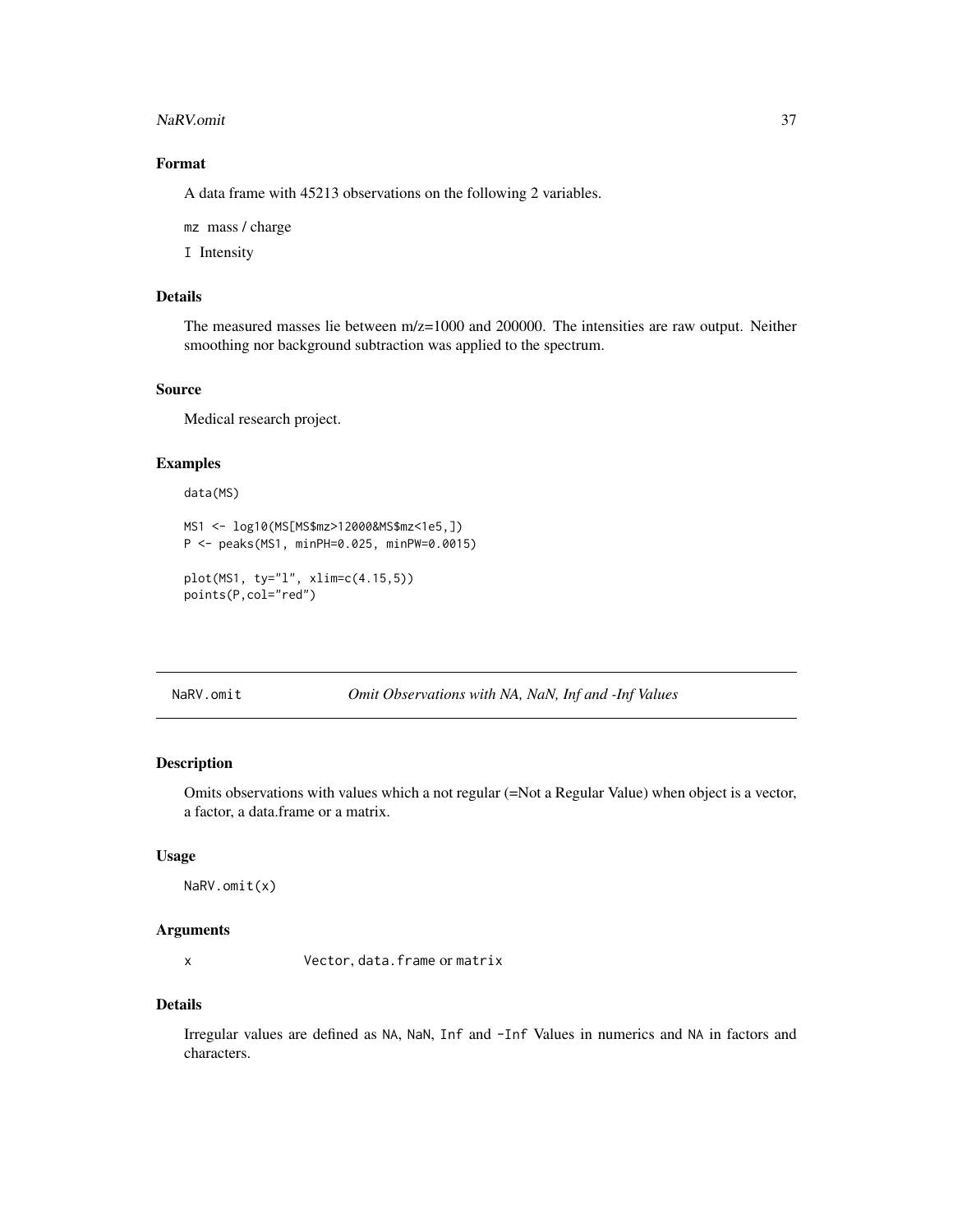# <span id="page-37-0"></span>Value

Returns objects of class vector, factor, data.frame or matrix in the same way as [na.omit](#page-0-0) does. Returns all other objects unchanged and prints a warning.

#### Author(s)

Rene Locher

# See Also

[na.omit](#page-0-0)

#### Examples

```
M \leftarrow \text{matrix}(c(NA, 1:7, NA), nrow=3)M
NaRV.omit(M)
DF <- iris[sample(1:nrow(iris),12),]
DF[1,1] <- NA
DF[10,5] <- NA
row.names(DF) <-1:12DF
NaRV.omit(DF)
NaRV.omit(c(NA,1:10,NA))
fac <- factor(c(NA,sample(c(1:9))))
NaRV.omit(fac)
fac <- factor(c(NA,sample(c(1:9))),exclude=NULL)
fac
NaRV.omit(fac)
```
ok *Sets NAs in Logical Objects to FALSE*

#### Description

Sets NAs in logical vectors and matrices to FALSE. This is especially useful for conditional selections of data when the variables the condition is based on contain NAs.

# Usage

ok(x)

#### Arguments

x Logical vector or matrix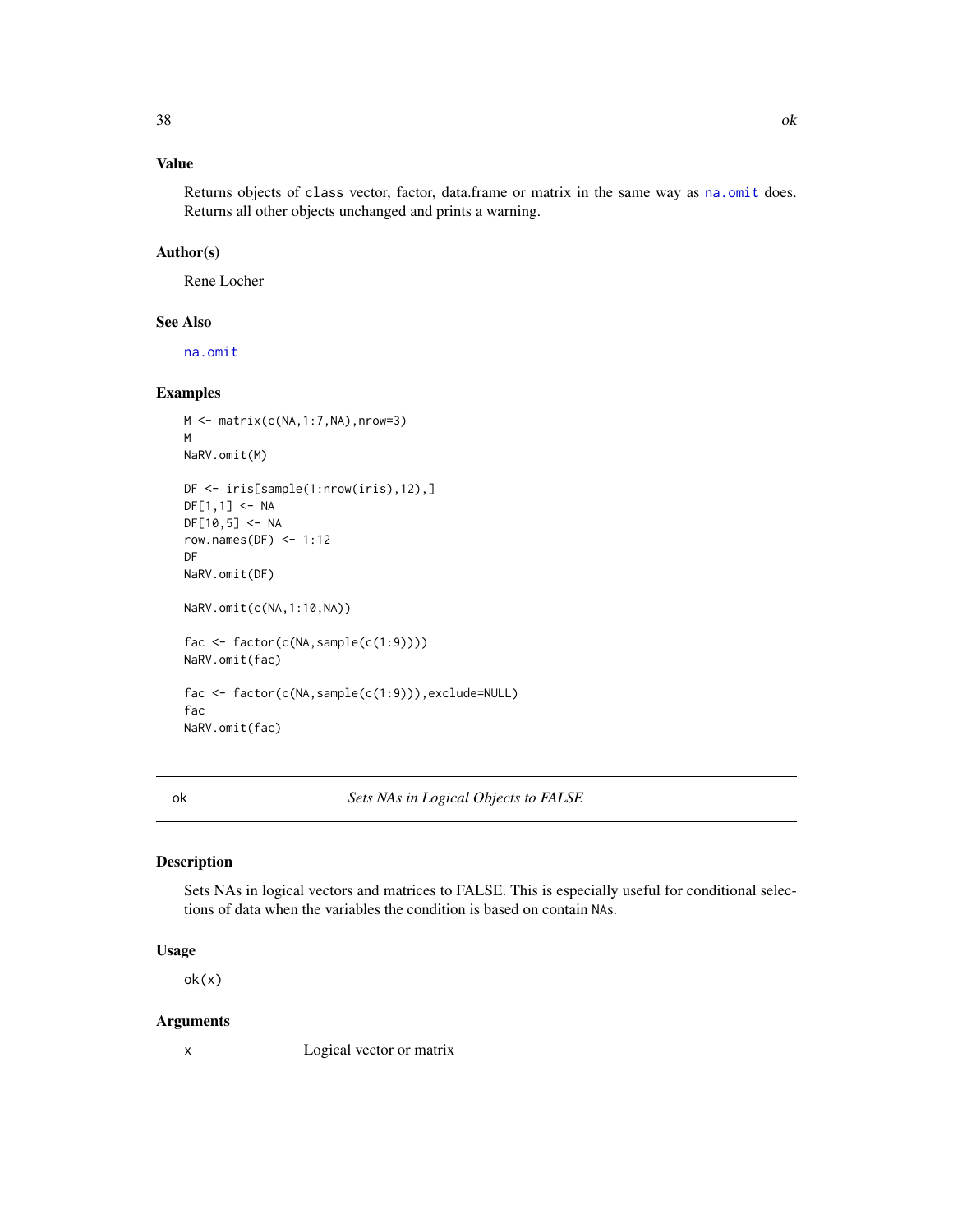#### <span id="page-38-0"></span>peaks 39

# Value

Logical vector or matrix, containing no NAs.

#### Author(s)

Rene Locher

#### Examples

ok(c(FALSE,TRUE,NA,TRUE))

peaks *Finding Peaks in Raw Data*

#### Description

Returns position, signal height and approximate width at half maximum peak height.

#### Usage

 $peaks(x, y = NULL, minPH, minPW, thr, stepF = 0.49)$ 

# Arguments

| x, y  | Position and height of signal. Any reasonable way of defining the coordinates is<br>acceptable. See function link{getXY} for details.                                                                            |
|-------|------------------------------------------------------------------------------------------------------------------------------------------------------------------------------------------------------------------|
| minPH | Mimimum height of peak to be reported.                                                                                                                                                                           |
| minPW | Minimum width of peak at half maximum to be reported.                                                                                                                                                            |
| thr   | Threshold below which the signal is not processed.                                                                                                                                                               |
| stepF | StepF defines indirectly the accuracy of the selection criteria minPH and minPW<br>and of the value of the calculated width: The smaller the more accurate and the<br>slower the function. It must be $\leq 0.5$ |

# Details

The function is especially useful for signals in which both very broad and very narrow peaks are of interest. The peaks may lie very close to each other or might even be superpositioned on top of each other, e.g. peaks on broader shoulders. The algorithm is also very useful when the resolution of the signal is poor and the noise is small.

The function is looking for peaks without any preceding baseline substraction or smoothing, which could distort the spectrum.

The selection criteria minPH and minPW and the values for the calculated peak widths are only approximate.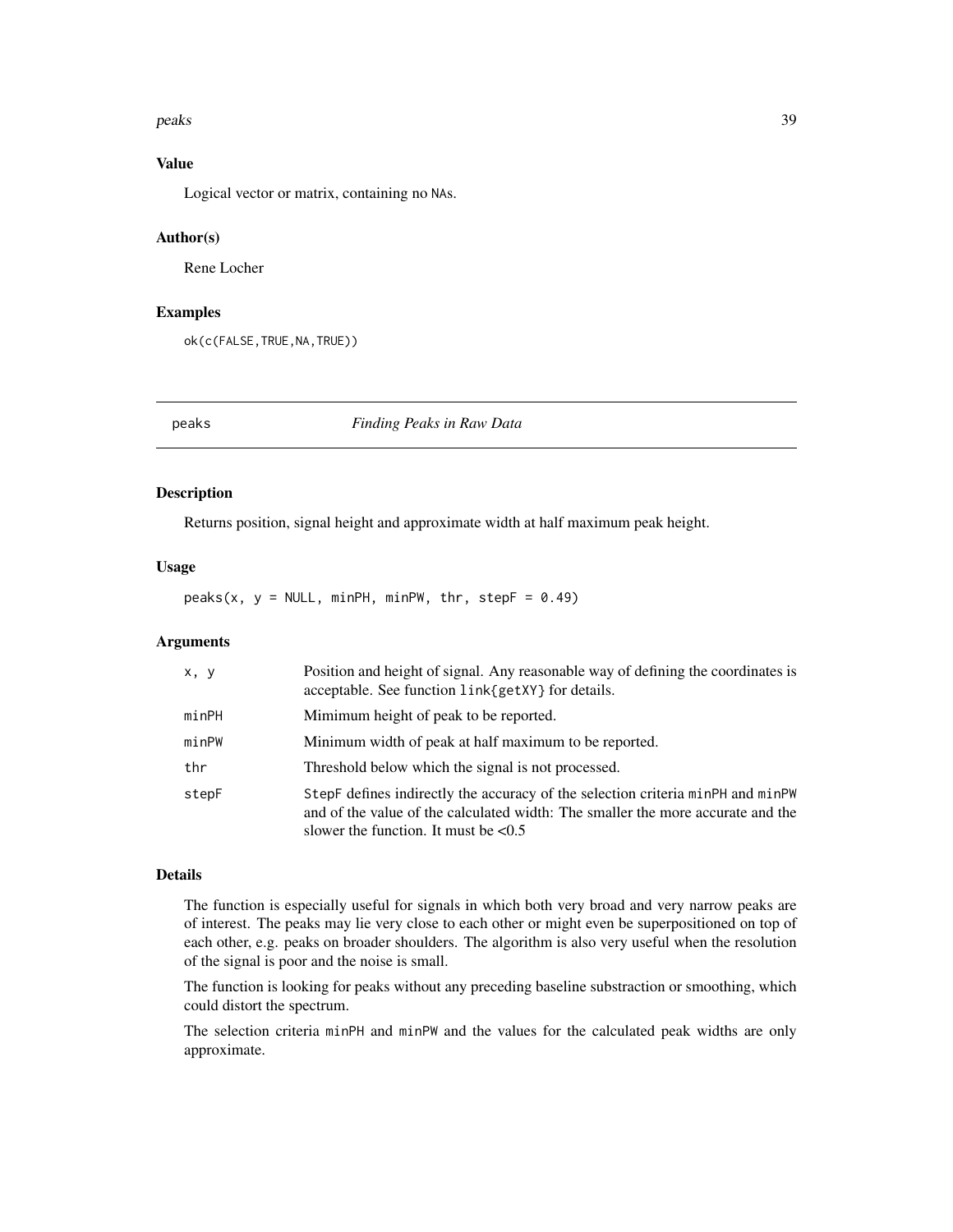#### Value

dataframe consisting of

| $\mathsf{x}$ | Position of peak                          |
|--------------|-------------------------------------------|
| <b>V</b>     | Signal height                             |
| W            | Approximate width at half maximum of peak |

# Note

In the function, the main selection criterium for the peaks is the height of the peaks, the second optional criterium is the width of the peaks.

#### Author(s)

Rene Locher

# Examples

```
n < -200freq \leq -1:ntheory <- sin(freq/n*4*pi)*cos(freq/n*3*pi)
spec \leq theory + 0.1*rnorm(n)
plot(spec,type="b")
lines(theory,lwd=2)
pts <- peaks(spec, minPH=0.7)
points(pts,col="red",cex=1.2, pch=20)
## peaks after smoothing the spectrum
spec.sm <- loess.smooth(freq, spec, span=0.2,
                        degree = 2, evaluation = 100)
lines(spec.sm$x, spec.sm$y, col="steelblue", lwd=2)
pts <- peaks(spec.sm, minPH=0.4)
points(pts,col="green",cex=1.2,pch=20)
## Analyses of Mass Spectrum between 12000 and 100'000
## without smoothing, without baseline substraction
data(MS)
MS1 <- log10(MS[MS$mz>12000&MS$mz<1e5,])
P <- peaks(MS1, minPH=0.02, minPW=0.001)
plot(MS1, type="l", xlab="log10(mz)", ylab="log10(I)")
```

```
points(P,col="blue",cex=1.6)
```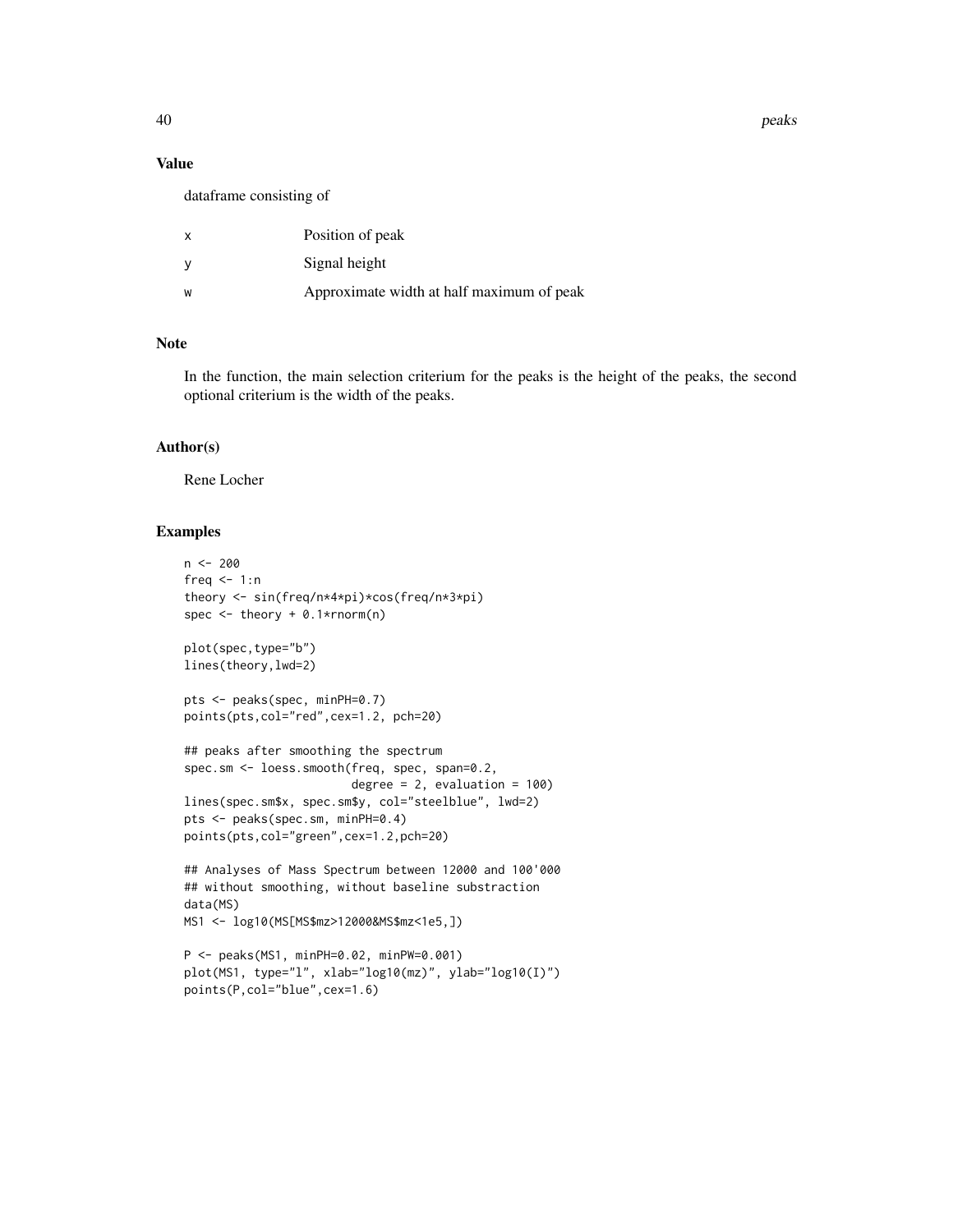<span id="page-40-2"></span><span id="page-40-1"></span><span id="page-40-0"></span>

Describes plot method for class "rose"

#### Usage

```
## S4 method for signature 'rose,missing'
plot(
          x,
          transf = function(x) sqrt(x),
          subset.col = NULL,
          wan = TRUE,general = general.control(),grid = grid.contrib(),
          title = title.control(),
          key = key.contrib()
```
#### Arguments

| X          | Object rose.                                                                                                     |
|------------|------------------------------------------------------------------------------------------------------------------|
| transf     | Transformation function for x@rho. It defaults to the square root, resulting in<br>equal area roses.             |
| subset.col | Display only a subset of the columns of x@rho. Subset might be declared by<br>numerical values or by name.       |
| warn       | Logical. If FALSE, warnings are suppressed.                                                                      |
| general    | Settings for general appearance of plot, defined in general control.                                             |
| grid       | Settings for appearance of guiding elements of rose such as circles, rays and<br>labels, defined in grid.control |
| title      | Settings for title, defined in <b>title</b> .control.                                                            |
| key        | Settings for appearance of the legend, defined in key.control.                                                   |
|            |                                                                                                                  |

# Details

This function appeals especially to environmental specialists who often have response variables, which depend from cyclic variables like the direction of wind, the hour of the day, the month etc. All these variables are displayed usually clockwise, starting with 0 in the north (12 o' clock). We call this kind of coordinates 'clock coordinates', to distinct them from the polar coordinates as used in mathematical context. The [rose](#page-48-1) object is displayed as the time on a clock, measuring the angle defined in slot cyclVar in the clockwise direction from the north.

The eye takes the area of a graphical object as a measure of its size. This is why the default transformation of x@rho is chosen to be the square root. For equal distance roses use the transformation function function(x) x.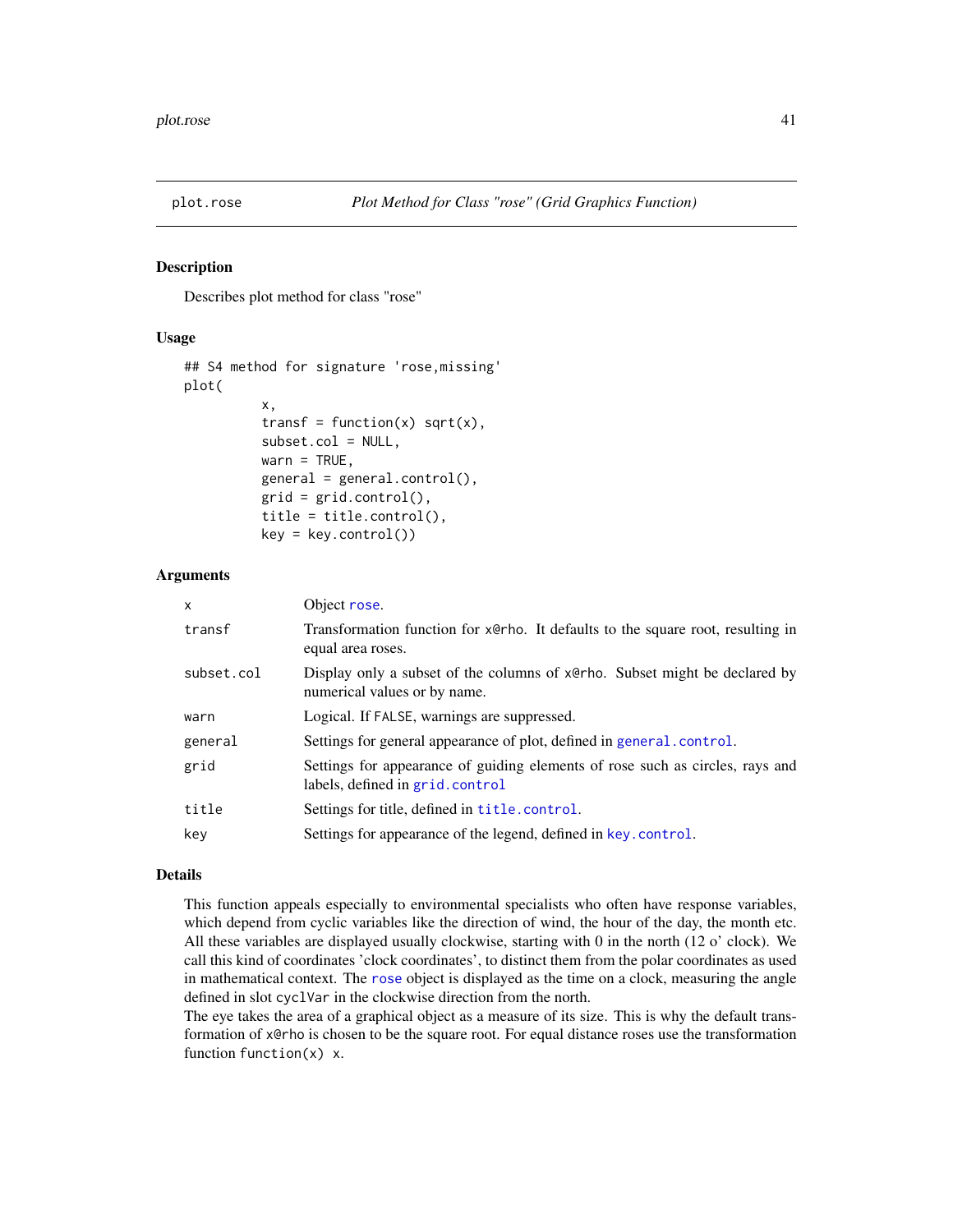<span id="page-41-0"></span>All labels, titles and line sizes are defined in multiples of cex.

This graphic function is based on package [grid](#page-0-0): Viewport vp. rose which was used to draw the rose and viewport vp.key which was used to draw the key may be addressed by pushviewport() after having drawn the figure.

#### Value

No value returned

#### Note

The function is designed to use the area on the active viewport in an optimal way, but the plot is not scalable after having been drawn.

Furthermore this function is still experimental so that some features may change in future versions. You will find another nice example for this plot method in [AirQual](#page-0-0)

#### Author(s)

Rene Locher

#### See Also

[rose](#page-48-1), [rose-class](#page-50-1)

#### Examples

```
hour <- rep(0:23,100)
WD <- c(rnorm(24*90, mean=sample(c(190,220,50),24*90,
                                            replace = TRUE), sd=10),
                            rnorm(24*10, mean=360, sd=180))%%360
dat <- data.frame(A = (2 \times \cos((\text{hour}+6)/6 \times \text{pi})+2*cos((WD+60)/180*pi)+rnorm(24*100,4))^2,
                   B = (2 * cos((hour + 4)/6 * pi) + rnorm(24 * 100, 1, 8))^2)dat$B[dat$B>1000] <- 1000
## two different response variables, scalar summary function
mean.dayrose <- rose(dat[,c("A","B")],
                cyclVar = hour,
                n.cyclVar = 24,
                 circle = 24,
                 FUN=mean, na.rm=TRUE)
## one response variable, vector summary function
quant.windrose <- rose(dat$A,
                        cyc1Var = WD,
                        n.cyclVar = 16, circle = 360,
                        FUN=quantile, na.rm=TRUE)
## one response variable, second (non cyclic) explanatory variable,
## scalar summary function
windrose <- rose(dat[,c("A")],
                 cyclVar = WD,
```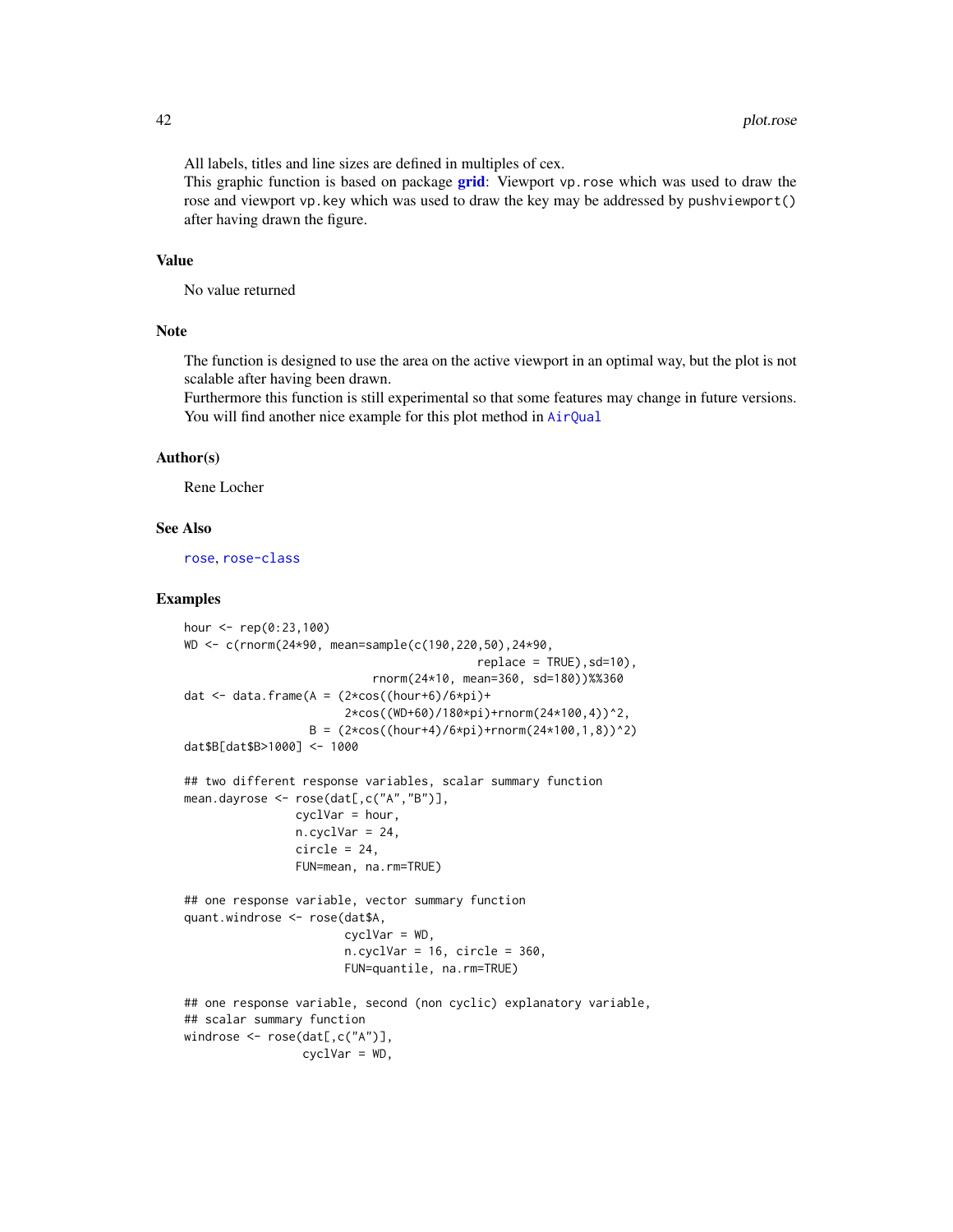```
n.cyclVar=8,
                 circle = 360,
                 cut = dat $B,breaks = c(0, 10, 100, 1000),
                 include. lowest = TRUE, dig. lab = 4,FUN = function(x) sum('is.na(x)))grid::grid.newpage()
plot(mean.dayrose,
    general = general.control(
      mar = rep(1,4),stacked = FALSE,
      1wd = 3,
      lty = c(1:2),
     grid = grid.control(
      circ.n = 2,
      circ.sub.n = 2,circ.lwd = 2,
      circ.sub.col = "black",
      ray.n = 12,
      cyclVar.lab = seq(0, by=2, to=22)),title = title.control(text = "unstacked dayrose"),
     key = key.control(title = "Mean",
                       between = 0))
grid::grid.newpage()
plot(quant.windrose)
grid::grid.newpage()
plot(windrose,
    general = general.control(
      stacked = TRUE,
      1wd = 3,
     grid = grid.control(
      circ.n = 2,
      circ.sub.n = 2),
     title = title.control(
      text = "Stacked windrose:\nCounts of A-Values"),
     key = key.control(title = "Value of B"))
if (require(SwissAir)){
 data(AirQual)
 dat <-
    data.frame(month =as.numeric(substr(AirQual$start,4,5)),
              hour = as.numeric(substr(AirQual$start,12,13)),
              WD = AirQual$ad.WD,
              NOx = AirQual$ad.NOx,
              ## NO2 = AirQual$ad.NOx-AirQual$ad.NO,
              ## NO = AirQual$ad.NO,
              03 = AirQual$ad.03,Ox = AirQual$ad.O3+AirQual$ad.NOx-AirQual$ad.NO)
```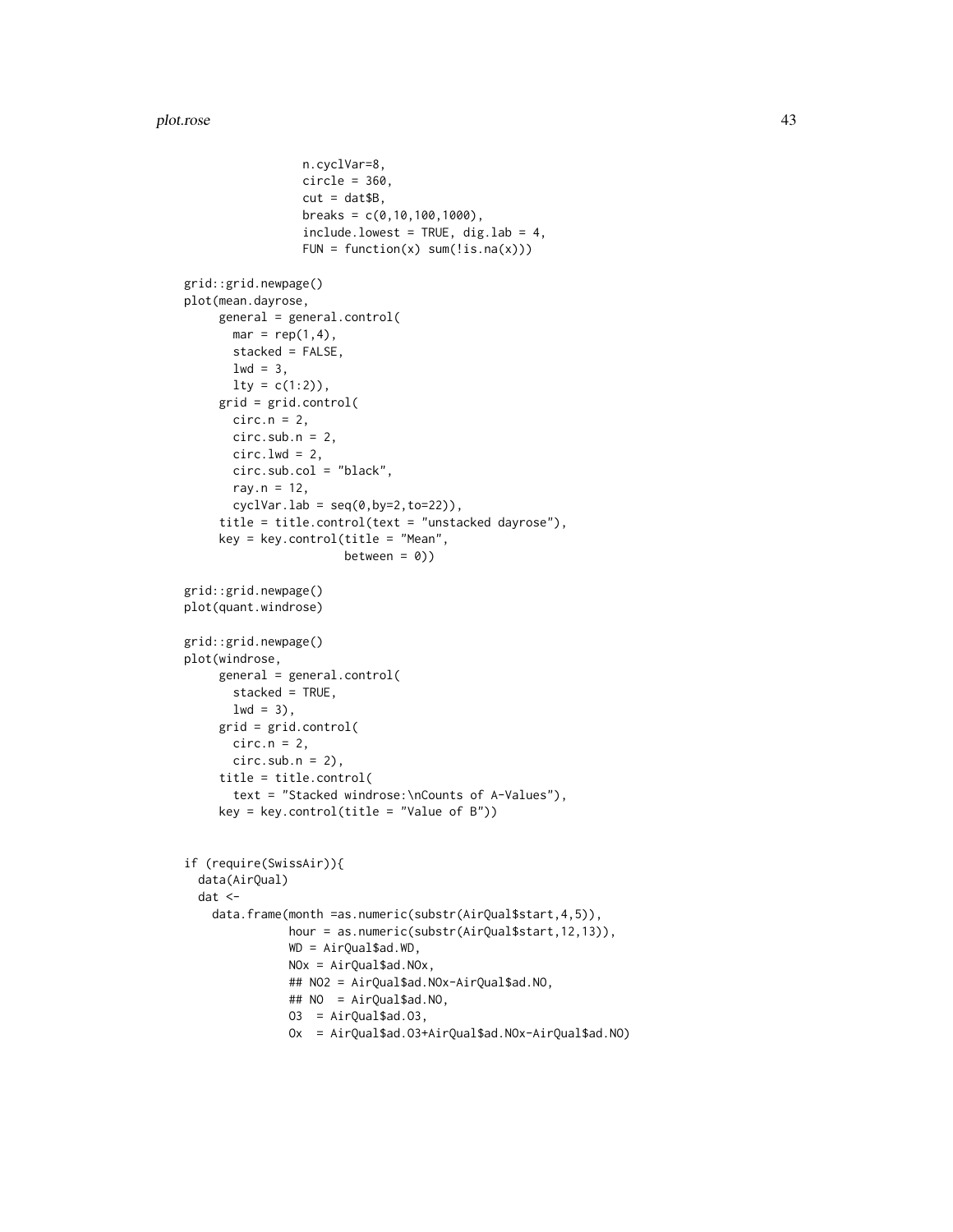```
## Windrose
 windrose <- rose(dat$WD,
                  cyclVar = dat$WD, n.cyclVar = 32, circle = 360,
                  FUN = function(x) sum('is.na(x)))grid::grid.newpage()
 plot(windrose,
      general =
      general.control(lwd = 2),
      grid =
      grid.control(circ.n = 2,
                    circ.sub.n = 2)## median of concentrations as a function of daytime
 ## from May to September
 med.dayrose <- rose(dat[,c("NOx","O3","Ox")],
                      subset= dat$month>4 & dat$month<10,
                      cyclVar=dat$hour, n.cyclVar=24, circle=24,
                      FUN=median, na.rm=TRUE)
 ## line type version of rose
 grid::grid.newpage()
 plot(med.dayrose,
      general = general.control(lwd=2, type="l"),
      grid =
      grid.control(ray.n = 12,
                    circ.n =2,
                    circ.sub.n = 2,cyclVar.lab = seq(0, by=2, to=22)),title = title.control(text =
         "Day Rose of Medians\nduring summer"))
 ## quantiles of concentrations as a function of daytime
 ## from May to September
 quant.dayrose <- rose(dat$NOx,
                        subset= dat$month>4 & dat$month<10,
                        cyclVar=dat$hour, n.cyclVar=24, circle=24,
                        FUN=quantile, na.rm=TRUE)
 grid::grid.newpage()
 plot(quant.dayrose,
      general =
      general.control(mar = c(0.3, 0.3, 0.3, 2),
                       1wd = 2,
      grid =
      grid.control(ray.n = 12,
                    cyclVar.lab = seq(0, by=2, to=22),
      title = title.control(text = "Concentration of NOx [ppb]\nduring summer"),
      key = key.control(title = "Quantiles"))
} else print("Package SwissAir is not available")
```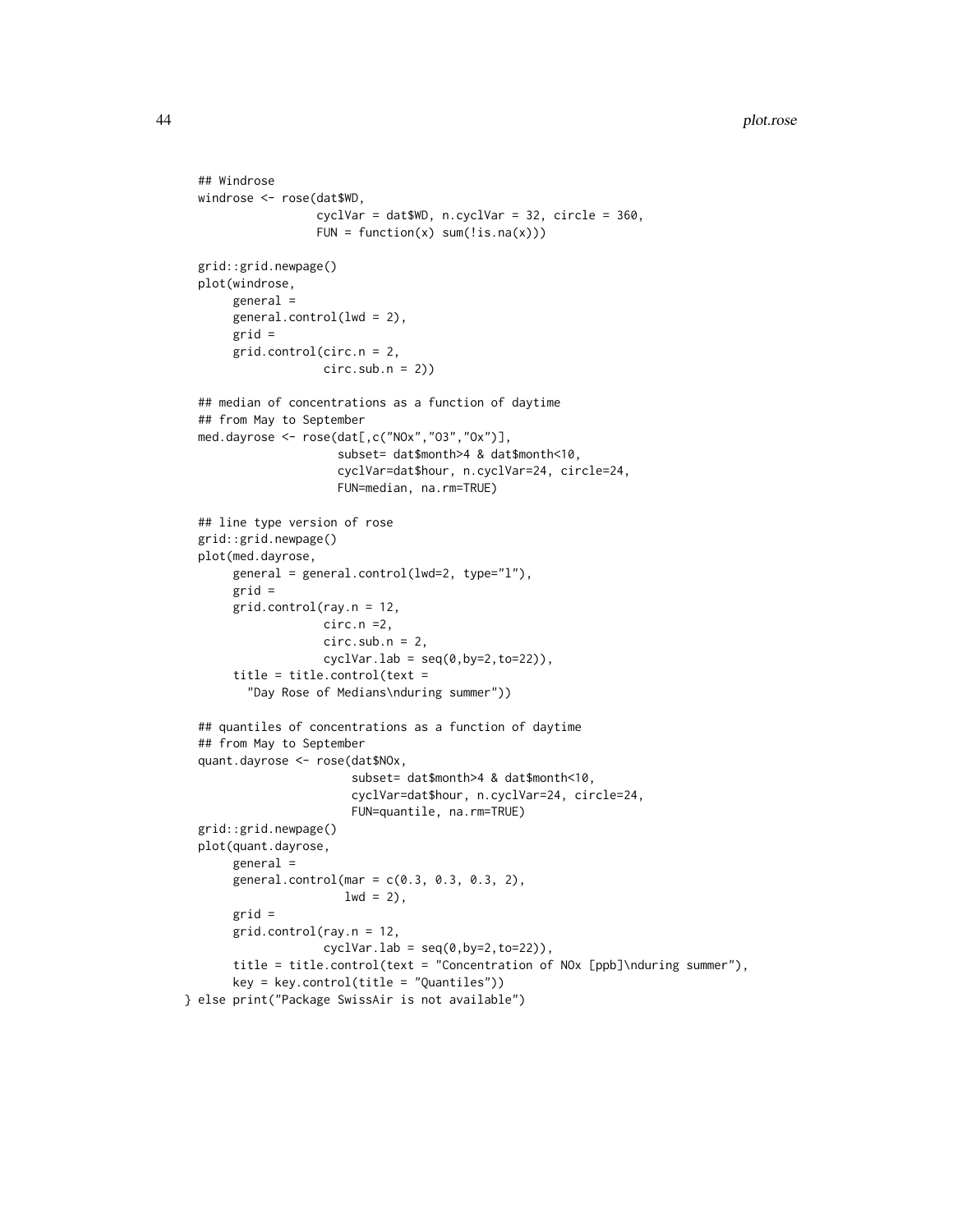<span id="page-44-0"></span>

Convenient xyplot with Colored Background. Background of margin may be chosen independently from background in plot region.

# Usage

```
poster.plot(x, y = NULL, type = "p",
            col = col.fg, col.axis = col.fg, col.lab = col.fg,col.fg = "blue", col.bg = "lavender", col.box = "cornsilk",
            xlim = NULL, ylim = NULL, xlab = "", ylab = "",main = ", cex = 1.2, axes = TRUE, ...)
```
# Arguments

| X        | A vector, data.frame or matrix. When x is data.frame or matrix only first two<br>columns are used. |
|----------|----------------------------------------------------------------------------------------------------|
| У        | A vector or NULL                                                                                   |
| type     | See Argument type in par                                                                           |
| col      | Color of points. If $length(col) > 1$ , colors are recycled.                                       |
| col.axis | Color of axis.                                                                                     |
| col.lab  | Color of labels on axis.                                                                           |
| col.fg   | Color of foreground.                                                                               |
| col.bg   | Color of background outside of figure.                                                             |
| col.box  | Color of background inside of figure                                                               |
| xlim     | Limits of x-axis.                                                                                  |
| ylim     | Limits of y-axis                                                                                   |
| xlab     | Label of x-axis                                                                                    |
| ylab     | Label of y-axis                                                                                    |
| main     | Titel.                                                                                             |
| cex      | Size of characters.                                                                                |
| axes     | Should axis be plotted?                                                                            |
| .        | Additional arguments to par.                                                                       |

# Details

Side effect: par options will remain changed so that other graphic elements can be added comfortably.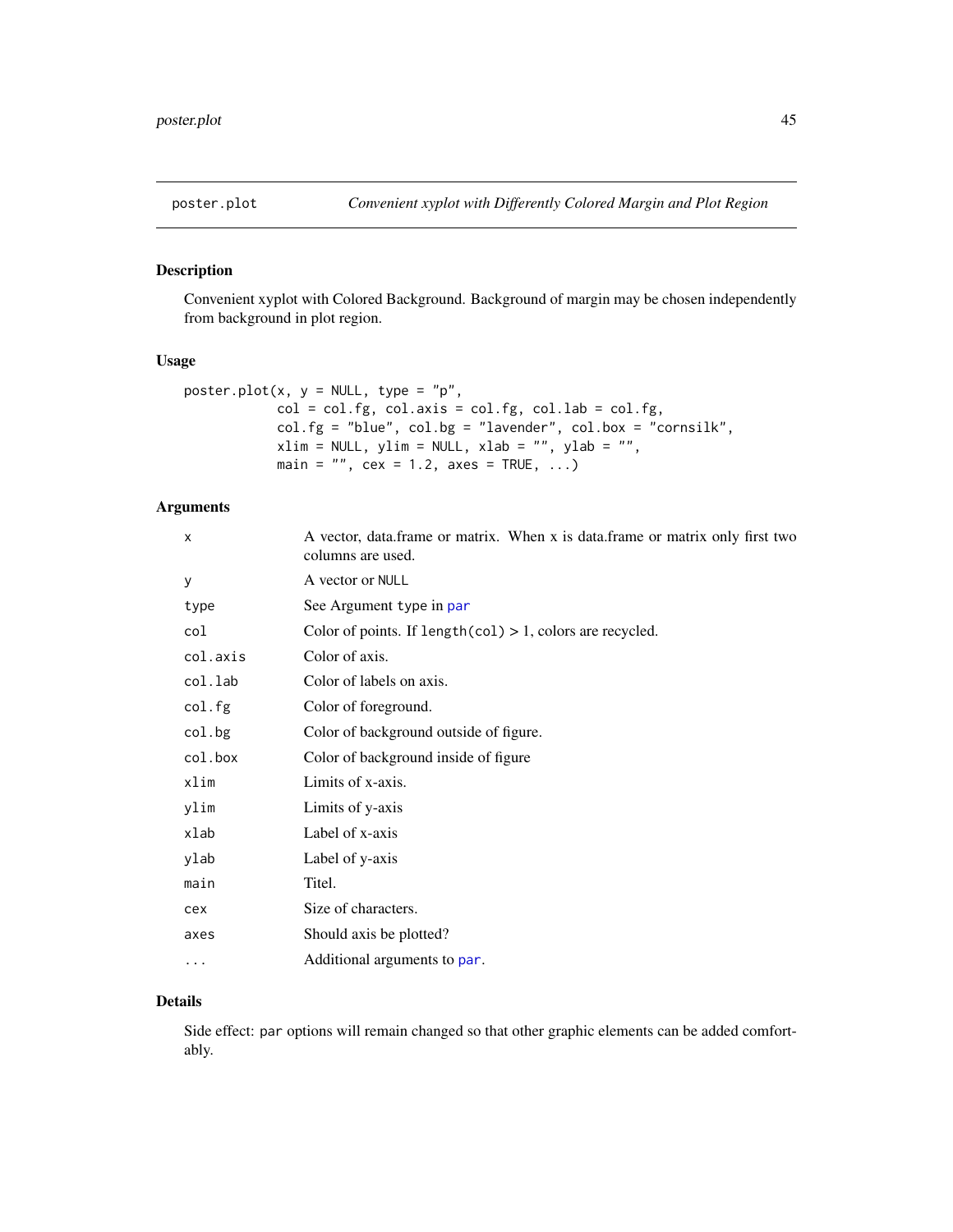#### Author(s)

Andreas Ruckstuhl, refined by Rene Locher

#### Examples

```
poster.plot(iris[,1],iris[,2],
            xlab="Sepal.Length", ylab="Sepal.Width")
poster.plot(iris[,1], col="red", col.box="grey95", ylab="Sepal.Length")
## plotting lines
n <- 200
freq <-1:ny <- sin(freq/n*4*pi)*cos(freq/n*3*pi) + 0.1*rnorm(n)
poster.plot(y,col.fg="grey30",type="l")
```
rfbaseline *Robust Fitting of Baselines*

#### Description

Robust fitting of local regression models for estimating a baseline or a background signal

#### Usage

```
rfbaseline(x, y, span = 2/3, NoXP = NULL,maxit = c(2, 2), b = 3.5, weight = NULL,Scale = function(r) median(abs(r))/0.6745,
          delta = NULL, SORT = TRUE, DOT = FALSE, init = NULL
```
#### Arguments

| x, y        | Abscissa and ordinate of the points on the scatterplot.                                                                                                                                                                                                                                                       |
|-------------|---------------------------------------------------------------------------------------------------------------------------------------------------------------------------------------------------------------------------------------------------------------------------------------------------------------|
| span        | Specifies the amount of smoothing; span is the fraction of points used to com-<br>pute each fitted value; as span increases the output becomes smoother.                                                                                                                                                      |
| <b>NoXP</b> | Another way of specifying the amount of smoothing; NoXP is the Number of X<br>Points used to compute each fitted value; it must be larger than 3.                                                                                                                                                             |
| maxit       | The number of iterations in the robust fit; if maxit= $c(0,0)$ , the nonrobust fit is<br>returned; the first entry specifies the number of iterations using an asymmetric<br>biweight function, whereas the second entry specifies the number of iterations<br>using the usual (symmetric) biweight function. |
| $\mathbf b$ | Tuning constant in the biweight function.                                                                                                                                                                                                                                                                     |
| weight      | Optional weights to be given to individual observations.                                                                                                                                                                                                                                                      |
| Scale       | function specifying how to calculate the scale of the residuals.                                                                                                                                                                                                                                              |

<span id="page-45-0"></span>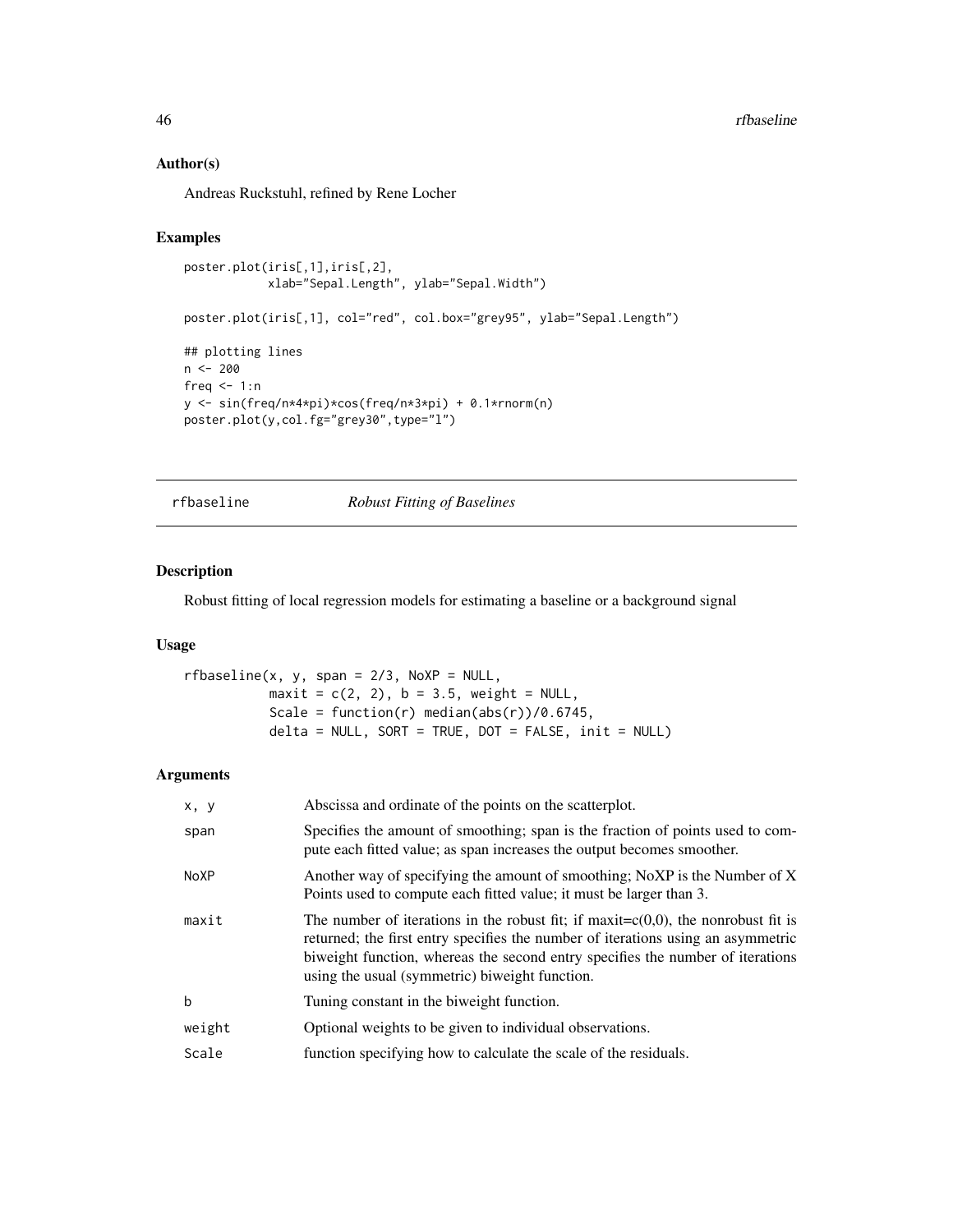#### <span id="page-46-0"></span>rfbaseline 47

| delta | Nonnegative parameter which may be used to save computation. By default, if<br>length(x) $\le$ 100, delta is set equal to 0; if length(x) > 100 set to 1/100th<br>of the range of x. |
|-------|--------------------------------------------------------------------------------------------------------------------------------------------------------------------------------------|
| SORT  | Boolean variable indicating whether x data must be sorted. Change it only when<br>the x are sorted and you want to safe computer time.                                               |
| DOT   | If TRUE disregard outliers totally; that is, observations with weight 0 are disre-<br>garded even when the neighbourhood is determined.                                              |
| init  | Values of an initial fit.                                                                                                                                                            |

# Value

List containing components

| Sorted input vector x with duplicate points removed             |
|-----------------------------------------------------------------|
| Corresponding input vector y                                    |
| Fitted values at x                                              |
| Robust weights of $(x,y)$ -Points used in last iteration of fit |
| Scale used in last iteration of fit.                            |
|                                                                 |

# Author(s)

Andreas Ruckstuhl

# References

Ruckstuhl, Andreas F., Matthew P. Jacobson, Robert W. Field and James A. Dodd (2001); Baseline Subtraction Using Robust Local Regression Estimation; Journal of Quantitative Spectroscopy and Radiative Transfer 68: 179 – 193

Ruckstuhl, Andreas F., et al.; Estimation of background concentrations of atmospheric trace gases using robust local regression; to be published

#### See Also

See Also as [loess](#page-0-0) and [lowess](#page-0-0)

# Examples

```
data(MS)
MS1 <- log10(MS[MS$mz>12000&MS$mz<1e5,])
```

```
MS1.rfb2 <- rfbaseline(x=MS1$mz, y=MS1$I, NoXP=2200, maxit=c(5,0))
plot(x=MS1$mz, y=MS1$I, type="l",
     xlab="log(mass/charge)", ylab="log(intensity)")
lines(MS1.rfb2$x, MS1.rfb2$fit, col="orange", lwd=3)
MS1.rfb3 <- rfbaseline(x=MS1$mz, y=MS1$I, NoXP=1100, maxit=c(5,0),
                       DOT=TRUE, Scale=function(x) mad(x, center=0))
```
plot(x=MS1\$mz, y=MS1\$I, type="l",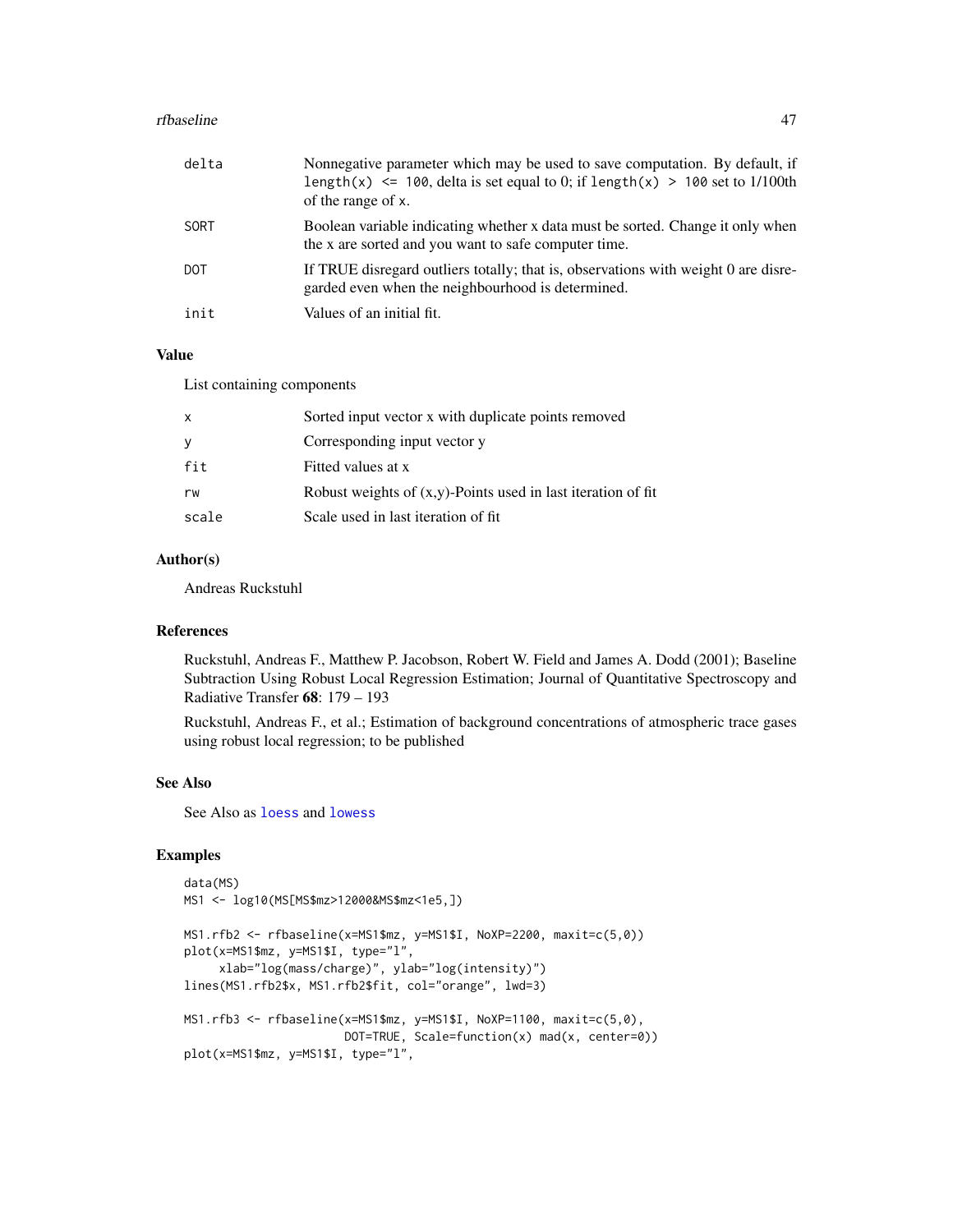```
xlab="log(mass/charge)", ylab="log(intensity)")
lines(MS1.rfb3$x, MS1.rfb3$fit, col="orange", lwd=3)
## 'delta=0' needs much more computer time
## Not run:
MS1.rfb4 <- rfbaseline(x=MS1$mz, y=MS1$I, NoXP=2200,
                       delta=0, maxit=c(5,0))
plot(x=MS1$mz, y=MS1$I,ty="l",
     xlab="log(mass/charge)", ylab="log(intensity)")
lines(MS1.rfb4$x, MS1.rfb4$fit, col="orange", lwd=3)
## End(Not run)
```
rfbaselineScale *Estimation of the Scale Parameter*

# Description

Estimation of the scale parameter based on data smaller than its first mode. Mainly used in rfbaseline.

# Usage

```
rfbaselineScale(r)
```
#### Arguments

r residuals

# Value

Estimated scale.

# Author(s)

Andreas Ruckstuhl

# See Also

See also [mad](#page-0-0)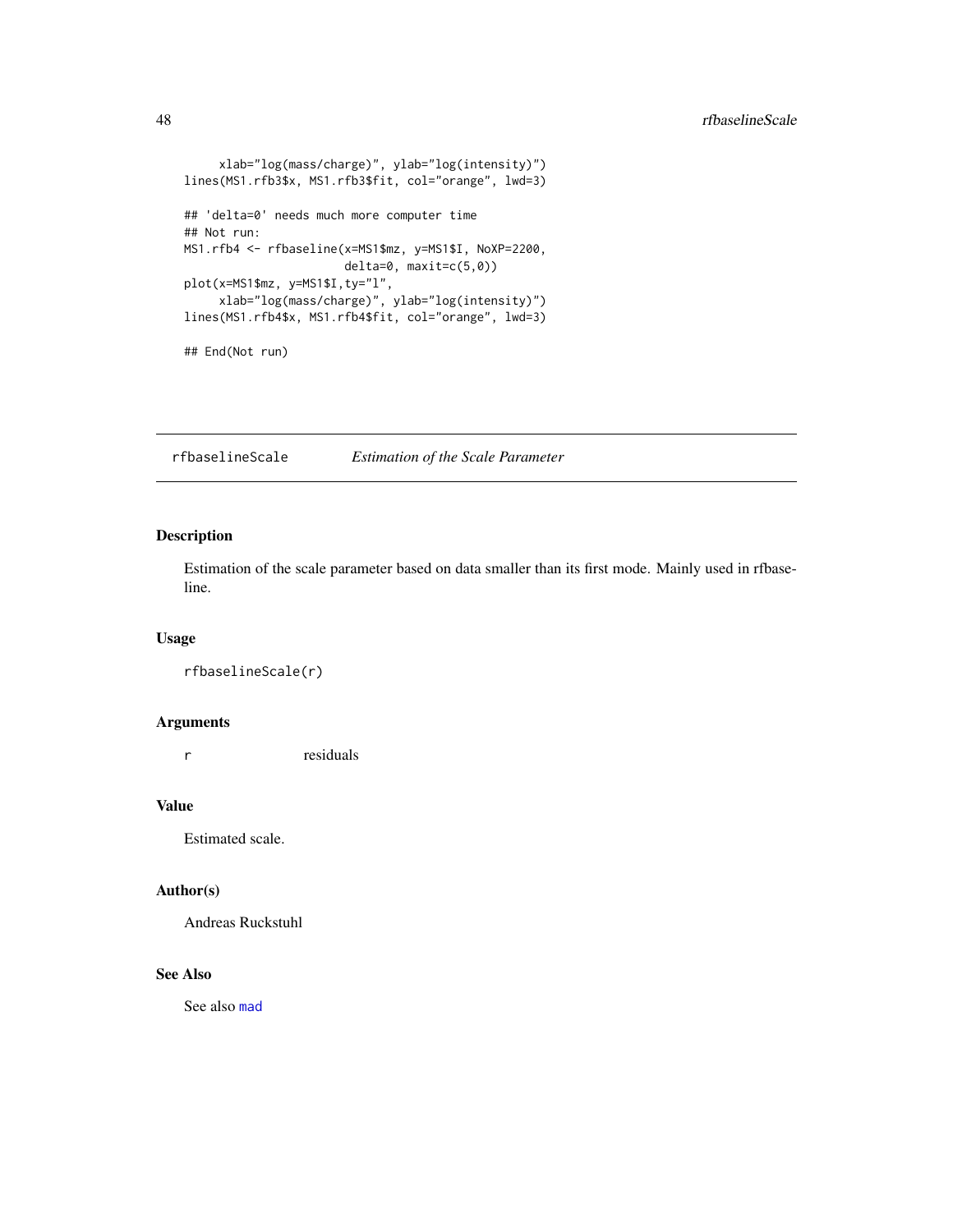<span id="page-48-1"></span><span id="page-48-0"></span>rose splits data into subsets according to one or two grouping elements, computes summary statistics for each, and returns the result in a rose object.

#### Usage

```
rose(x, subset = NULL,cyclVar = NULL, circle = NULL, n.cyclVar = 8,
    cut = NULL, labels = NULL,
    breaks = NULL, include.lowest = FALSE, right = TRUE, dig.lab = 2,
    warn = TRUE, FUN = mean, ...
```
# Arguments

| X         | Vector, data frame or matrix containing the response.                                                                                                                                                                                                                     |
|-----------|---------------------------------------------------------------------------------------------------------------------------------------------------------------------------------------------------------------------------------------------------------------------------|
| subset    | An optional vector specifying a subset of observations to be used in the aggre-<br>gating process.                                                                                                                                                                        |
| cyclVar   | Cyclic variable as first grouping element. cyclVar must be a numeric vector<br>whose length is equal to the number of rows in $x$ with $0 \leq z$ cyclvar $\lt$ circle.<br>Observations where cyclic variables are NA are automatically excluded from the<br>rose object. |
| circle    | Defines the value of a full circle with no default.                                                                                                                                                                                                                       |
| n.cyclVar | Defines the number of equally spaced intervals of the cyclic variable, into which<br>the data are split. The first interval is labeled with 0 and is always centered<br>around 0.                                                                                         |
| cut       | Vector of numerics, logicals or factors as second grouping elements. Its length<br>is equal to the number of rows in x. cut is used to group the observations similar<br>to function cut.                                                                                 |
| labels    | Labels for the corresponding intervals. When cut is a logical, labels has to be<br>named in the order: FALSE, TRUE.                                                                                                                                                       |
|           | breaks, include.lowest, right, dig.lab                                                                                                                                                                                                                                    |
|           | These arguments are only active when cut is numeric and are used in exactly<br>the same way as in cut.<br>breaks defines the break points.                                                                                                                                |
|           | $include.$ $1$ owest = TRUE indicates that the lowest (or highest, for right =<br>FALSE) breaks value should be also included.                                                                                                                                            |
|           | right = TRUE indicates that the intervals should be closed on the right (and<br>open on the left) or vice versa for right $=$<br>FALSE.                                                                                                                                   |
|           | dig. lab number of digits for breaks labeling when labels are not given ex-<br>plicitely.                                                                                                                                                                                 |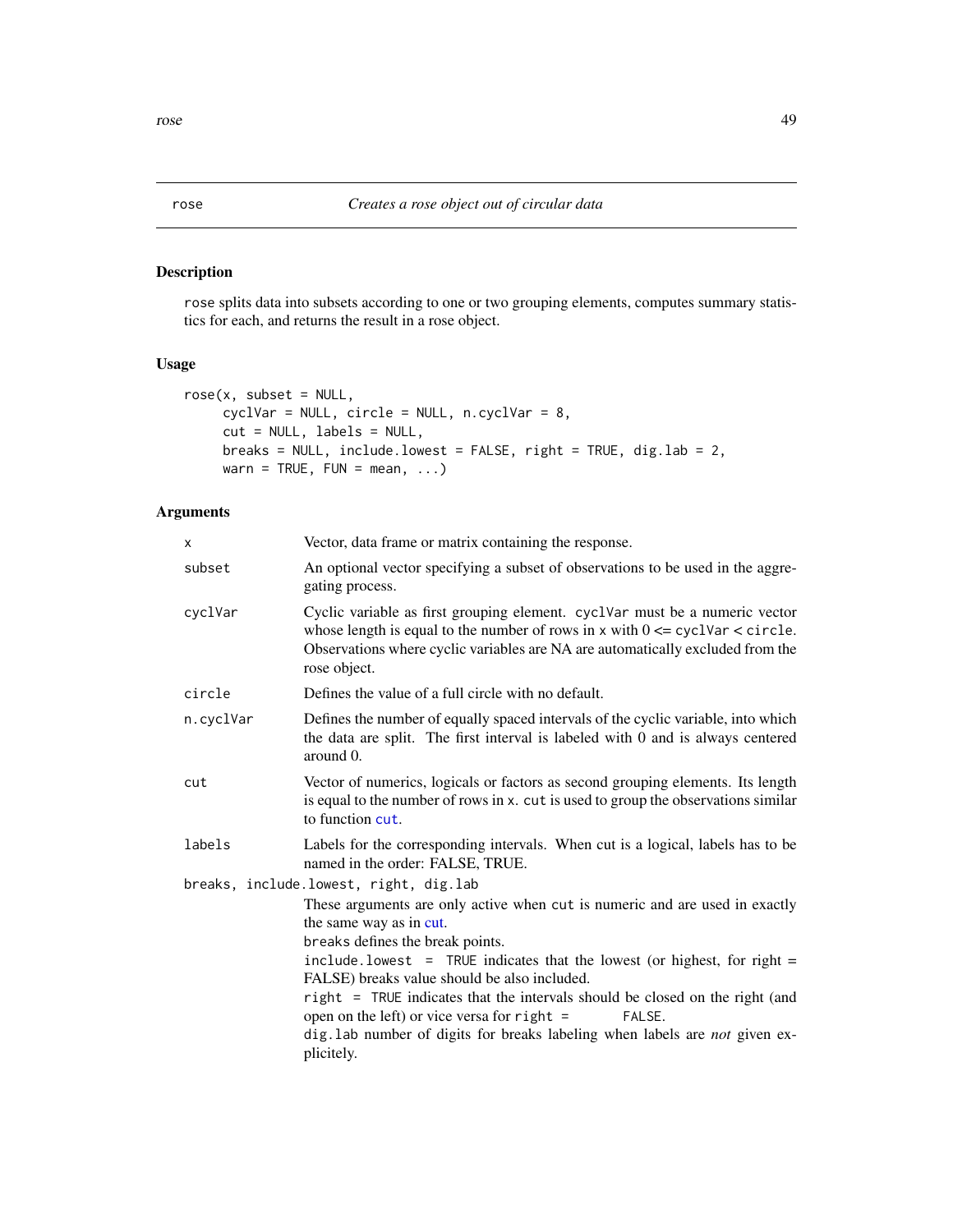<span id="page-49-0"></span>

| warn                    | Logical, indicating if warnings should be issued for NAs in cyclvar and / or<br>x-values outside of breaks range. |
|-------------------------|-------------------------------------------------------------------------------------------------------------------|
| FUN                     | Summary function, returning a scalar or vector.                                                                   |
| $\cdot$ $\cdot$ $\cdot$ | Additional arguments for summary function.                                                                        |
|                         |                                                                                                                   |

# **Details**

The first grouping element, cyclVar, for the summary statistics must be circular and numeric. The second grouping element, cut, can be numeric, logical or a factor.

Not all combinations of arguments are allowed:

Argument cut can only be defined when summary consists of a scalar and x consists of 1 column. When x contains only one column and cut is *not* defined, the summary function may also be a vector with the restriction, that the summary of each subset, defined by the cyclic variable, must have the same number of elements.

When x is a data frame or matrix with more than 1 column, the summary function must be scalar.

# Value

Object of class rose

#### Author(s)

Rene Locher

# See Also

[rose-class,](#page-50-1) [plot.rose,](#page-40-1) [cart2clock](#page-5-1), [clock2cart](#page-6-1)

#### Examples

```
## artificial example:
## concentration of A and B as function of
## hour of day (hour) and wind direction (WD)
hour <- rep(0:23,100)
dat < - data frame(hour = hour,A = (2 * cos((hour + 6)/6 * pi) + rnorm(24 * 100, 1))^2,
                  B = (2 * cos((hour + 4)/6 * pi) + rnorm(24 * 100, 1, 2))^2,
                  WD = rnorm(24*100,
                           mean=sample(c(190,220,50),24*100, replace = TRUE),
                            sd=30)%%360)
## two different responses, scalar summary function
mean.windrose <- rose(dat[,c("A","B")],
                      cyclVar=dat$WD,
                      circle=360,
                      FUN=mean, na.rm=TRUE)
mean.windrose
## one response, vectorial summary function
quant.dayrose <- rose(dat$A,
                      cyclVar=dat$hour,
```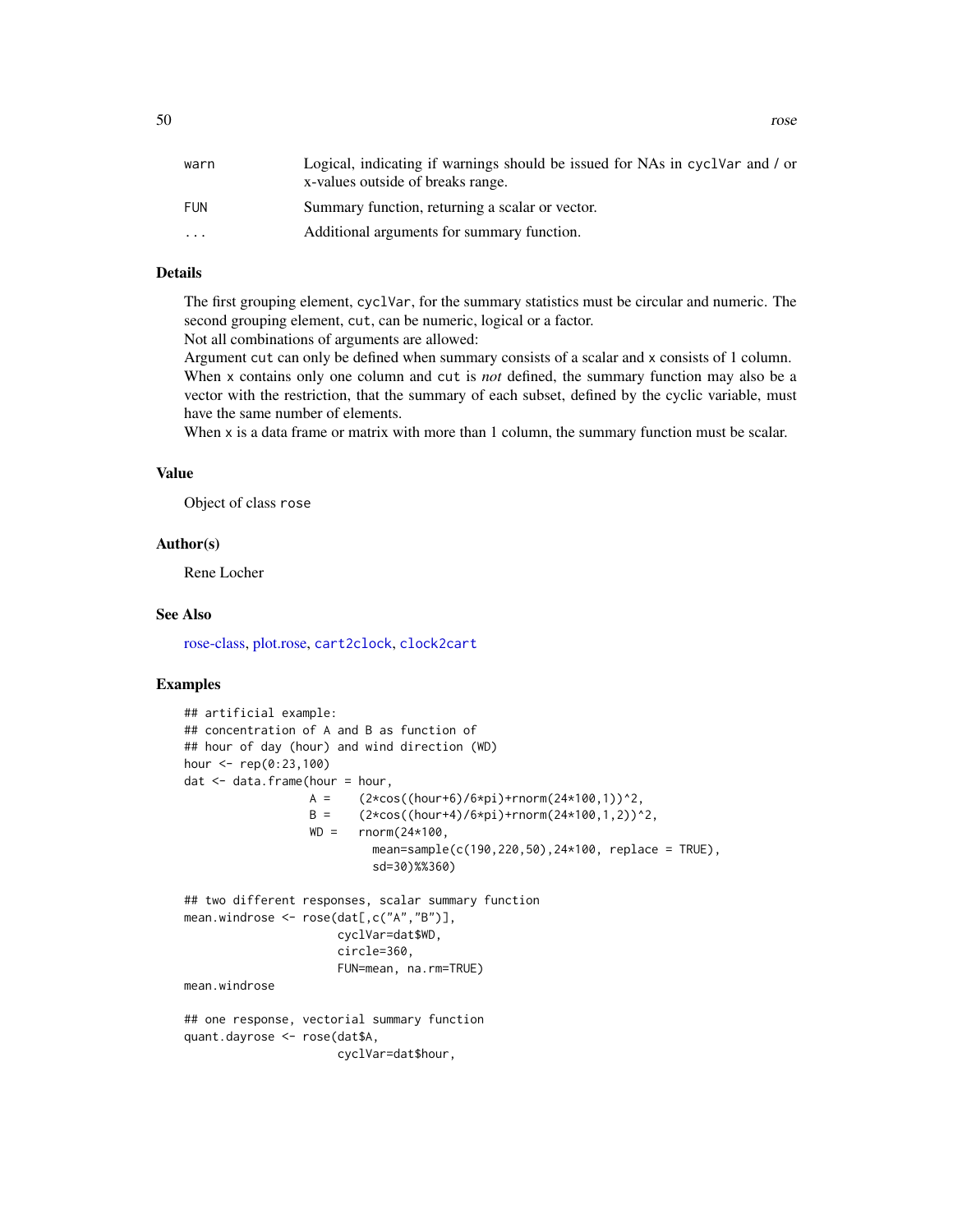#### <span id="page-50-0"></span>rose-class 51

```
n.cyclVar=24, circle=24,
                      FUN=quantile, na.rm=TRUE)
quant.dayrose
mean.windroseB <- rose(dat[,c("A")],
                       cyclVar=dat$WD,
                       circle=360,
                       cut=dat$B,
                       breaks=c(0,30,100),
                       dig.lab=3,
                       FUN=mean, na.rm=TRUE)
mean.windroseB
```
<span id="page-50-1"></span>rose-class *rose-class*

# Description

Summary statistics of cyclic data.

# Objects from the Class

Objects can be created by calls of the form  $\text{rose}(x, \text{ cyclVar} = \text{NULL}, \text{circle} = \text{NULL}, \text{ n.cyclVar} = 8, \text{ cut} = \text{NULL},$ 

#### Slots

- rho: Object of class matrix. rho[i,] contains the summary values of all data within the interval defined by the cyclic Variable cyclVar[i]. Column and row names are mandatory. The different columns of rho correspond to different responses when the summary statistics is a scalar *or* to the different elements of a vector summary of one response *or* to the different subsets of the second grouping element.
- cyclVar: Object of class numeric containing the center of the interval of the cyclic variable. The values are sorted by increasing values, are unique and cannot contain NA values.
- circle: Scalar of class numeric, defining the full circle.

#### Author(s)

Rene Locher

## See Also

For the details of how to create and plot a [rose](#page-48-1) object see rose and [plot.rose](#page-40-1).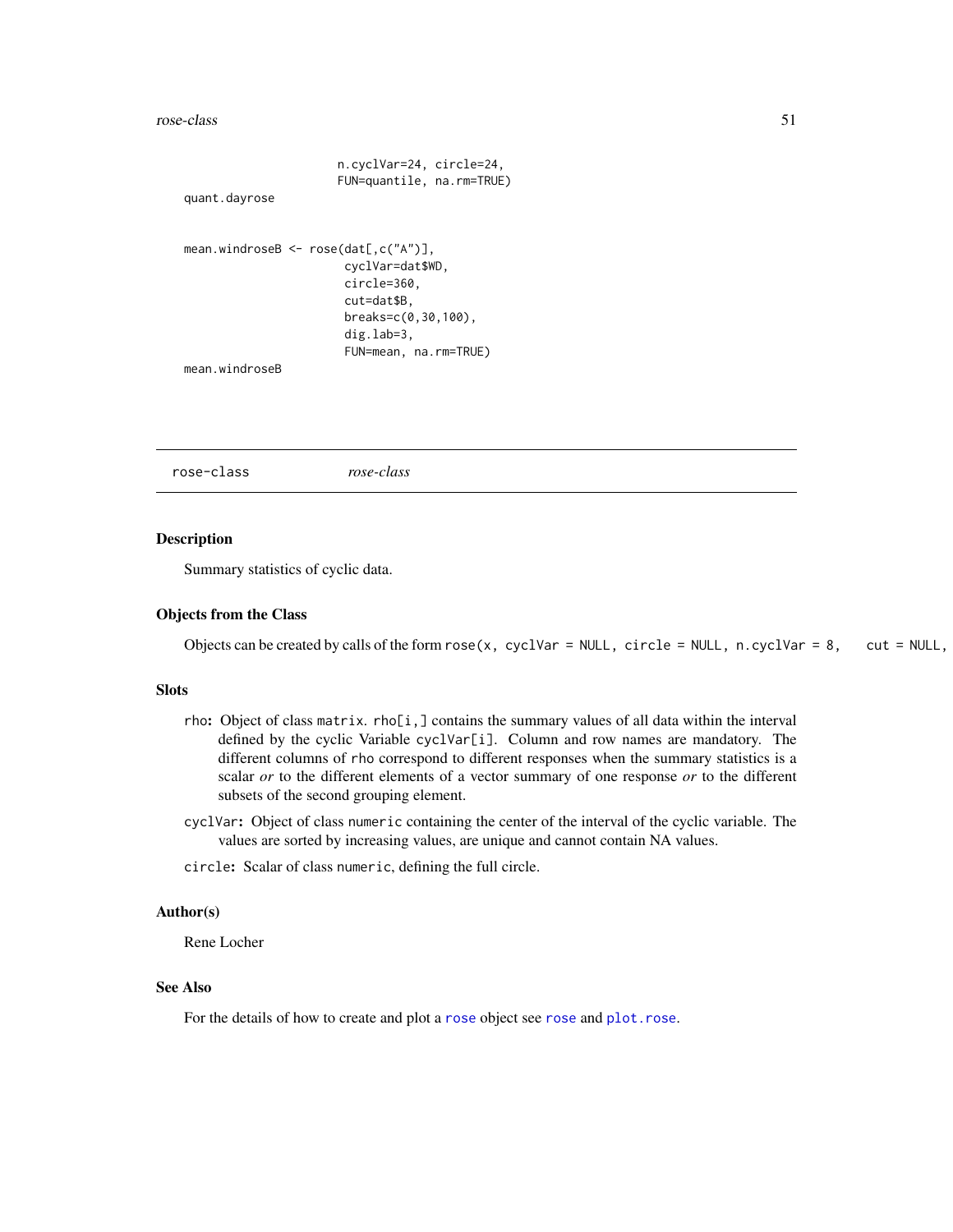<span id="page-51-1"></span><span id="page-51-0"></span>

Displays colors produced by a color vector col and labels them by the corresponding number of the element of col.

#### Usage

showColors(col = IDPcolorRamp(20), ntm = min(length(col), 20), border = TRUE, mar =  $rep(0, 4)$ )

#### Arguments

| col    | Color vector                                                         |
|--------|----------------------------------------------------------------------|
| ntm    | Approximate number of labels printed                                 |
| border | Shall border be drawn between the colors in the legend: TRUE / FALSE |
| mar    | Margin. cf par                                                       |

# Author(s)

Rene Locher

#### See Also

[IDPcolorRamp](#page-17-1), [show.colors](#page-0-0), [ColorBrewer](#page-0-0)

# Examples

```
showColors(IDPcolorRamp(5))
showColors(IDPcolorRamp(200),border=FALSE)
showColors(IDPcolorRamp(200),border=FALSE,ntm=5)
showColors(IDPcolorRamp(4,
                       collnt = data.frame(h = c(0.47, 0.28, 0.22, 0.2, 0.00),
```

```
s = c(0.3, 0.55, 0.75, 0.75, 0.75),
   v = c(1, 1, 1, 1, 1)),
fr = c(0.2, 0.2, 0.2))
```
,border=FALSE)

showColors(IDPcolorRamp(200,

t(col2hsv(c("darkviolet","blue", "green","yellow","red"))), fr=rep(0.25,3)),border=FALSE)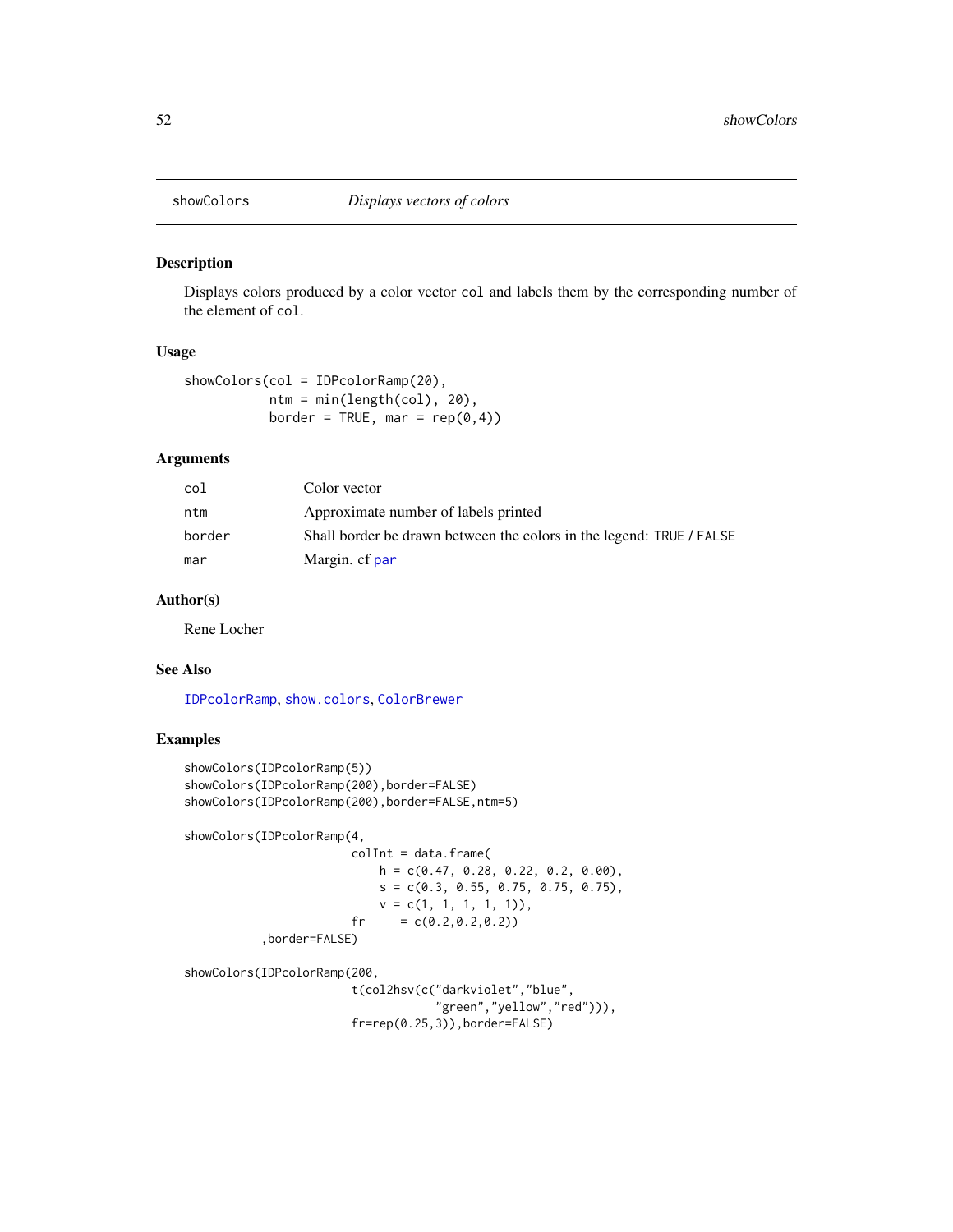<span id="page-52-1"></span><span id="page-52-0"></span>

Auxilary for controlling the title of a rose plot.

# Usage

```
title.control(text = NULL, cex = 1.5,
              between = if (is.null(text)) 0 else 1)
```
# Arguments

| text    | Title.                                                                                                                      |
|---------|-----------------------------------------------------------------------------------------------------------------------------|
| cex     | Size of characters in title in multiples of cex as defined in general control.                                              |
| between | Distance between title and label North. Default units are grid.control(cyclVar.cex).<br>Other units can be defined by unit. |

# Value

Returns the arguments conveniently packaged up in a list to supply the arguments for the title of [plot.rose](#page-40-1).

# Author(s)

Rene Locher

# See Also

[plot.rose](#page-40-1), [general.control](#page-11-1)

# Examples

title.control()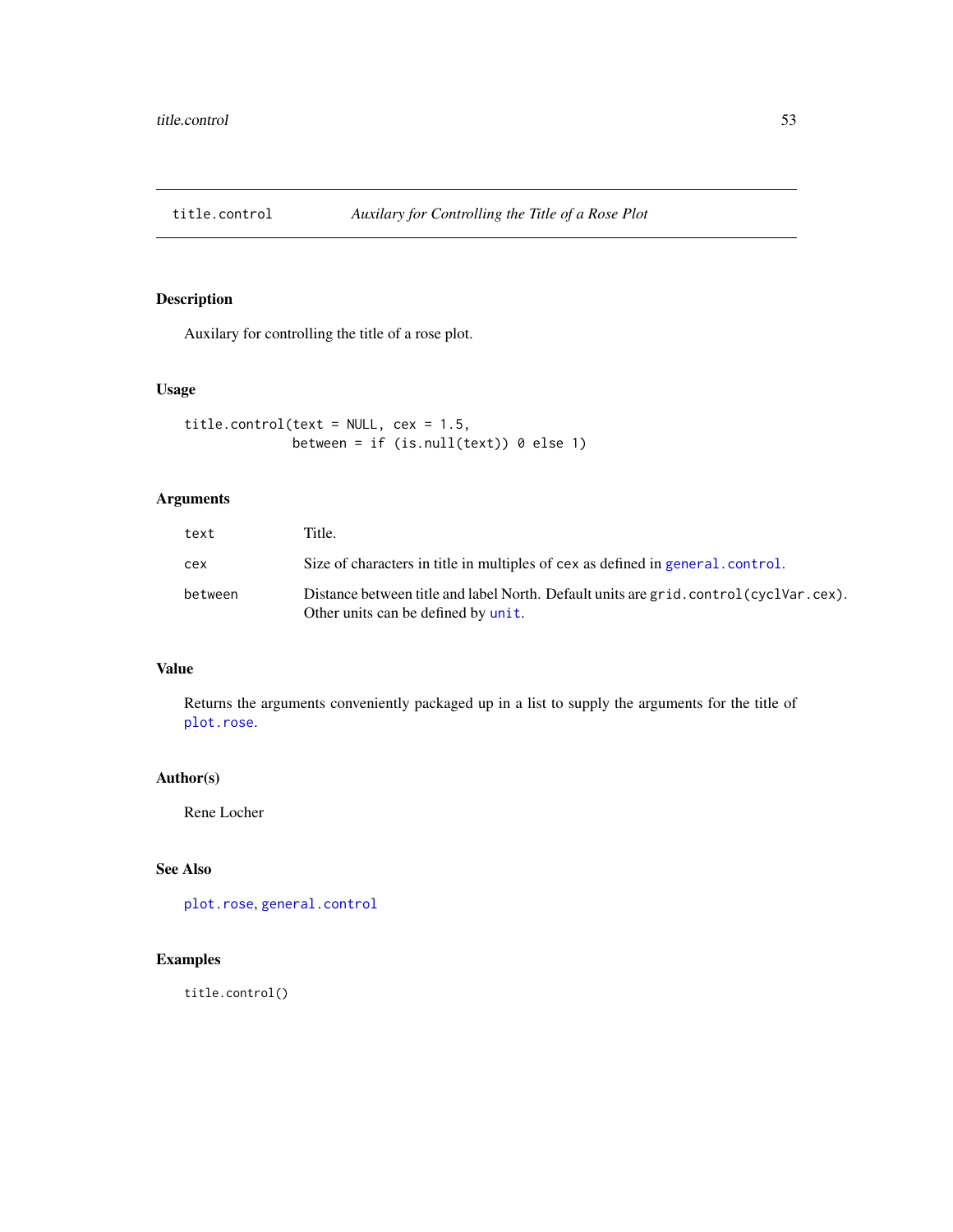<span id="page-53-0"></span>Function to zoom in and out by mouse click in a 2D-plot.

#### Usage

 $z$ oom(fun = plot, zoom.col = "red", delay = 3, ...)

# Arguments

| fun       | 2D-plotting function                                                                    |
|-----------|-----------------------------------------------------------------------------------------|
| zoom.col  | Color of clicked points                                                                 |
| delav     | Number of sec during which the 2 zooming points are shown on the plot before<br>zooming |
| $\ddotsc$ | Arguments to plotting function                                                          |

# Details

When the clicked points lay within the plot region range, the points define the new plotting limits. When the clicked points lay in the margin, the plotting limits will be moved into the corresponding direction by 1/3 out of the actual range. There is no special sequential order for the zooming points required. The zooming function is stopped by right clicking and choosing the menu item "stop".

# Value

No value returned.

#### Author(s)

Rene Locher

#### Examples

```
i \leq -1:100y <- i*sin(i*(pi/16))
y <- c(rev(y),y)
## Not run:
zoom(fun=plot, zoom.col="red", x=1:200, y=y, type="l", xlab="index")
## End( Not run)
```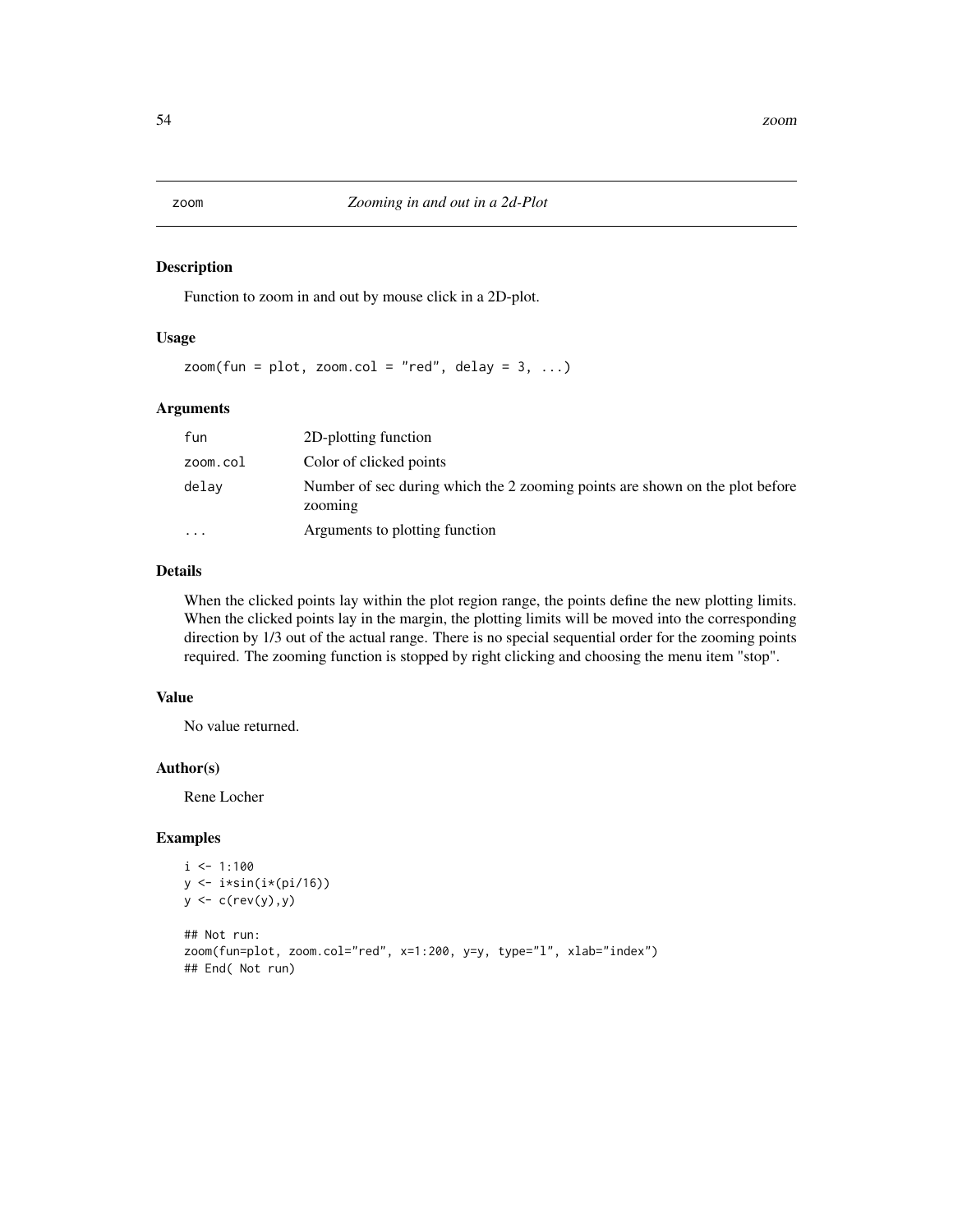# <span id="page-54-0"></span>Index

∗Topic aplot Arrows , [4](#page-3-0) Image , [21](#page-20-0) ∗Topic arith humidity , [16](#page-15-0) IDPmisc-package , [2](#page-1-0) ∗Topic category rose , [49](#page-48-0) ∗Topic classes rose-class , [51](#page-50-0) ∗Topic color col2hsv , [8](#page-7-0) IDPcolorRamp , [18](#page-17-0) showColors , [52](#page-51-0) ∗Topic datasets MS , [36](#page-35-0) ∗Topic dplot cart2clock , [6](#page-5-0) clock2cart , [7](#page-6-0) col2hsv , [8](#page-7-0) draw.leg , [9](#page-8-0) general.control, [12](#page-11-0) grid.control, [15](#page-14-0) IDPmisc-package , [2](#page-1-0) key.control , [32](#page-31-0) peaks , [39](#page-38-0) rose , [49](#page-48-0) title.control , [53](#page-52-0) ∗Topic dynamic zoom , [54](#page-53-0) ∗Topic error getXY , [14](#page-13-0) ∗Topic hplot IDPmisc-package , [2](#page-1-0) ilagplot , [19](#page-18-0) ipairs , [23](#page-22-0) ipanel.smooth, [25](#page-24-0) iplot , [27](#page-26-0) iplotLegend , [29](#page-28-0)

itermplot , [30](#page-29-0) longtsPlot , [33](#page-32-0) plot.rose , [41](#page-40-0) poster.plot , [45](#page-44-0) showColors , [52](#page-51-0) ∗Topic iplot longtsPlot , [33](#page-32-0) zoom , [54](#page-53-0) ∗Topic manip cart2clock , [6](#page-5-0) clock2cart , [7](#page-6-0) data.sheet, [9](#page-8-0) getXY , [14](#page-13-0) IDPmisc-package , [2](#page-1-0) NaRV.omit, [37](#page-36-0) ok , [38](#page-37-0) peaks , [39](#page-38-0) ∗Topic methods rose-class , [51](#page-50-0) ∗Topic multivariate IDPmisc-package , [2](#page-1-0) longtsPlot , [33](#page-32-0) ∗Topic package IDPmisc-package , [2](#page-1-0) ∗Topic regression rfbaseline , [46](#page-45-0) ∗Topic robust rfbaseline , [46](#page-45-0) ∗Topic smooth rfbaseline , [46](#page-45-0) ∗Topic ts IDPmisc-package , [2](#page-1-0) longtsPlot , [33](#page-32-0) ∗Topic univar rfbaselineScale , [48](#page-47-0) ∗Topic utilities cart2clock , [6](#page-5-0) clock2cart , [7](#page-6-0) IDPmisc-package , [2](#page-1-0)